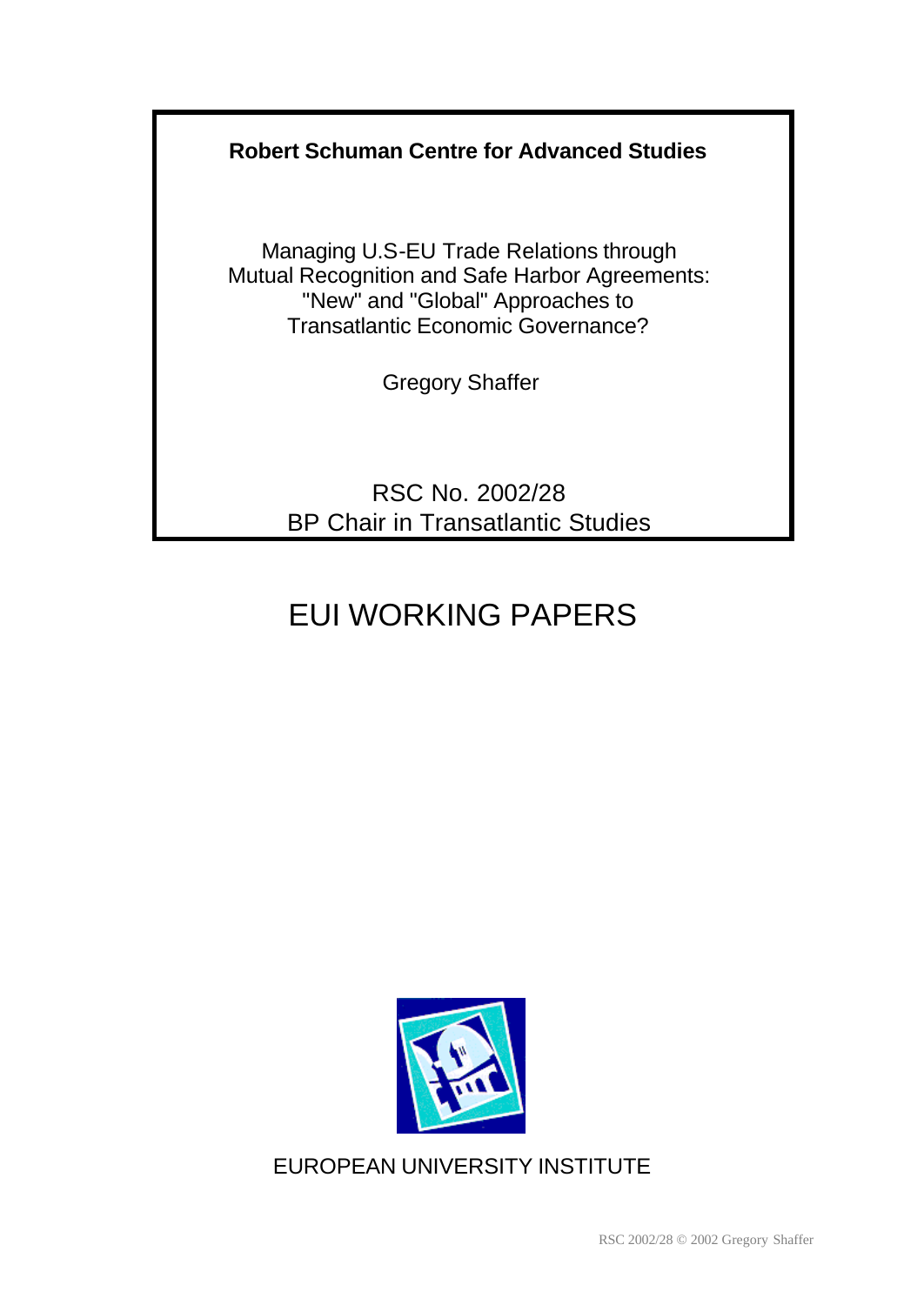All rights reserved. No part of this paper may be reproduced in any form without permission of the authors.

> © 2002 Gregory Shaffer Printed in Italy in May 2002 European University Institute Badia Fiesolana I – 50016 San Domenico (FI) Italy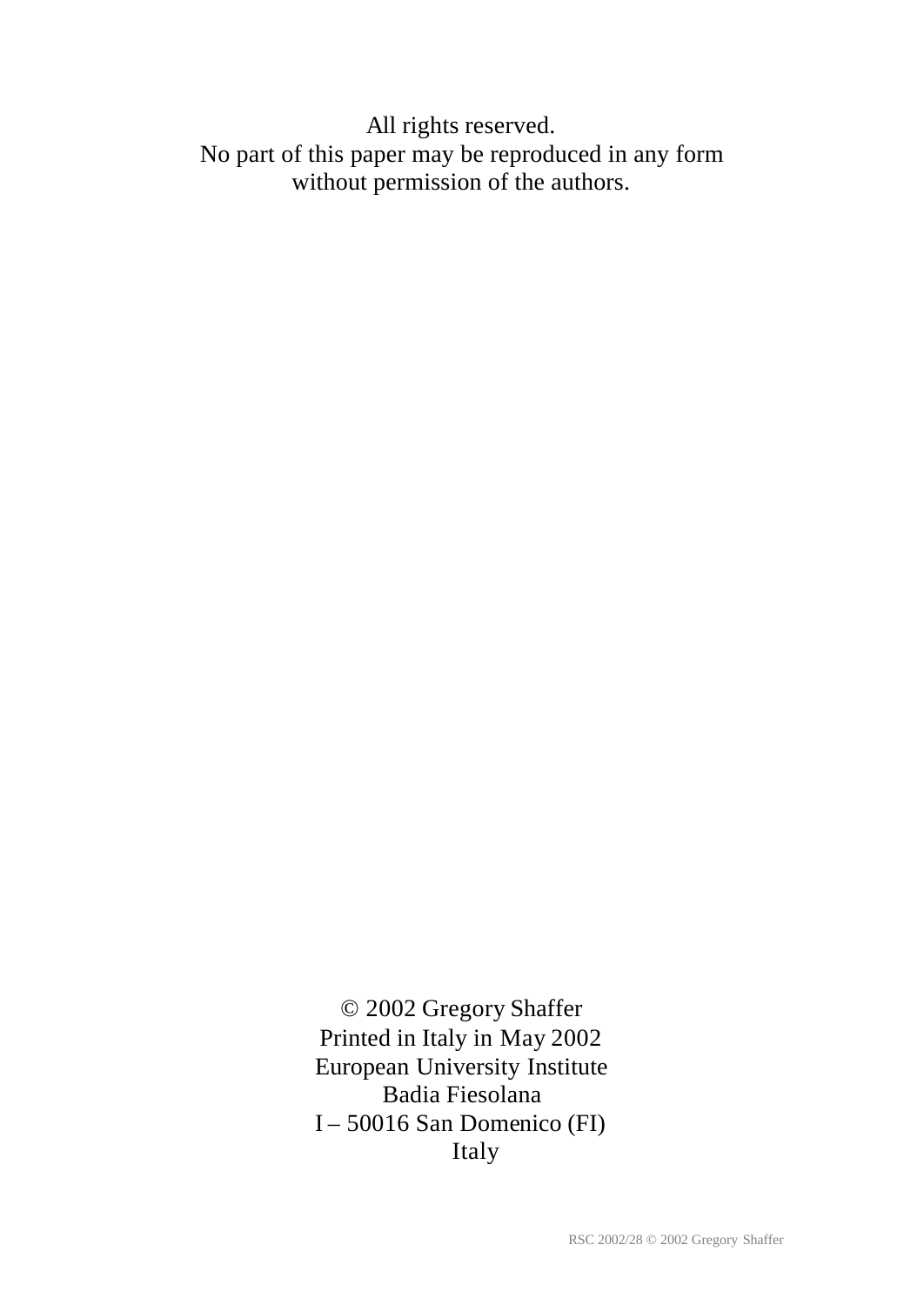#### **Robert Schuman Centre for Advanced Studies**

#### *BP Chair in Transatlantic Relations*

The BP Chair in Transatlantic Relations was established at the Robert Schuman Centre for Advanced Studies of the European University Institute in Autumn 2000, thanks to a generous grant from BP. The aim of the Chair is to develop a programme of highly relevant policy-oriented as well as basic research by leading scholars from both sides of the Atlantic on key issues of common European-American interest. The initial focus of the Chair during its first two years will be "International Governance and the Transatlantic Relationship," which in turn encompasses two dimensions: (1) the internal governance of the transatlantic relationship, and (2) the external roles of Europe and North America in global governance.

For further information: BP Chair in Transatlantic Relations Robert Schuman Center European University Institute Via dei Roccettini, 9 I-50016 San Domenico di Fiesole (FI) Italy E-mail: atlantic@iue.it http://www.iue.it/RSC/BP/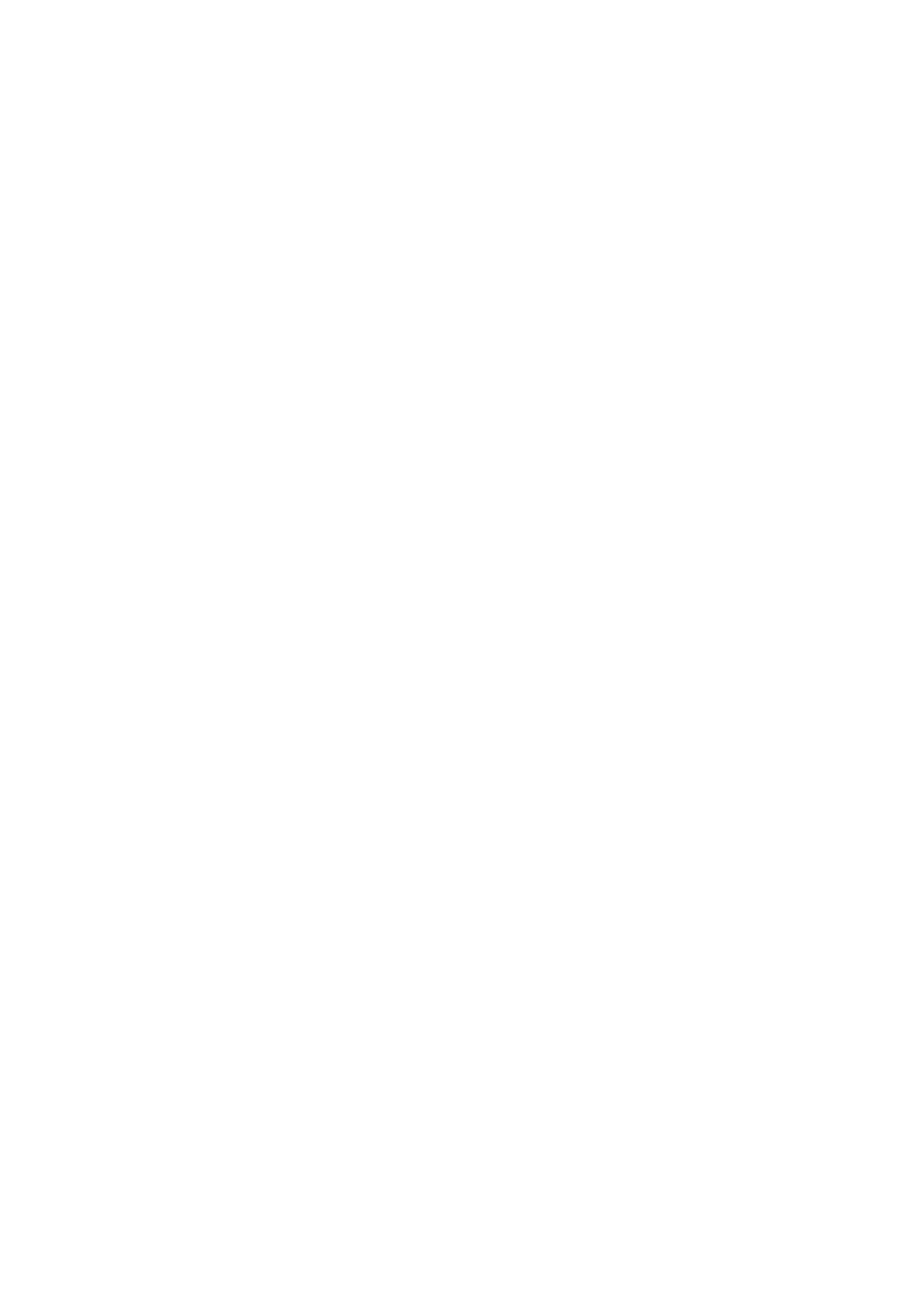#### **ABSTRACT**

A central goal in governing the interface of the economies of the United States and European Community (EC) is to reconcile the objectives of protective social regulation, on the one hand, and free competition facilitated through open trade policies, on the other. These policies can be both complementary and conflicted. This paper examines how these issues have been addressed bilaterally in a number of economic sectors through mutual recognition agreements and a hybrid form, the safe harbor principles on data privacy protection. The paper provides an overview and analysis of the 1997 Mutual Recognition Agreement and its six sectoral annexes, and the 2000 agreement on Safe Harbor Principles (for data privacy protection). The paper assesses what spurred these agreements, which actors participated in their negotiation, what constrains their implementation (in terms of both political and market forces), and, ultimately, what are the prospects and limits for their adoption in other areas. Although neither of these agreements directly prescribe harmonization of U.S. and EC laws or regulatory approaches, they have led to some de facto harmonization by regulatory authorities and firms. The paper concludes that, overall, transatlantic institutional adaptation has been slow (and often creeping), but where it has occurred, it has been rather unidirectional, and will likely continue to be so. Simply stated, the United States has made most of the changes, whether through adoption of international standards that mirror EC ones, through delegation of testing and certification responsibilities to private laboratories reflecting the EC's "global approach," or through coordination and oversight of these laboratories under a new U.S. national program analogous to those operating in the EC for over a decade.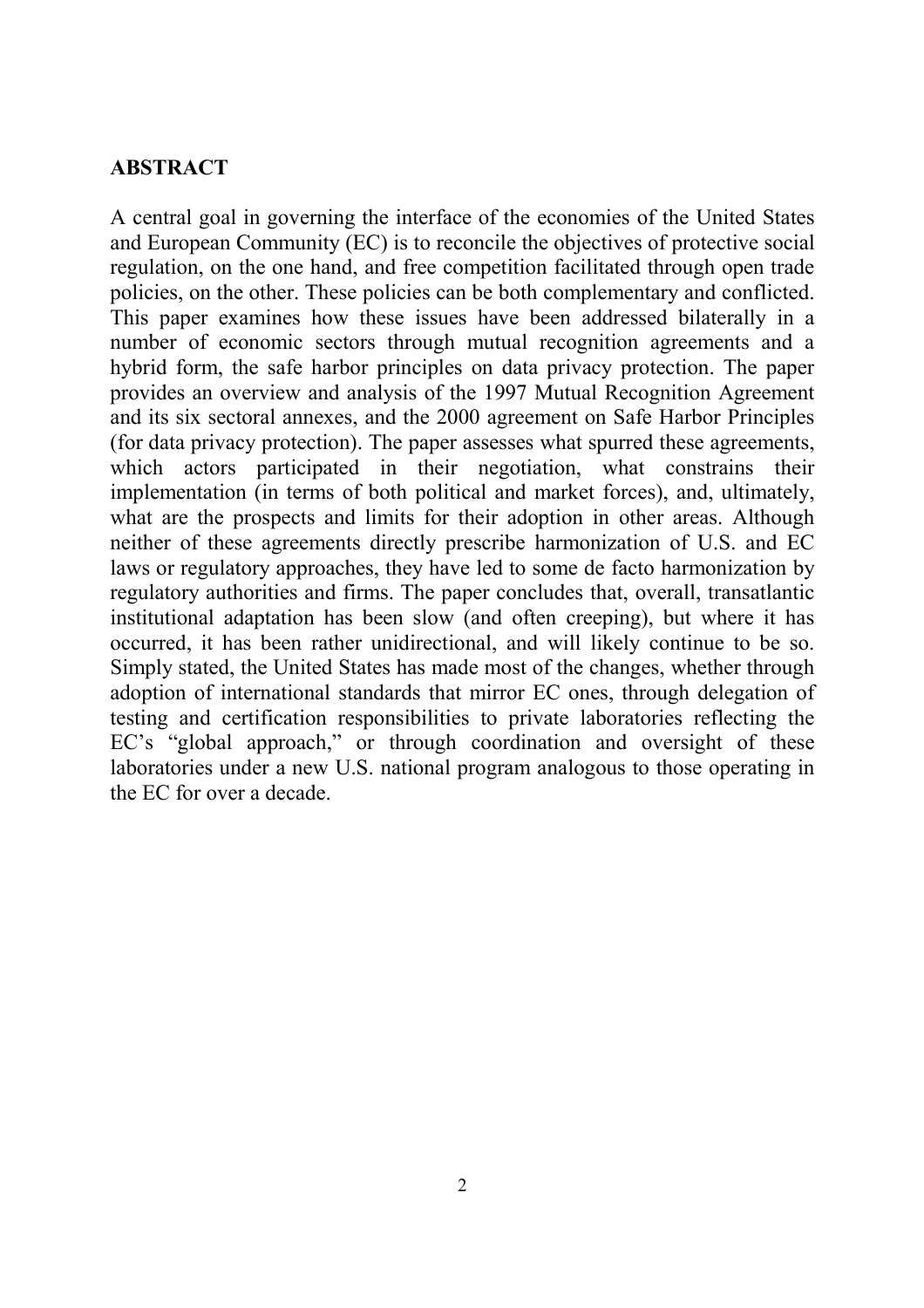## **I. INTRODUCTION1**

 $\overline{a}$ 

By the late 1990s, the value of trade between the United States and European Community  $(EC)^{1}$  combined with sales of U.S. and EC affiliates in each other's markets had expanded to exceed \$1.7 trillion.<sup>2</sup> With this rise in transatlantic trade and investment, developments on one side of the Atlantic increasingly affect citizens, business enterprises and interest groups on the other, and, in turn, these groups' demands on their respective government representatives. With tariff rates at historic lows for most categories of goods, transatlantic trade issues increasingly have become regulatory ones–that is, divergent regulatory laws and procedures in themselves not only restrain trade, and thus transatlantic competition, but they can do so in an asymmetrical discriminatory manner. A central question facing national legislators, executives and administrative officials is how to govern transatlantic economic interdependence while maintaining social standards responsive to their respective constituencies' demands.

The United States and EC increasingly face the difficult task of reconciling the objectives of protective social regulation, on the one hand, and free competition facilitated through open trade policies, on the other. Depending on the context, these objectives can be complementary or in conflict. For example, the goals of domestic regulatory and free trade policies are both to protect and benefit citizen-consumers, in which sense they are complementary. Social regulatory policies, at least in their ideal form, are to protect consumers from the risk of market failures through state regulatory intervention. Open trade policies, at least in their ideal form, intend to offer consumers a wider selection of goods at lower prices, thereby expanding their consumption possibilities and increasing their standard of living.<sup>3</sup>

<sup>&</sup>lt;sup>1</sup> Support for this project came from the Stephen P. Jarchow Faculty Research Award of the University of Wisconsin Law School and the University of Wisconsin European Union Center, which is in turn supported by a grant from the European Commission. This was complemented by support from the UW CIBER fund (U.S. Title VI grant) and the UW Center on World Affairs and the Global Economy (WAGE). Earlier versions of this paper were presented at a conference at the European University Institute on Transatlantic Dispute Settlement and Avoidance (Florence, July 2001), the biannual conference of the Conference of Europeanists (Chicago 2002), the University of Michigan Law School (2002), and the Law and Society annual conference (Vancouver 2002). Thanks go to Ambassador David Aaron, Kalypso Nicolaidis, and David Vogel for their comments on earlier drafts, and to Benjamin Rickert for invaluable research assistance. All errors of course remain my own.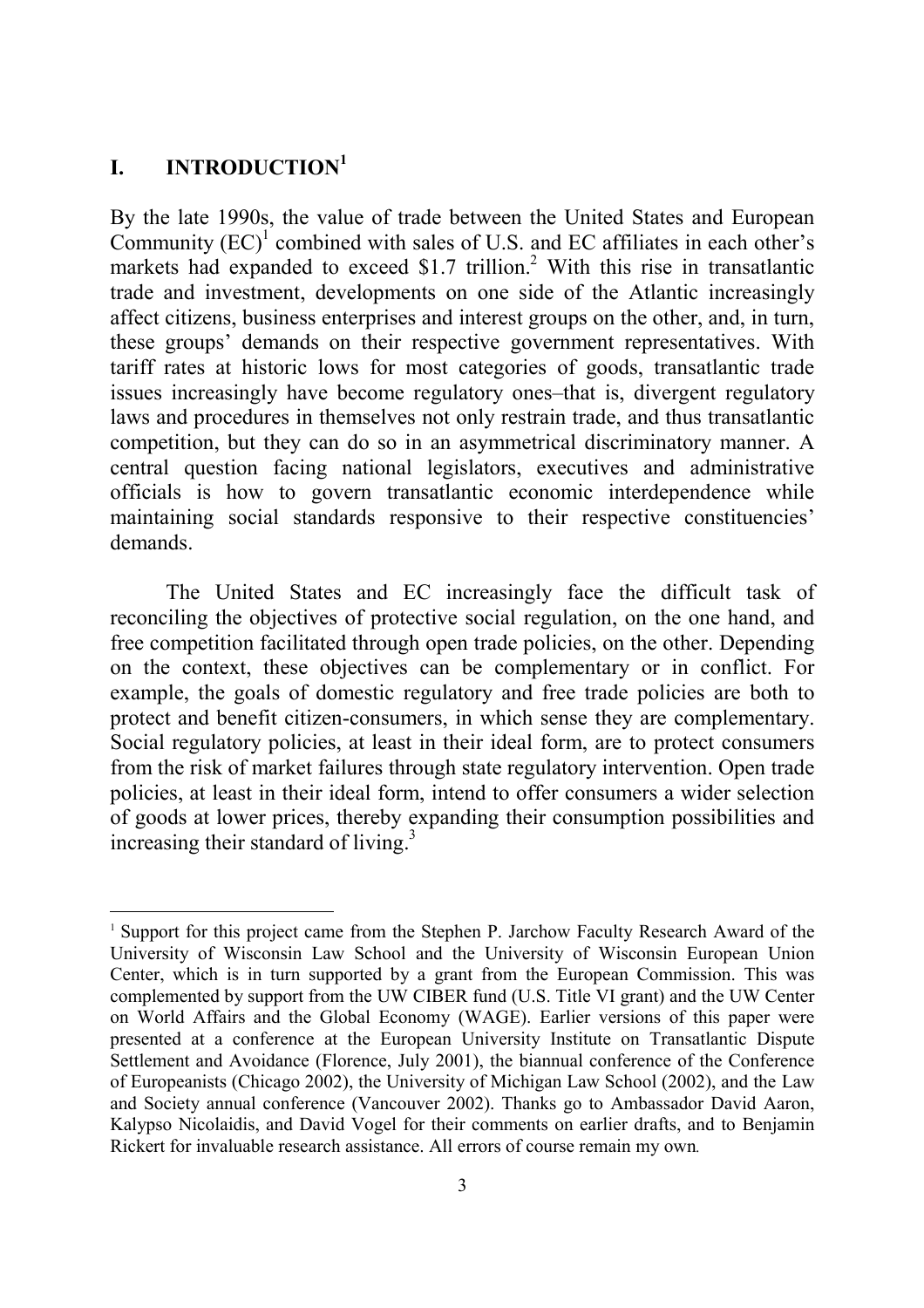Regulatory and trade policies, however, may conflict for two primary reasons. First, domestic lawmakers and regulators typically do not take account of the impact of domestic regulations on foreigners, primarily because foreigners do not have a voice in domestic political and regulatory processes.<sup>4</sup> Even absent a discriminatory intent, regulatory requirements can be duplicative, redundant or otherwise disproportionately affect traded products, in part because domestic regulators do not take account of these impacts. $5$  In an economically interdependent world, domestic politics thus generates both input discrimination (from the lack of representation of foreigners in domestic political processes) and output discrimination (from the greater burden of duplicative regulations on cross-border traders).

Second, regulatory divergence reflects genuine difference in constituent preferences, and there is no reason why these differences must be harmonized or made compatible. Thus, the challenge confronting political leaders is to reduce redundant regulatory barriers to trade, where possible, without sacrificing democratic choice regarding the appropriate allocation of risks and the appropriate procedures for addressing them.<sup>6</sup> The task is far from easy. To attempt to meet this challenge, U.S. and EC political leaders, under the aegis of the New Transatlantic Agenda, $<sup>7</sup>$  have begun to devise structures for transatlantic</sup> political and regulatory cooperation so that domestic regulatory processes are more likely to reflexively take account of the impact of domestic regulatory choices on non-constituents.

This Article provides an overview of how the tension between the goals of domestic regulatory protection and liberalized trade have been addressed by the United States and EC through transatlantic mutual recognition agreements and a hybrid form, the U.S. - EC safe harbor principles on data privacy protection. The Article assesses the prospects and limits, both politically and in the marketplace, of the U.S. - EC Mutual Recognition Agreement (MRA) and its six sectoral annexes (of 1997), the U.S. - EC Mutual Recognition Agreement on Marine Safety (initialed in June 2001), and the U.S. - EC understanding on Safe Harbor Principles for data privacy protection (of 2000). The analysis is based on a review of relevant documentation coupled with interviews of U.S. and EC representatives. The Article assesses what spurred these agreements, which actors participated in their negotiation, what constrains their implementation, and, ultimately, what are the prospects and limits for their adoption in other areas.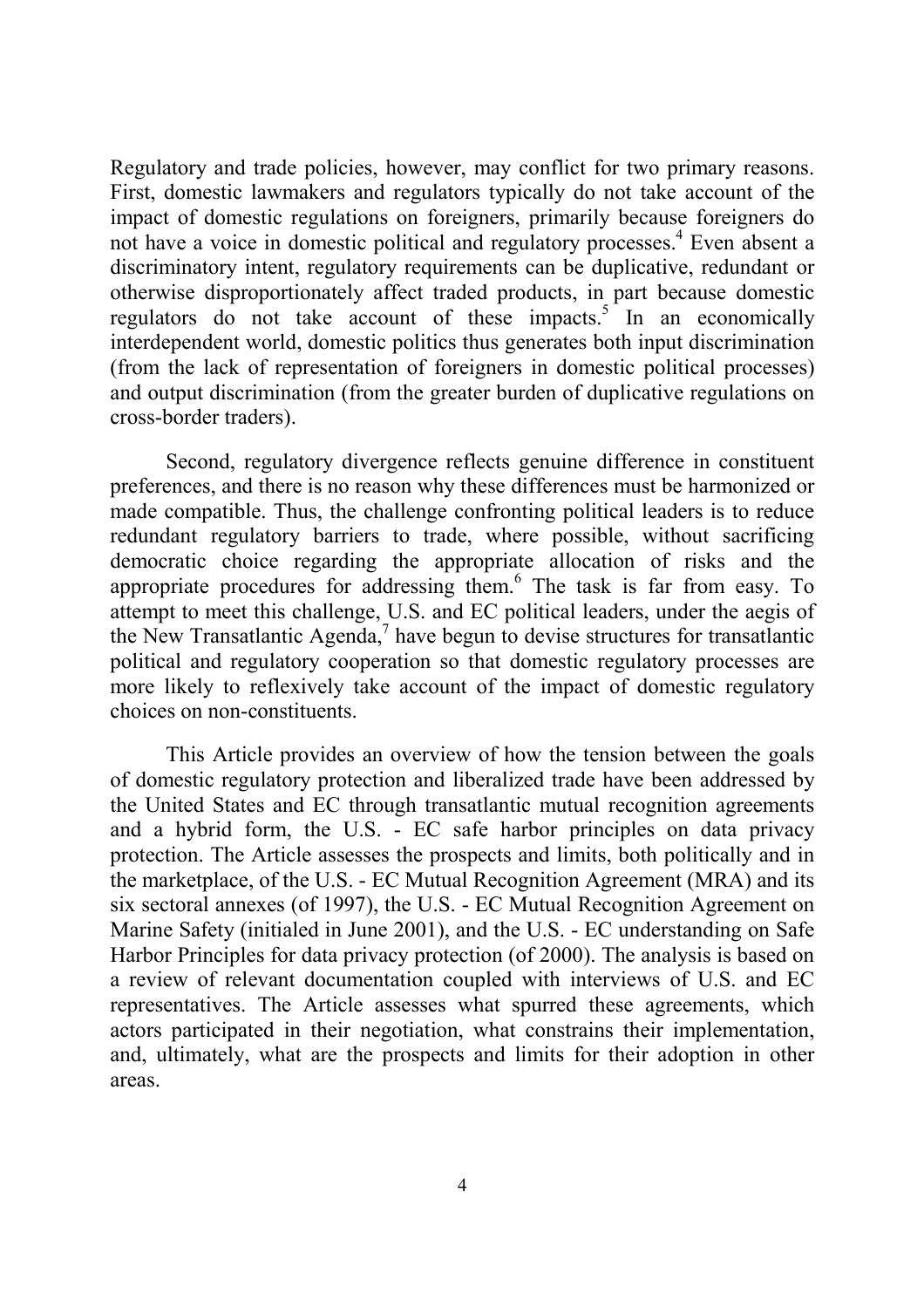The Article advances four primary findings. First, transatlantic mutual recognition agreements need to be seen in the context of domestic and global business strategies to reduce regulatory compliance costs, to get new products quickly to market in a changing technological environment and thereby to enhance profits. Second, the agreements' implementation has been much more difficult than envisaged by business and government leaders on account of reactions in the marketplace and wariness of independent regulatory officials, particularly in the United States. Third, the agreements and understandings nonetheless have spurred some domestic regulatory change, as well as some mutual recognition of product approvals. They also could spur some *de facto* harmonization of regulatory approval procedures and substantive standards, thereby reducing the potential for intergovernmental conflict in these sectors. Fourth, and perhaps most controversially, where there has been convergence, the convergence has tended toward EC–and not U.S.–regulatory practices. As this Article will show, the EC now has a sustained record under its single market program of easing trade barriers among fifteen EC member states working in eleven different languages, while retaining relatively high regulatory standards. This practical experience, coupled with the EC's growing market power, has enabled EC regulators to put forward regulatory models that can be both attractive to firms and more pragmatic to adopt than their U.S. counterparts.

#### **II. HARMONIZATION AND MUTUAL RECOGNITION: CAN THE EC'S "NEW" AND "GLOBAL" REGULATORY APPROACHES BE APPLIED TO THE TRANSATLANTIC MARKETPLACE?**

There exist three primary options for easing regulatory barriers for trading firms: harmonization, mutual recognition and national treatment (albeit subject, of course, to multiple variants).<sup>8</sup> Under a policy of harmonization, regulators in separate jurisdictions agree to adopt identical substantive standards and procedures.<sup>9</sup> Such harmonization facilitates cross-border trade as well as crossborder regulatory cooperation because of regulators' greater comfort with similar standards. Under a policy of mutual recognition, regulators retain separate standards for internally-produced products, but agree to recognize the other jurisdiction's standards for products imported from it, albeit sometimes subject to significant conditions and controls.<sup>10</sup> Mutual recognition agreements pose much greater challenges for regulatory cooperation because of regulators' unfamiliarity and unease with divergent foreign standards. Under a policy of national treatment, each jurisdiction maintains its own standards and is proscribed only from applying more stringent standards to foreign products. A national treatment regime removes fewer regulatory barriers, especially those that are non-discriminatory on their face, since regulators are not required to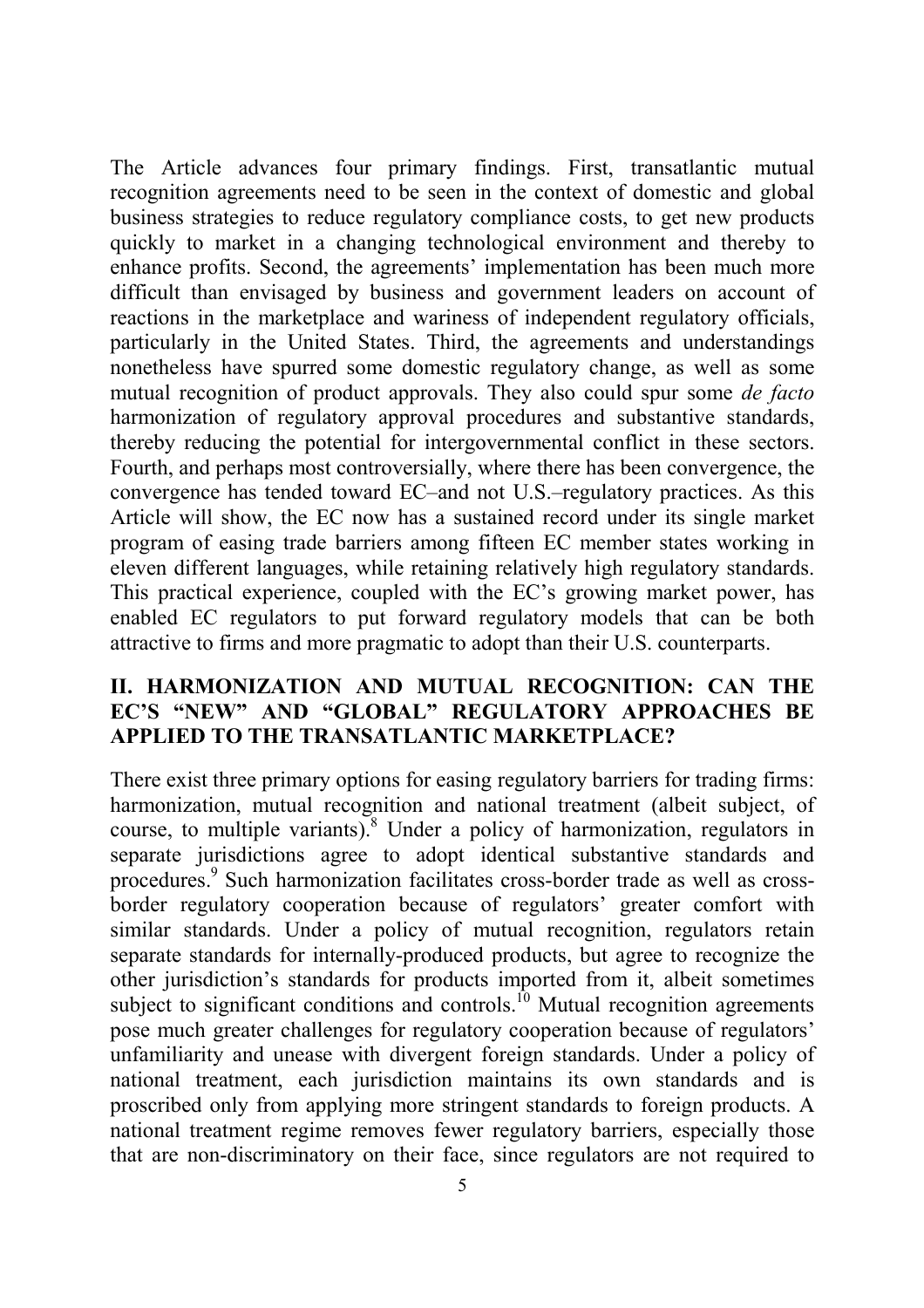"mutually recognize" the other's standards.<sup>11</sup> These three policy options can be complementary, sometimes working in tandem.

## **A. Overview of the EC's Coordination of National Regulatory Systems.**

Since 1985, the EC has adopted what it terms "new" and "global" approaches to European regulation, under which EC institutions only legislate "essential requirements," delegate the determination of more-detailed standards to quasipublic European standards organizations (the "*new approach*"), and then coordinate quasi-public national certification bodies to certify products produced in any one member state for sale throughout the EC market (the "*global approach*").<sup>12</sup>

In 1985, the European Commission issued a bulletin that set forth its "new approach" to harmonization in response to the market-distorting and marketsegregating impact of multiple national standards and the difficulty of appropriately overcoming them at the EC level, especially in light of rapidly changing technologies.13 Under this "new approach," the Council of Ministers (the Council) enacts framework directives for technical standards covering "essential requirements." The 1987 Single European Act modified voting rules for the enactment of EC internal market legislation to a "qualified majority" vote (as opposed to unanimity), thereby eliminating member state veto rights in the Council. This combination of qualified majority voting and the reduction of ECprescribed standards to "essential requirements," together with the EC's highlypublicized push to "complete" an EC internal market by 1992, led to the adoption of a series of EC harmonization directives.<sup>14</sup>

Under this "new approach" to regulation, the Council delegates the task of drawing up more-detailed standards to industrial standardization bodies operating under the umbrella of three European standards organizations– CEN, CENELEC and ETSI.<sup>15</sup> These European standards organizations are comprised of national standards bodies that, in turn, include representatives from government, industry and other social groups. The European standards bodies vote on a simple majority basis (following a first round of voting),  $16$  facilitating the adoption of "non-essential" technical standards. These standards are not internally binding on the member states, so that member states retain some *de jure* autonomy. However, these standards have become *de facto* harmonized requirements for selling products within the EC on account of their importance in the marketplace. $17$ 

Under what is termed the EC's "global approach" to regulation, products may be tested and certified within any member state in order to receive a "CE"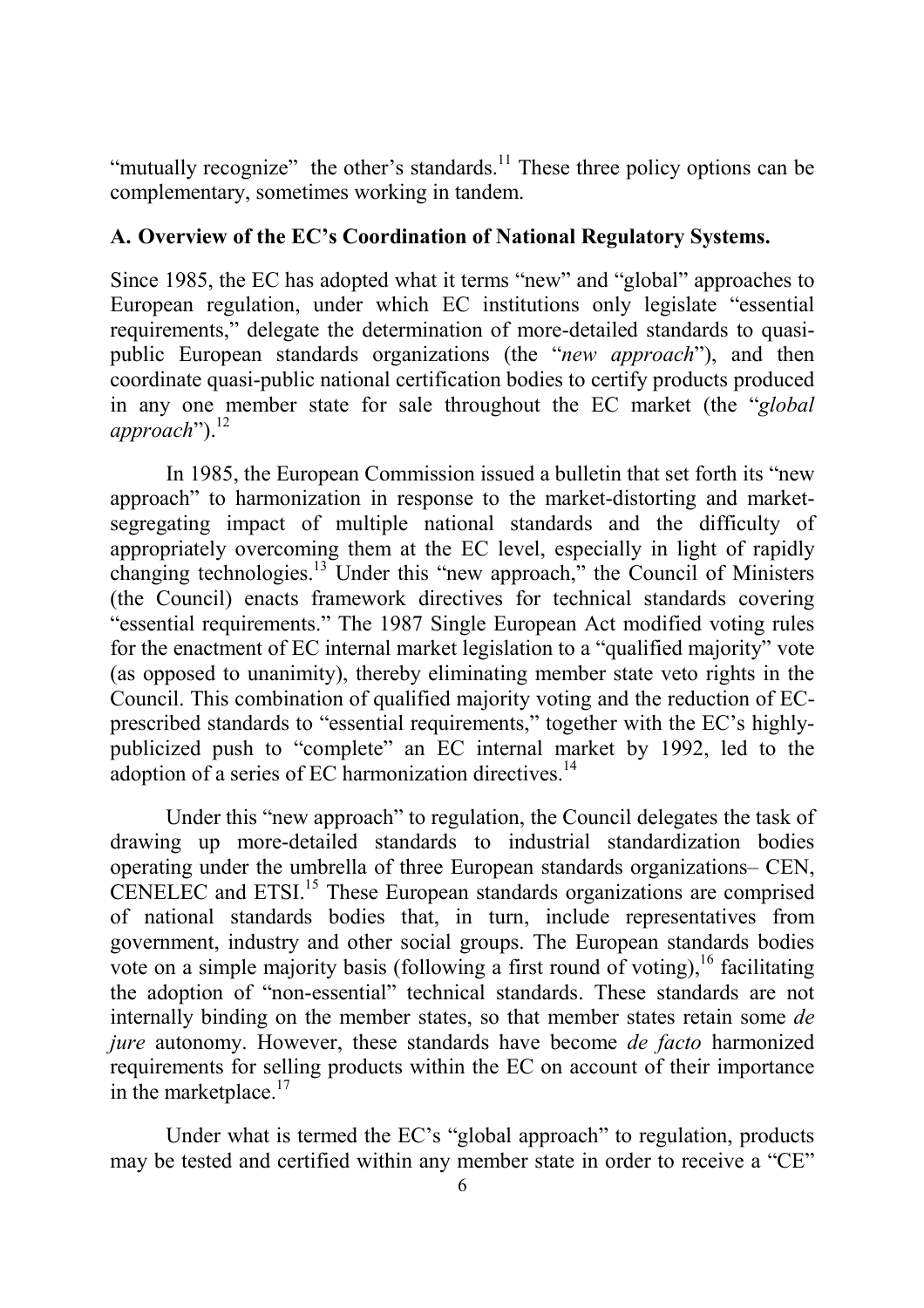marking (which indicates that they comply with "*Communite Europeen*" norms). All member states must recognize these certifications (i.e. mandatory mutual recognition), such that certified products may circulate freely throughout the EC market. In 1990, the member states formed the European Organization for Testing and Certification (EOTC) to coordinate national bodies engaged in the certification process and thereby help assure national authorities of the reliability of tests conducted in other member states.18 Each member state must approve and is responsible for overseeing the certification bodies within its jurisdiction and must notify the Commission's Enterprise Directorate-General (DG) of its approvals. These testing and certification laboratories consequently are referred to as "notified bodies."19 Member state authorities periodically meet and exchange information about the process' operation through working groups and committees created pursuant to the respective directives. They thereby attempt to build and retain confidence in the system.<sup>20</sup> This EC system can be characterized as governance by coordinated cross-border public-private networks<sup>21</sup>

Even though the CE marking alone is required for customs purposes, the trade names and trademarks of national notified bodies can remain advantageous for marketing purposes within member states. National distributors and suppliers sometimes prefer certification by national bodies within their own jurisdiction in order to reduce the risk of marketing products certified by a foreign body.<sup>22</sup> Market barriers thus arise not only from government intervention and regulatory distrust, but also from the perceptions of private actors in the market. In short, the EC's endeavors, while generally successful, have encountered setbacks, stalemates and ongoing challenges, despite the EC's deployment of considerable institutional resources.23

#### **B. Harmonization and Mutual Recognition in the Transatlantic Context: Can the EC System Be Exported?**

While there has been little effort to harmonize standards on a purely transatlantic basis, the United States and European member states have negotiated through international fora. In turn, such international standards can facilitate the negotiation of bilateral mutual recognition agreements because, where parties operate under common standards and procedures, they more easily understand and develop trust in each other's regulatory practices. For example, the1997 U.S. - EC Mutual Recognition Agreement is based largely on the mutual recognition of test results by "Conformity Assessment Bodies,"<sup>24</sup> which bodies, in turn, are evaluated pursuant to international standards set forth in ISO/IEC Guides. The international standard-setting bodies relevant to the sectors covered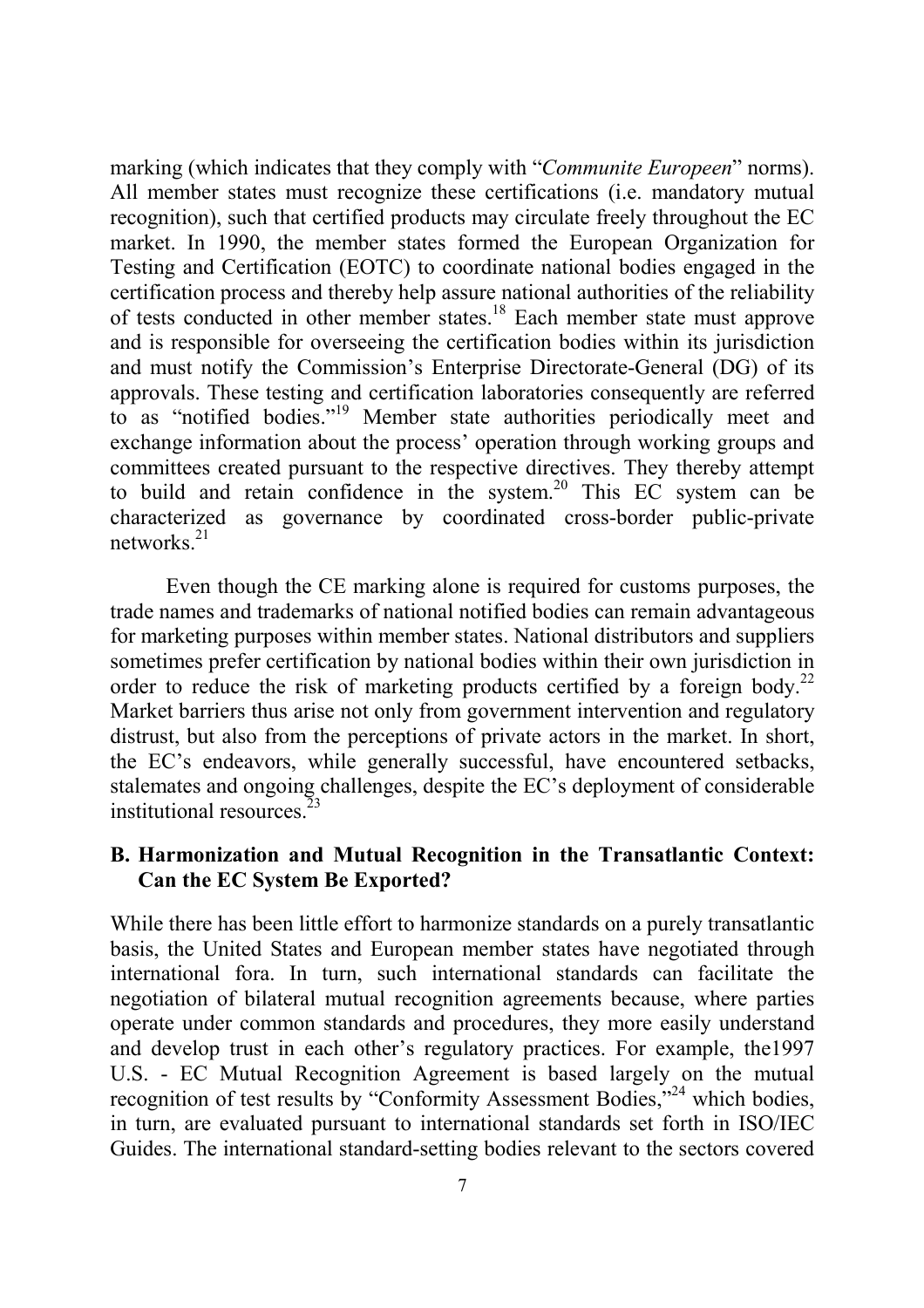by transatlantic mutual recognition agreements include the International Standards Organization (ISO) (for a broad range of standards); the International Electrotechnical Commission (IEC) (for testing and certification standards); Codex Alimentarius (for food-related standards)<sup> $25$ </sup>; the International Conference on Harmonization (for pharmaceutical standards)<sup>26</sup>; the Global Harmonization Task Force (for medical device standards)<sup>27</sup>; and the International Maritime Organization (for marine safety standards).<sup>28</sup>

The EC has tended to look more favorably toward international harmonization efforts than the United States for two primary reasons. First, EC member states and European standards organizations have more experience in negotiating and implementing agreements with third parties in light of the EC's own internal market process. $^{29}$  Second, in international organizations where each country has one vote, the EC's fifteen member states can work collectively so that, overall, they are more likely to promote EC-based standards in multilateral fora. For example, two of the most widely known ISO standards, ISO 9000 and ISO 14000 were developed initially within Europe.30

Mutual recognition agreements, in contrast, have been negotiated not internationally, but bilaterally or through regional fora. For example, the United States and EC have or are in the process of negotiating mutual recognition agreements under the auspices of APEC and CITEL, as well as with individual countries, such as Canada, Australia, Japan, New Zealand and Israel.<sup>31</sup>The  $EC$ reports that it has concluded "six Mutual Recognition Agreements on conformity assessment between the European Community and third countries (which have) entered into force: on 1/12/98 with the United States, on 1/11/98 with Canada, on 1/1/99 with Australia and New Zealand, on 1/1/02 with Japan, and on 1/5/00 with Israel in the Sector of Chemicals Good Laboratory Practices (GLP)." *See Mutual Recognition Agreements*, (visited Feb. 26, 2002 http://europa.eu.int/comm/enterprise/international/indexb1.htm#intro). The EC's experience in harmonizing and coordinating fifteen national regulatory systems offers a model to be considered, and possibly exported, to these other contexts, including the transatlantic one. Yet, the EC's own experience also highlights the challenges that the United States and EC face in governing the interface of their economies. As this Article will demonstrate, there is even more distrust between regulators on either side of the Atlantic, there are greater challenges of political legitimacy, and the marketplace imposes even more severe constraints on the effective implementation of mutual recognition agreements in the transatlantic context.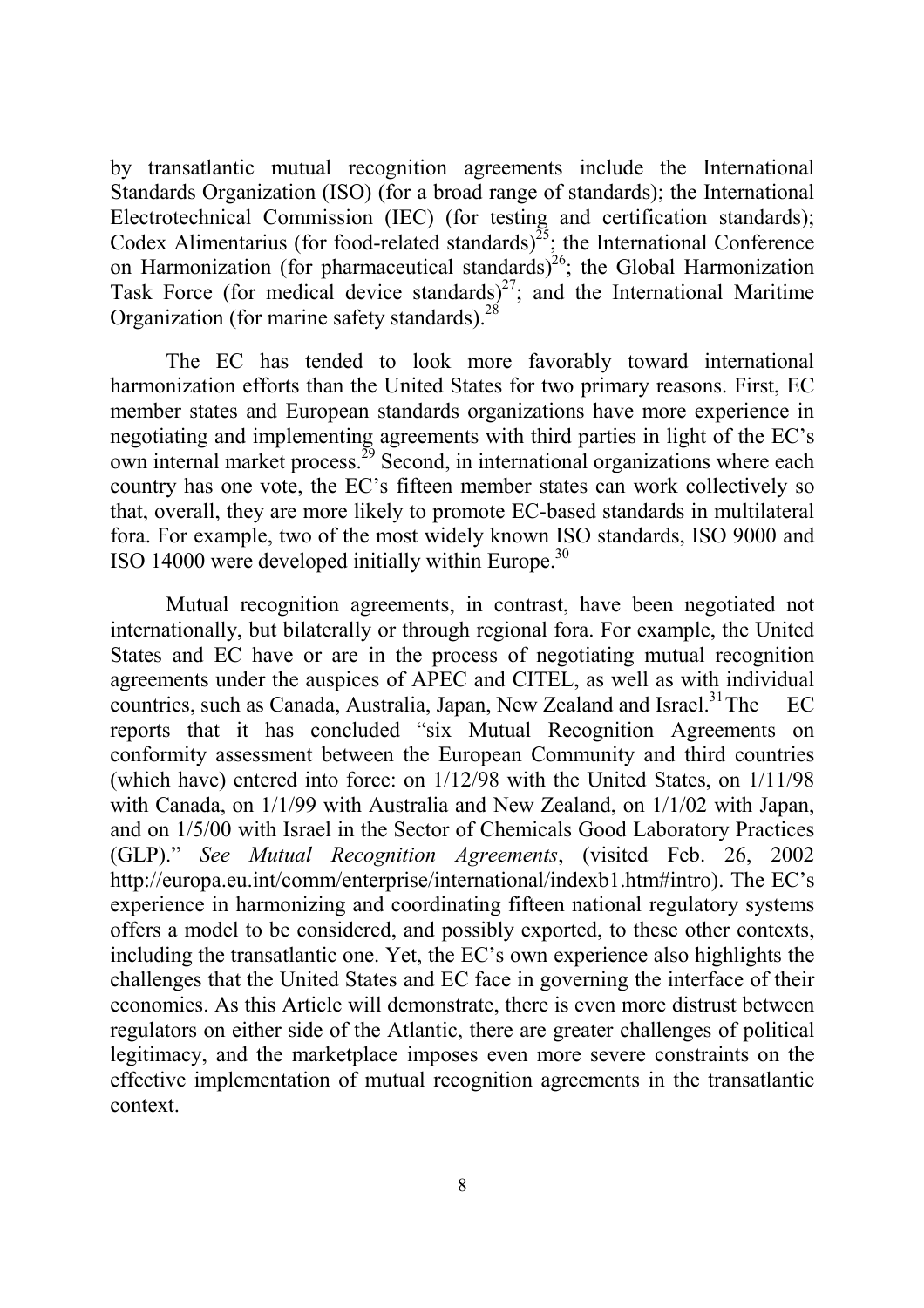#### **III. THE 1997 U.S. - EC MUTUAL RECOGNITION AGREEMENT**

#### **A. What Gave Rise to the 1997 Mutual Recognition Agreement?**

The issue of transatlantic standards became more important to firms engaged in transatlantic trade for two primary reasons. First, as transatlantic tariff barriers decreased, firms became more concerned with, what they termed, duplicative regulatory compliance costs.<sup>32</sup> They pressed for their removal. This pressure increased with rising transatlantic investment, since divergent U.S. and EC standards and certification requirements most directly affect transatlantic corporate groups, and these groups more easily coordinate lobbying on both sides of the Atlantic. Subsidiaries of U.S. firms in the EC account for about onethird of EC imports from the United States, while subsidiaries of EC firms in the United States account for about 38% of U.S. imports from the EC.<sup>33</sup>

Second, when the EC moved toward a single market, U.S. firms challenged that the EC was erecting a "fortress Europe" in which member states would use common "single market" standards and certification procedures to prejudice U.S. competition.<sup>34</sup> U.S. firms feared that they would be disadvantaged because, under the EC's "global approach," only notified bodies located within the EC could test and certify products for marketing in the  $EC$ <sup>35</sup> Prior to the "global approach," U.S.-based laboratories acted as subcontractors for the testing of products under member state standards, and firms feared that this option might be foreclosed. $36$ 

In response to these developments, U.S. and EC authorities began to seriously address issues of regulatory coordination at the beginning of the 1990s. In May 1989, US Secretary of Commerce Robert Mosbacher and Commission Vice-President Martin Bangemann agreed to explore the possibility of transatlantic mutual recognition agreements, as well as mechanisms to grant U.S. firms greater access to EC standard-setting procedures.<sup>37</sup> In 1995, the United States and EC signed the New Transatlantic Agenda and its attached "Joint Action Plan" which contained a detailed list of items to address. At the NTA's annual summits, negotiators were soon in search of "deliverables."

Large businesses on each side of the Atlantic, working under the auspices of the Transatlantic Business Dialogue (TABD), promoted the concept of mutual recognition agreements, hoping to provide "deliverables" that met business needs.38 Although the TABD's formation was initiated by the U.S. Department of Commerce and the European Commission in the fall of 1995, TABD rapidly became a significant independent voice, identifying areas of concern and coordinating pressure on officials to set time tables for the signature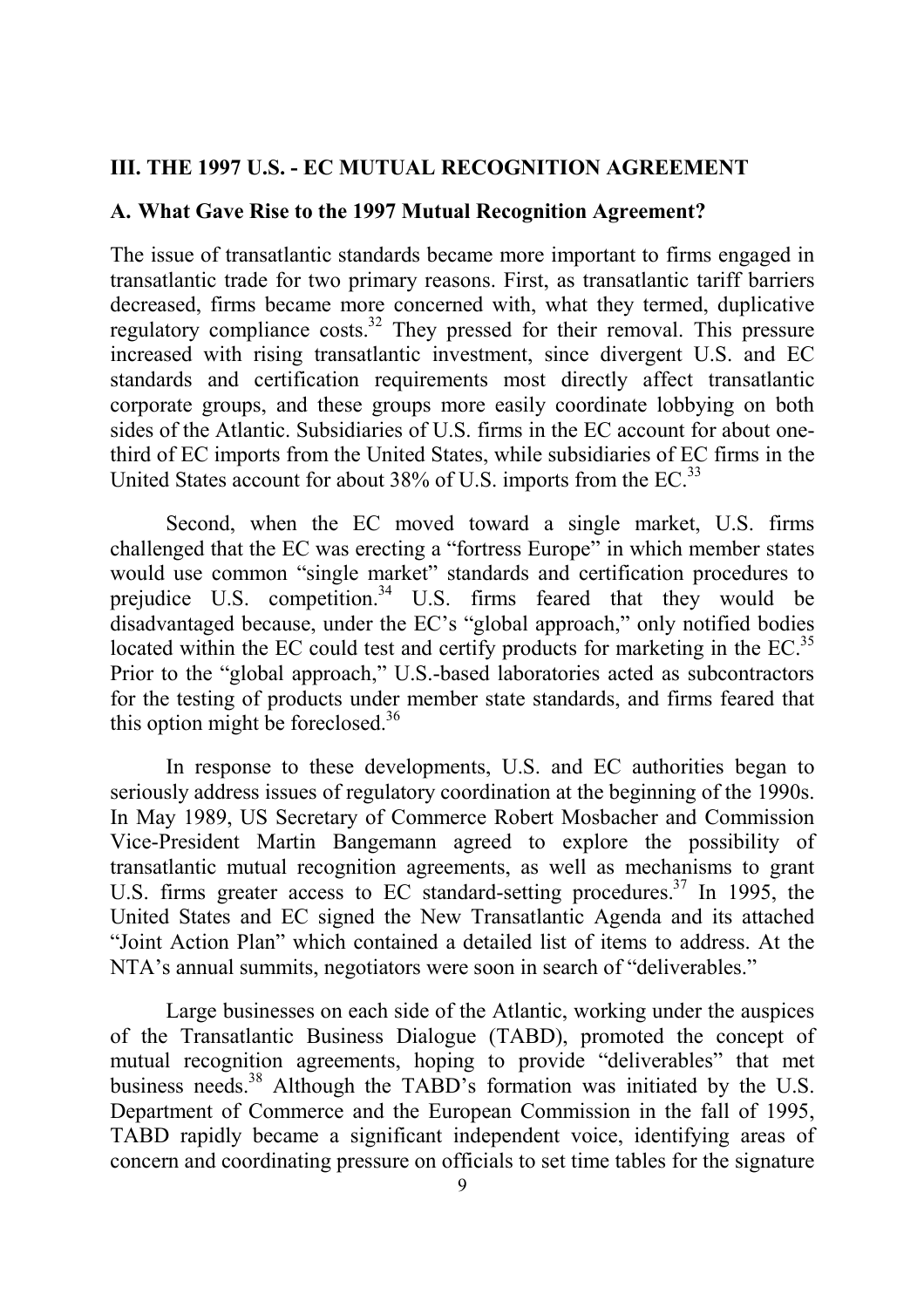and implementation of mutual recognition agreements.<sup>39</sup> As Paula Stern, former chair of the U.S. International Trade Commission and advisor to TABD, states, "TABD quickly established the Trans-Atlantic Advisory Committee on Standards, Certification and Regulatory Policy (TACS) to formulate recommendations, organized on a sectoral basis, for the elimination of regulatory barriers between the two economies."<sup>40</sup>

U.S. and EC officials announced the 1997 MRA with fanfare as a "milestone" in U.S. - EC economic relations.<sup>41</sup> Secretary Richard Daley of the U.S. Department of Commerce proclaimed that the MRA could save businesses over \$1 billion annually in unnecessary regulatory compliance costs.<sup>42</sup> The Transatlantic Business Dialogue estimated that about half of \$110 billion of U.S. exports to Europe require some form of EC certification, which now could be accomplished in the United States. Officials announced plans for subsequent MRAs to cover an array of product and service sectors. The TABD estimated that a framework agreement for services would have an even greater impact in freeing up trade, affecting approximately \$130 billion in transatlantic commerce.<sup>43</sup> Yet, as will be seen, both transatlantic businesses and government officials have become less enamored with mutual recognition agreements in light of their experience with the 1997 agreement.

#### **B. Transatlantic Business Practice before the 1997 MRA.**

In order to understand the limited scope of the 1997 MRA, it is helpful to briefly review how businesses often had their products certified before its negotiation, and how many continue to operate. Still today, private testing bodies often test products in the manufacturer's place of production on one side of the Atlantic in accordance with standards set on the other, and then have these test results certified by an accredited body in the importing jurisdiction. The domestic testing body operates under a sub-contracting arrangement with the responsible certification body in the importing jurisdiction.<sup>44</sup> For example, for the European market, laboratories in the United States can test U.S. products under EC standards and provide the paperwork to a "notified body" in Europe, which certifies them. In addition, large European notified bodies themselves have invested in the United States to provide these testing services in an integrated manner. Now that U.S. regulatory agencies increasingly recognize testing by private laboratories, U.S. laboratories too have entered into sub-contracting arrangements with European counterparts for product certification under U.S. standards. Large U.S. laboratories similarly have invested in Europe, and in some cases, themselves become EC notified bodies.<sup>45</sup> In consequence, the sectoral annexes to the 1997 MRA, assessed below, do not represent a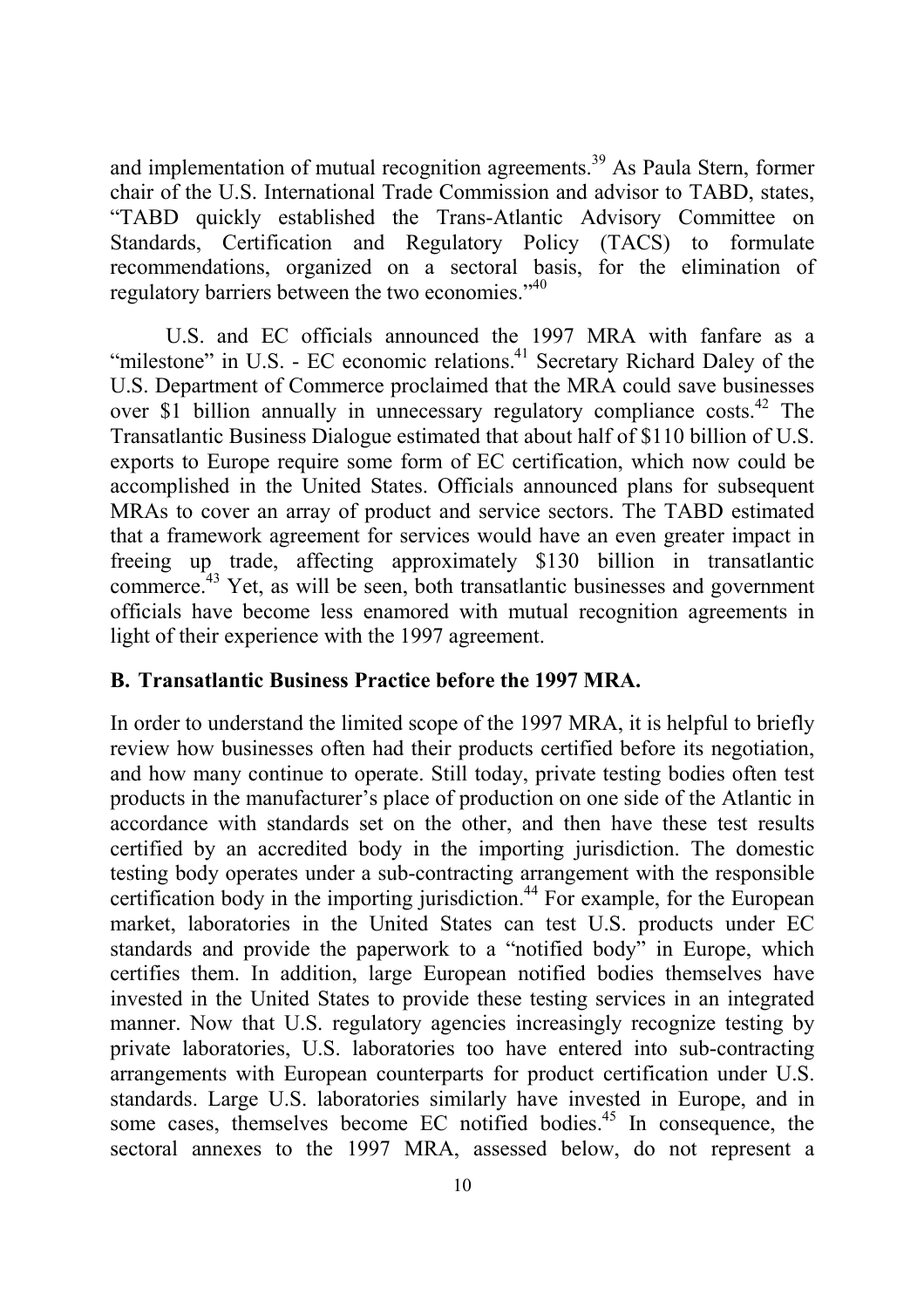significant change for many businesses, but rather a slight extension of subcontracting practices that have already adapted to regulatory and commercial developments. In fact, sub-contracting is specifically contemplated in some of the MRA's sectoral annexes, such as for telecommunications equipment, which provide that Conformity Assessment Bodies in one jurisdiction may subcontract testing to laboratories in the other.<sup>46</sup>

#### **C. The 1997 MRA Negotiations.**

U.S. - EC negotiators initially discussed negotiating mutual recognition arrangements in eleven sectors, but ultimately whittled this down to the following six: telecommunications equipment, electromagnetic compatibility, electrical safety, recreational craft, medical devices, and pharmaceutical good manufacturing practices. As with all trade negotiations, the EC and United States were concerned that the final results either favor their export industries or be "balanced." The United States wished to conclude an agreement on telecommunications equipment first, but the EC refused because it felt that U.S. firms would benefit more if the agreement covered only this sector. The EC used its political leverage by threatening not to sign any MRA involving telecommunications equipment without inclusion of MRAs covering medical devices and pharmaceutical good manufacturing practices.

The MRA negotiations required the involvement of multiple executive agencies since the negotiations comprised an overall framework agreement and six annexes covering the six separate sectors. The Office of the United States Trade Representative and the Commission's Trade Directorate-General (DG) led the negotiations of the MRA framework agreement.<sup>47</sup> Each of the annexes, however, was negotiated by the regulatory agency responsible for the sector concerned. On the European side, this was a simpler process on account of the centralization of the responsible agency officials within the Commission's DG Enterprise and these officials' long experience with coordinating the twin goals of regulatory protection and free trade within the single market. Because of this dual role, DG Enterprise officials are, in some ways, more analogous to the U.S. Department of Commerce than to independent U.S. regulatory agencies. On the U.S. side, in contrast, separate independent federal agencies negotiated the annexes. The Federal Communications Commission (FCC) handled the telecommunications and electromagnetic compatibility annexes; the Occupational Health and Safety Administration (OSHA), a division of the Department of Labor, negotiated the electrical safety annex; the Food and Drug Administration (FDA) negotiated the annexes for medical devices and pharmaceutical good manufacturing practices; and the Coast Guard oversaw the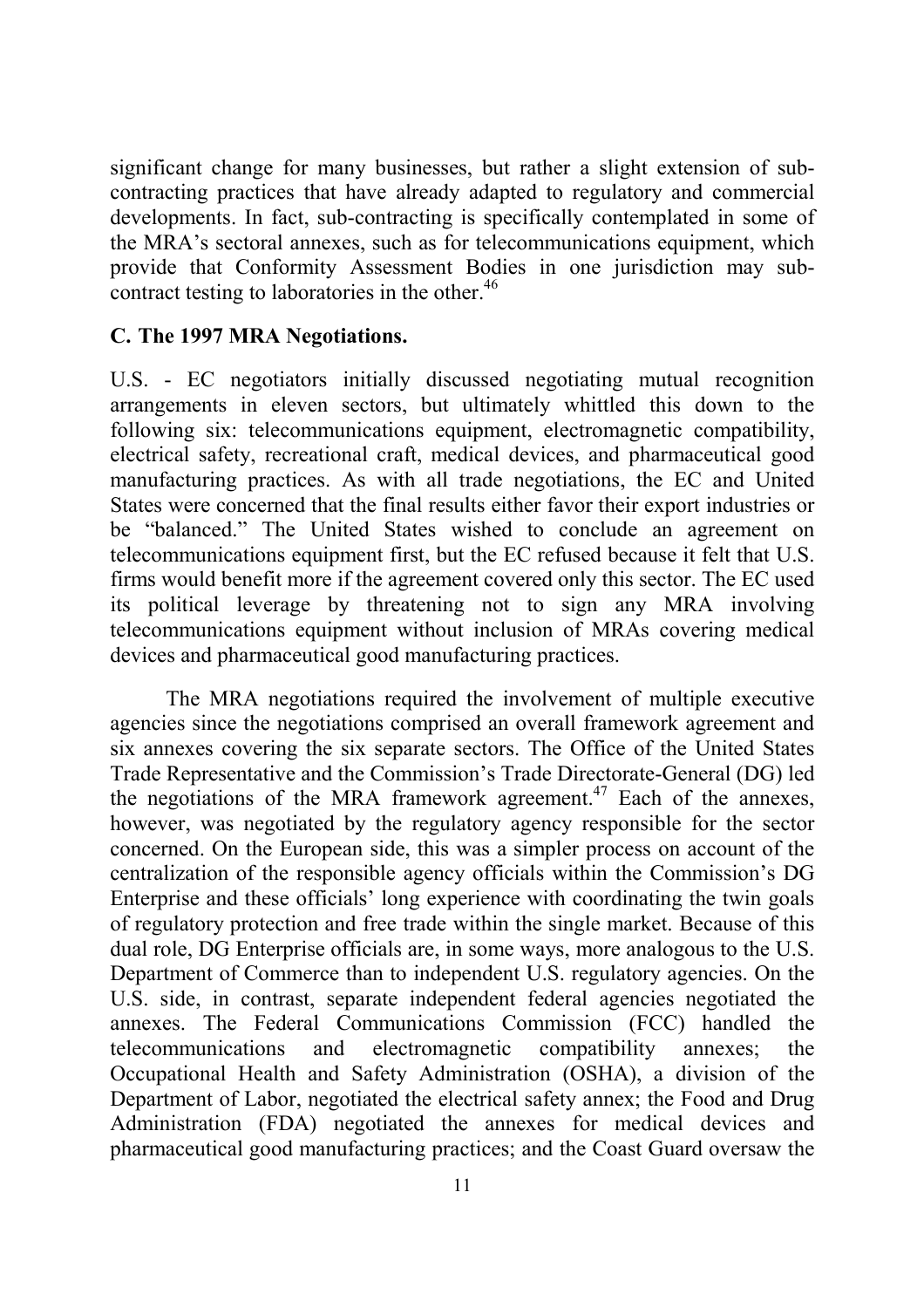recreational craft annex. These U.S. agencies traditionally have focused only on protecting public health and safety, and thus were less receptive to arguments concerning trade facilitation.

The involvement of both trade officials and regulatory officials resulted in *intra* - U.S. agency conflicts, as well as transatlantic ones. Trade officials more aggressively pushed for an agreement, and U.S. regulatory officials, in particular the FDA and OSHA, were reticent about accepting foreign certification of safety standards. Since these agencies are relatively independent compared to their EC counterparts, they obstructed agreement where they believed that their regulatory missions might be compromised. In the fall of 1996, negotiations almost broke down over inclusion of the medical device and pharmaceutical annexes.48 Only Congress' intervention, following intensive lobbying efforts by private firms and the U.S. Department of Commerce, overcame FDA opposition to their inclusion. In November 1997, Congress passed the FDA Modernization Act, which specifically directed the FDA to "support the Office of the United States Trade Representative, in consultation with the Secretary of Commerce, in efforts to move toward the acceptance of mutual recognition agreements.<sup>349</sup> The Act specifically encouraged mutual recognition agreements "between the European Union and the United States" in all product areas under FDA competence.<sup>50</sup>

As the former EC Trade Commissioner Sir Leon Brittan states, "governments proved to be more eager than their agencies to cooperate."<sup>51</sup> Ultimately, it was trade officials, spurred by business constituents, who drove the negotiations. High-level trade officials in two coordinating bodies within the NTA framework– the Senior Level Group and TEP Steering Group<sup>52</sup> – identified goals, set deadlines and monitored progress. Nonetheless, the annexes required U.S. regulatory agency approval, which created delays, resulting in sharp and ongoing criticism from the Transatlantic Business Dialogue.<sup>53</sup>

#### **D. The 1997 Mutual Recognition Agreement.**

The 1997 Mutual Recognition Agreement consists of a framework agreement and six annexes respectively covering telecommunications equipment, electromagnetic compatibility, electrical safety, recreational craft, medical devices, and pharmaceutical good manufacturing practices.<sup>54</sup> Each of the annexes is, in fact, a separate agreement for a separate sector covering defined categories and lists of products.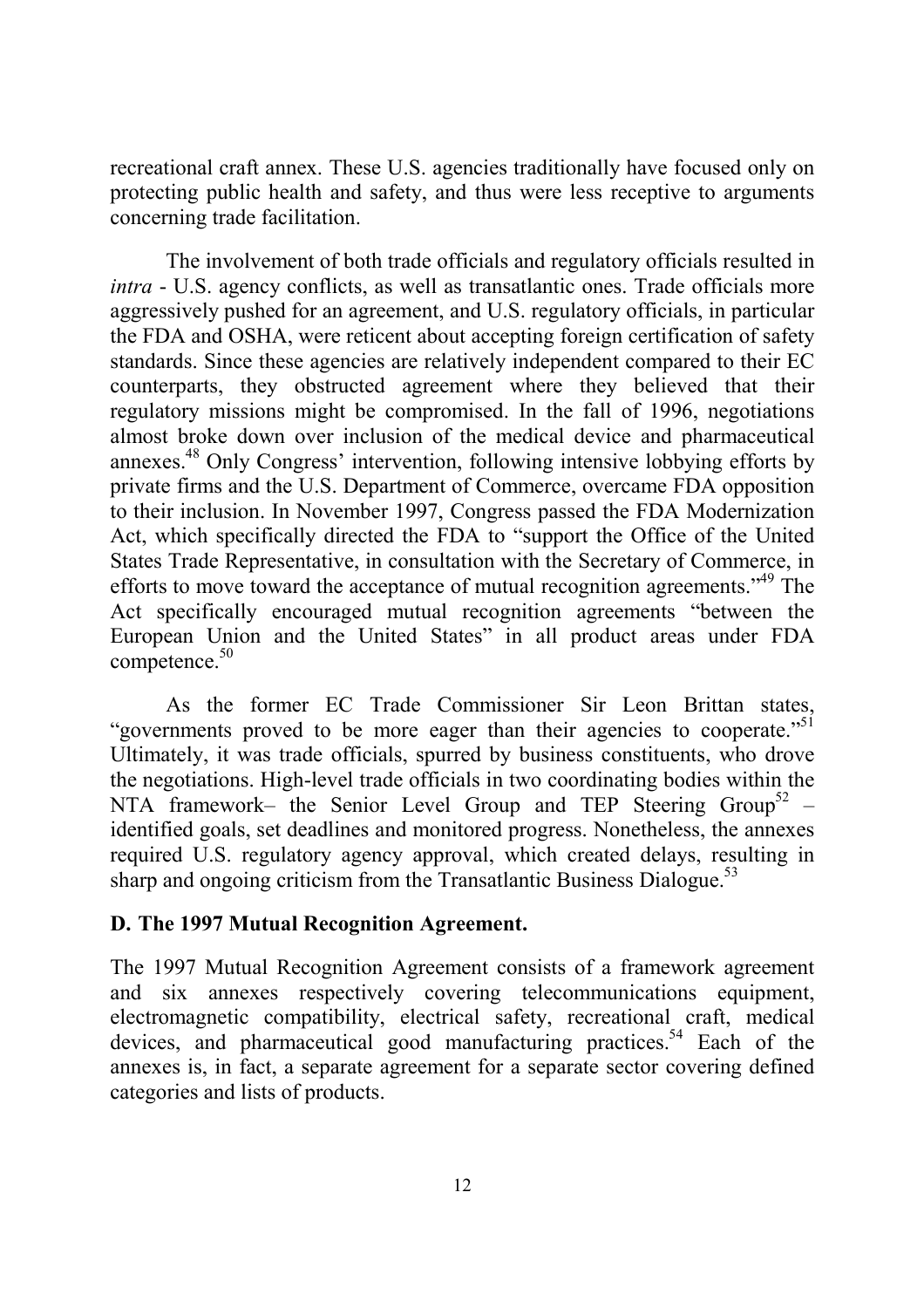The 1997 MRA does not cover recognition of the adequacy or equivalency of transatlantic standards, but is rather much less ambitious. First, the EC and United States have not negotiated harmonized transatlantic standards for the concerned sector.<sup>55</sup> Second, although each annex is unique, each of them only addresses mutual recognition by certification bodies (called "Conformity Assessment Bodies") located in the exporting jurisdiction in accordance with the importing party's required standards and procedures. Since neither the United States nor the EC relinquish sovereign control over the substance of their standards, transatlantic trading firms still must meet the separate requirements of the world's two largest markets.<sup>56</sup> Third, even these assessment evaluations are subject to varying pre-approval and post-approval conditions.<sup>57</sup> For example, in the case of medical devices, the relevant agencies need not accept the tests from foreign certification bodies if they find the reports deficient and delineate why, thus reducing businesses' incentives to use these bodies. In the case of pharmaceutical good manufacturing practices, the tests are performed by regulatory bodies, and not private laboratories, and again, the agency in the importing jurisdiction may reject reports where it finds them deficient.

The MRA sets up a new transatlantic structure for overseeing its implementation. First, the MRA creates a Joint Committee, which consists of U.S. and EC trade officials who meet twice annually. Second, the annexes create Joint Sectoral Committees to oversee the annexes' implementation. One would think that the Joint Sectoral Committees would be of greatest importance since they consist of the actual regulatory authorities who must oversee the protection of health and safety on each side of the Atlantic. However, members of the Joint Sectoral Committees for electrical safety have interacted primarily to argue over their interpretations of the United States' obligations. The other Joint Sectoral Committees interact primarily via teleconference and e-mail.<sup>58</sup>

*1. Telecommunications and Electromagnetic Compatibility: Relatively Smooth Regulatory Cooperation.*

The telecommunications and electromagnetic compatibility annexes should be viewed together because they both involve telecommunications equipment and their inclusion was sought by the telecommunications industry. These annexes' complementarity is reflected structurally, in that the parties have formed a "Joint Sectoral Committee," consisting of members of the U.S. Federal Communications Commission and the EC's DG Enterprise to monitor the annexes' implementation.<sup>59</sup> Under both annexes, the parties agree to recognize test reports and conformity assessment certificates issued by Conformity Assessment Bodies located in the exporting jurisdiction, "without any further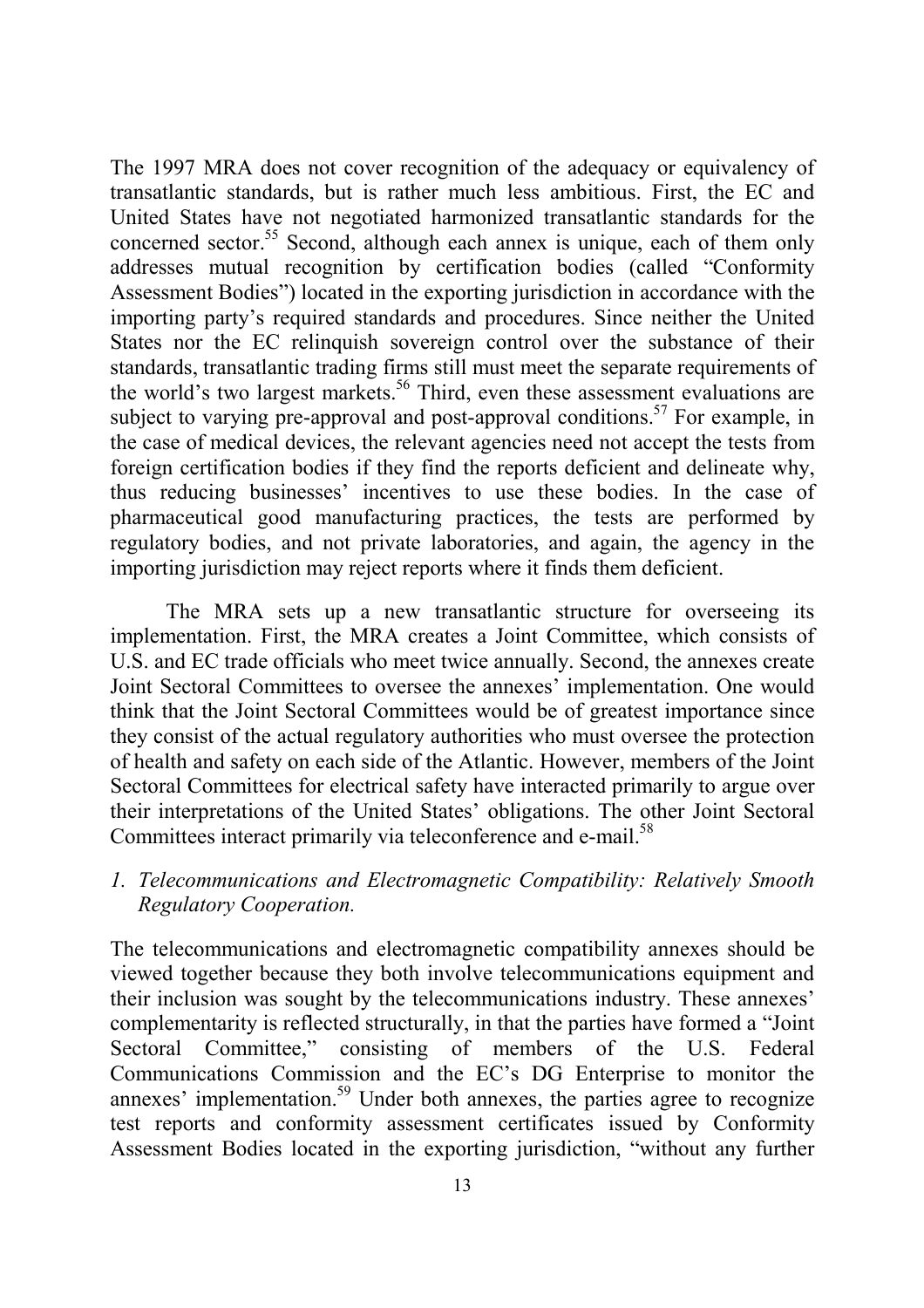conformity assessment."60 As with all of the annexes, however, assessments are made in respect of the standards and in accordance with the procedures of the importing jurisdiction.

The responsible authority within each exporting jurisdiction (U.S. or EC member state) is to designate the Conformity Assessment Bodies located within it.61 These designations have been accomplished without controversy, unlike for other MRA annexes. As of June 2001, the United States had designated twentythree Conformity Assessment Bodies for telecommunications equipment, and forty-three for electromagnetic compatibility.62 EC member states had designated a similar number of Conformity Assessment Bodies for electromagnetic equipment, but fewer for telecommunications equipment, in light of the shift in the EC toward self-certification (as described below). $^{63}$ 

Both annexes are now operational and, compared to the other annexes, their implementation has been relatively successful. However, the telecommunications annex has become less important for U.S. firms than when originally negotiated because, in 1998, the EC Council enacted a new directive concerning telecommunications equipment pursuant to which manufacturers now may self-certify that their equipment complies with EC requirements.<sup>64</sup> Under this directive, firms only need to consult with outside testing bodies. These bodies must maintain a record for post-market surveillance purposes, but they do not issue pre-market assessment certificates.<sup>65</sup> Similarly, in regards to electromagnetic compatibility, firms must prepare files on which EC "competent bodies" state "opinions," but these bodies do not prepare assessment certificates.<sup>66</sup> Thus, the benefits of the MRA itself are relatively small for U.S. telecommunications firms, since the EC does not require any outside certification.67 The EC's move to manufacturer self-certification is much more dramatic for U.S. firms than the MRA itself, and U.S. firms now lobby U.S. authorities to adopt the EC's decentralized system. For EC authorities, however, the two annexes relative success has been undermined by the United States' failure (on account of OSHA) to implement the electrical safety annex, which, in the EC's view, is also necessary for EC telecommunications firms to gain freer access to the U.S. market.

#### *2. Electrical Safety: Regulatory Tensions.*

EC negotiators insisted that the MRA include an annex concerning electrical safety standards because the EC market has long been relatively deregulated and thus more open to U.S. products. In contrast, the U.S. system calls for regulatory reviews and product approvals by OSHA, a division of the U.S. Department of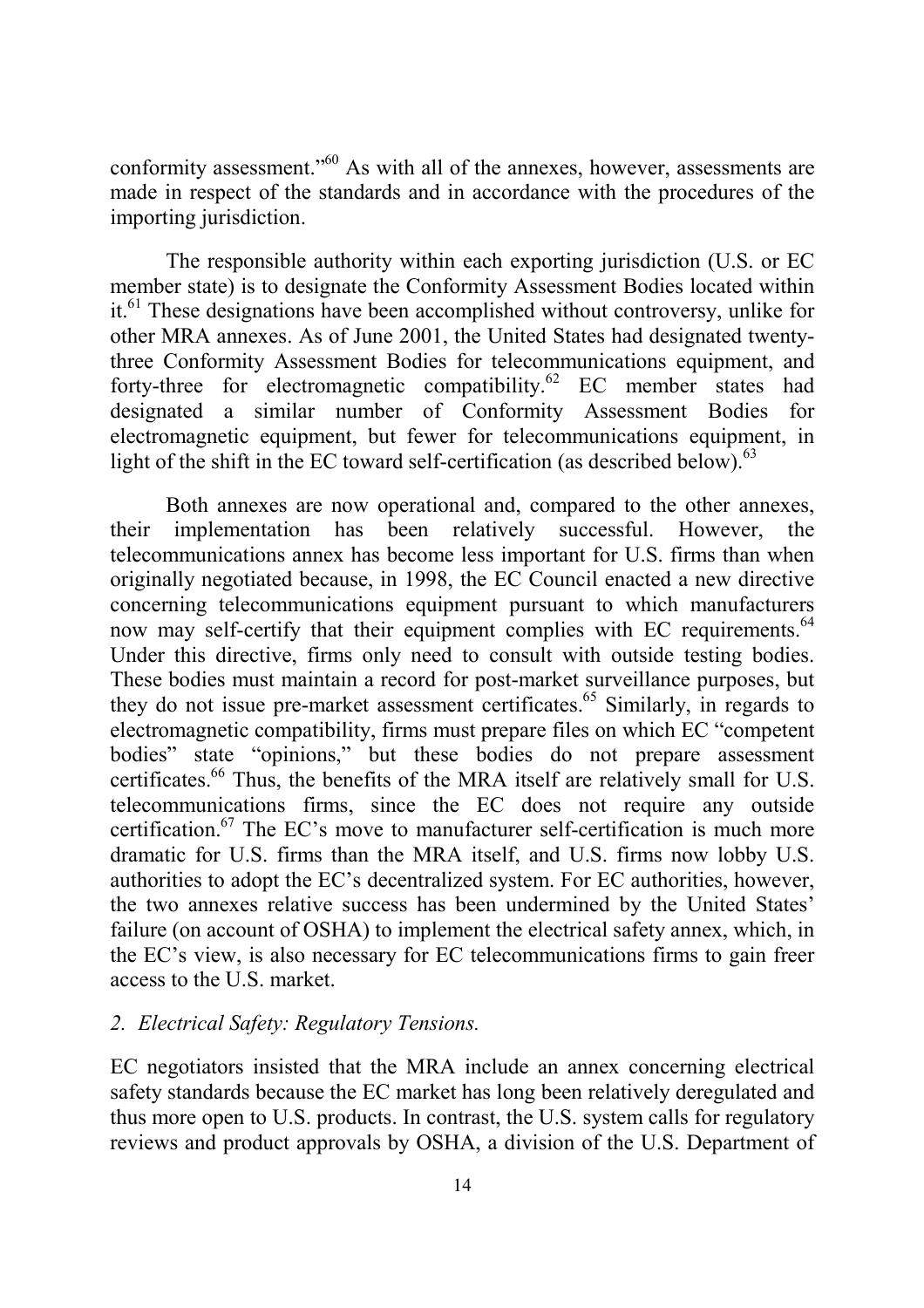Labor. EC authorities, acting on behalf of EC firms, desired to ease the regulatory burden for EC imports into the U.S. market that required OSHA approvals.68 They hoped to do so by having OSHA recognize product testing and certification, under OSHA standards, by Conformity Assessment Bodies located in Europe. In addition, at least certain sectors of the telecommunications industry, and in particular from the EC, desired an MRA that covered not only all aspects of telecommunications product approvals, but also might lead to adoption within the United States of a decentralized EC system. This annex has not been fully implemented, however, because of disputes with OSHA over the designation of European Conformity Assessment Bodies, as assessed below.

#### *3. Recreational Craft: A Simple Annex.*

The recreational craft annex was the simplest to negotiate and implement. In the United States, the applicable regulatory body, the U.S. Coast Guard, already permitted firms to self-certify their products, so that there was no need for any European conformity assessment bodies. In contrast, products must be certified by a "notified body" within the  $EC<sub>69</sub>$  so that European recognition of U.S. Conformity Assessment Bodies could (at least in theory) reduce costs for U.S. firms. Nonetheless, it was much easier to implement this annex for the reasons assessed below.<sup>70</sup>

#### *4. Medical Devices: Disappointment and Delay.*

As noted earlier, the United States and EC agreed to include the annexes for medical devices and pharmaceutical good manufacturing practices in the MRA only after the EC, U.S. trade officials, business lobbyists and Congress placed considerable pressure on a reticent FDA. Although the medical device annex was eventually included, the FDA insisted that the annex's coverage be more limited, even though the parties only agreed to mutually recognize testing reports and not each other's standards. First, the medical device annex only applies to less stringently regulated medical devices, subject to possible expansion based on an FDA "pilot program."<sup>71</sup> Second, designated Conformity Assessment Bodies are not selected by an authority of the exporting country, but rather by "joint assessment."<sup>72</sup> Third, implementation of the Annex was made subject to a three-year transition period (to have ended in December 2001), during which the FDA organized a "joint confidence building program." However, in the fall of 2001, the parties agreed to extend this transition period for a further two years.73 This confidence-building program includes mandatory seminars, workshops, joint training exercises and observed inspections, requiring a considerable investment by applicant laboratories. Fourth, designated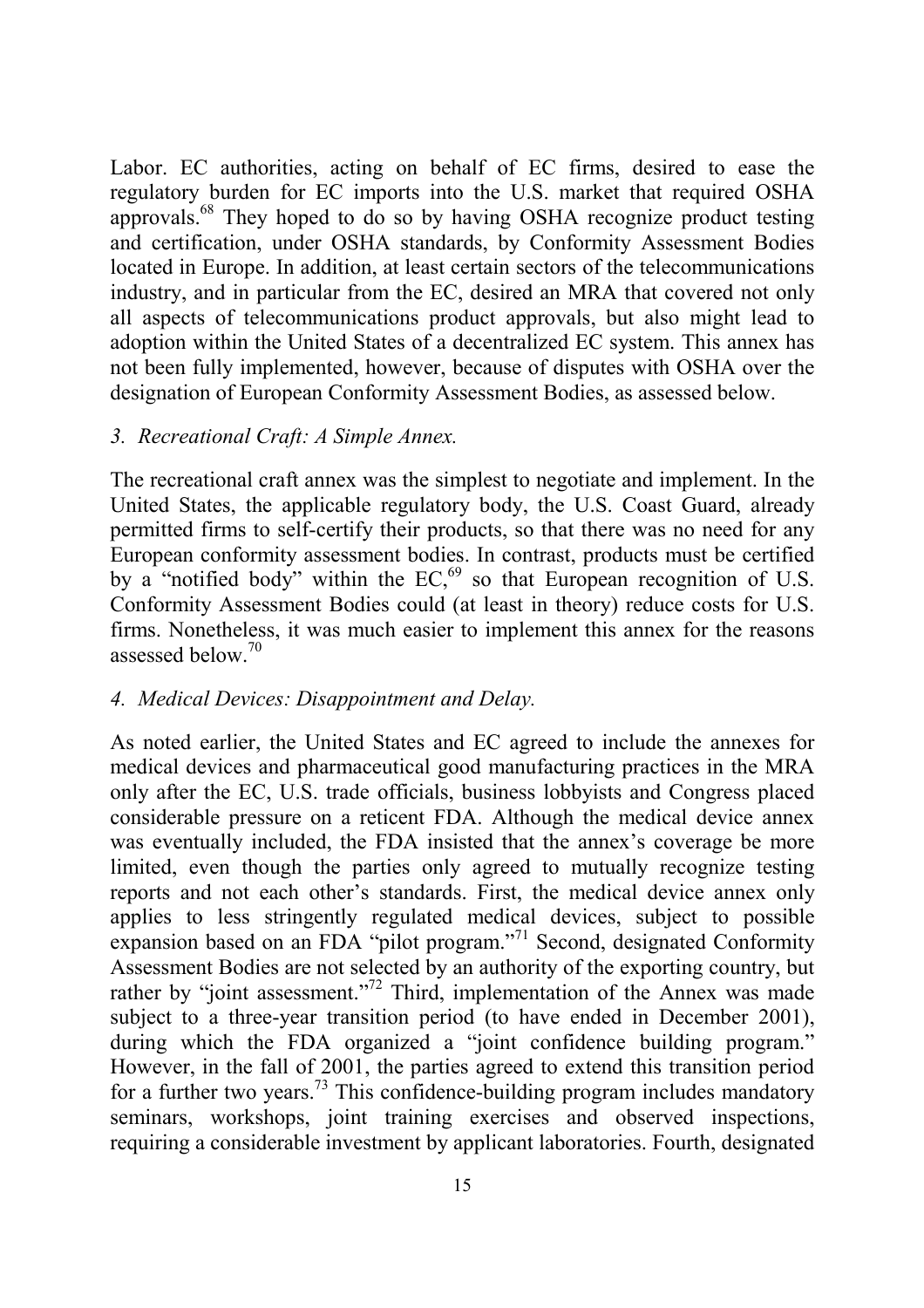Conformity Assessment Bodies will not necessarily be permitted to perform all tests contemplated by the MRA, but only those in which the regulatory authority determines that they are competent.<sup>74</sup> Fifth, while the annex uses the terminology of "Conformity Assessment Bodies," domestic regulatory bodies retain ultimate authority to recognize the testing results.<sup>75</sup> Thus, Conformity Assessment Bodies provide testing and systems evaluation services for regulatory authorities, but do not make definitive determinations for marketing purposes. Sixth, regulators must create a transatlantic "alert system" and exchange "post-market vigilance reports" as integral parts of the program.<sup>76</sup>

## *5. Pharmaceutical Good Manufacturing Practices (GMPs): FDA Reticence.*

The least ambitious and furthest from implementation of the six annexes is that for Pharmaceutical Good Manufacturing Practices. "Good manufacturing practices," at least as defined by the EC, are those aspects "of quality assurance which ensures that products are consistently produced and controlled to quality standards<sup>"77</sup>

 The parties' intention in the pharmaceutical GMPs annex, the only annex not to rely on private Conformity Assessment Bodies,78 is to permit regulatory authorities on one side of the Atlantic to rely on regulatory authorities on the other to conduct on-site visits of manufacturing facilities. After the inspection, the foreign regulatory authority is to provide an inspection report regarding the manufacturers' compliance with good manufacturing practices.<sup>79</sup> These inspection reports should "normally be endorsed by the authority of the importing authority, except under specific and delineated circumstances" (article 12).

The pharmaceutical annex originally was, in large part, an agreement to agree, since many of the key provisions required further drafting. Initially, the parties could not even definitively agree on a definition of good manufacturing practices, noting definitions from each of their legislative texts and adding that "the US and EC have agreed to revisit this." Similarly, the parties left open the content of their programs "for assessing equivalence" (article 6), as well as the content of the "information which must be present in inspection reports" (article 8). However, in each case, these issues apparently have been resolved, with the parties agreeing to retain their own inspection forms listing the items that the other party's regulatory authority must evaluate and the information that it must provide.<sup>80</sup>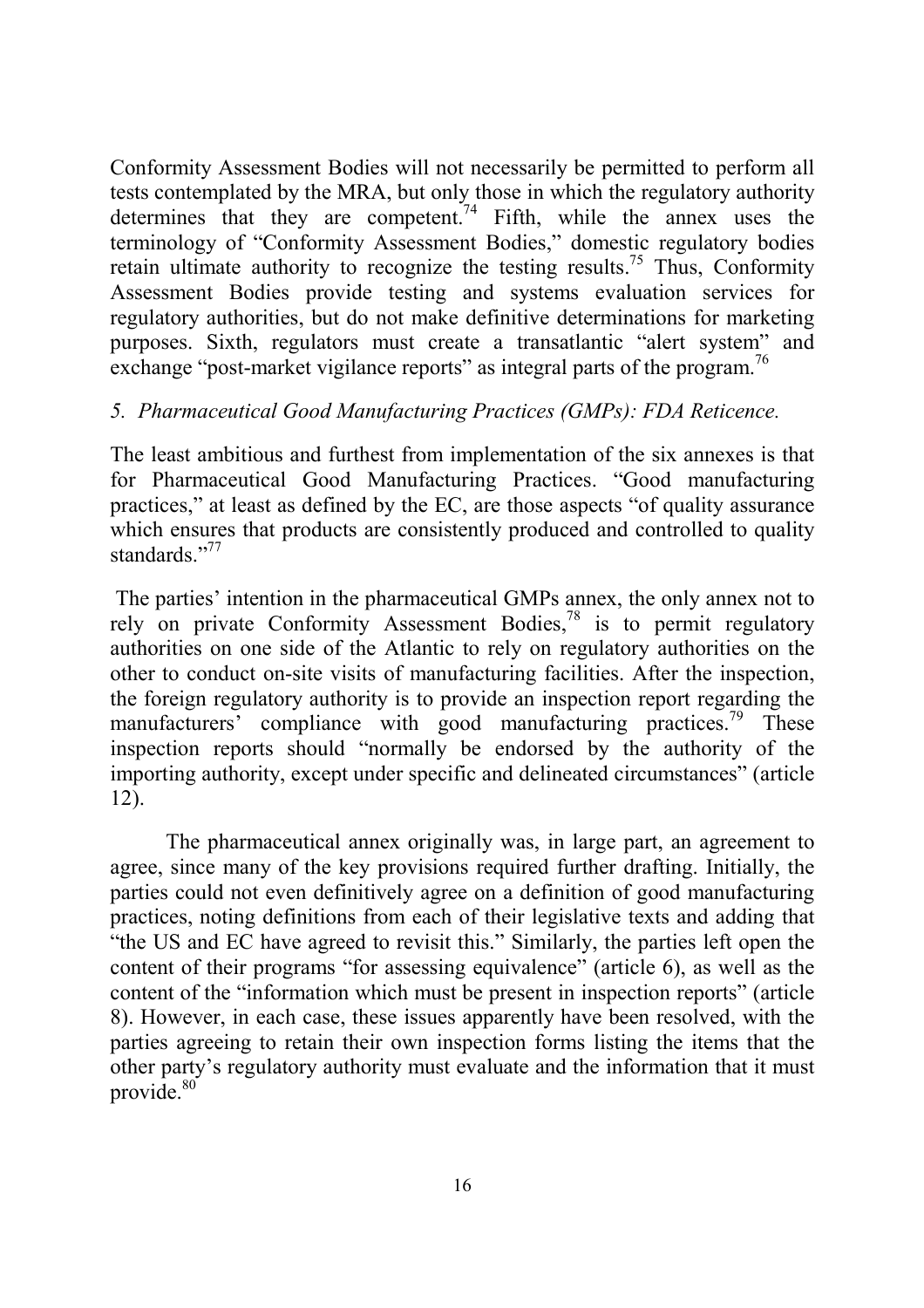The "cornerstone" of the pharmaceutical GMP annex is each parties' determination of the equivalence of the regulatory system of the other party, which they "aimed" to conclude by December  $(1)$ , 2001.<sup>81</sup> The FDA, however, refused to recognize the equivalence of all but two member state systems, and thus the agreement was not implemented by the agreed date. The FDA faces a much more burdensome task to implement the MRA than do its European counterparts, who only need to adapt to one additional regulatory authority. In FDA's view, to determine equivalence, it must review not only multiple EC directives and related EC documents, but also each member state's implementing legislation, regulatory structures and regulatory practices.<sup>82</sup> The FDA requires that it engage in joint training and joint inspections with regulatory officials in each member state before recognizing that state's "equivalence." The FDA claims that Congress has failed to allocate sufficient budgetary resources for the FDA to implement the 1997 mutual recognition agreement in a manner that ensures U.S. public safety.<sup>83</sup>

#### *6. One-sided Implementation of the Annexes.*

As of January 2002, only the three annexes of greatest initial interest to U.S. negotiators were fully operational–those covering telecommunications equipment, electromagnetic compatibility and recreational craft.<sup>84</sup> In contrast, implementation of the annexes for electrical safety equipment, medical devices and pharmaceutical good manufacturing practices remain in dispute. The transitional period for the medical device annex was extended for two years. As for the pharmaceutical annex, the FDA maintained that it was willing to recognize the "equivalency" of two member state regulatory systems by the end of the 2001 transition period, but it set no fixed date for reviewing the others.<sup>85</sup> The EC, which must act on behalf of all fifteen member states, rejected this offer because it would prejudice manufacturers in the other thirteen member states, who would still be subject to duplicative EC and FDA inspections.<sup>86</sup>

 The EC's negotiation stance has been somewhat complicated by the transition to a new U.S. administration and the fact that the U.S. executive has less control over the FDA and OSHA, as noted further below. The Commission, displeased that the unimplemented annexes are those that the EC initially imposed as conditions for the 1997 MRA, is reviewing its options.

## **E. New MRA for Marine Equipment: Initialed June 2001: Broadest in Scope.**

On June 12, 2001, the United States and EC initialed an Agreement on Mutual Recognition of Certificates of Conformity for Marine Equipment. Unlike the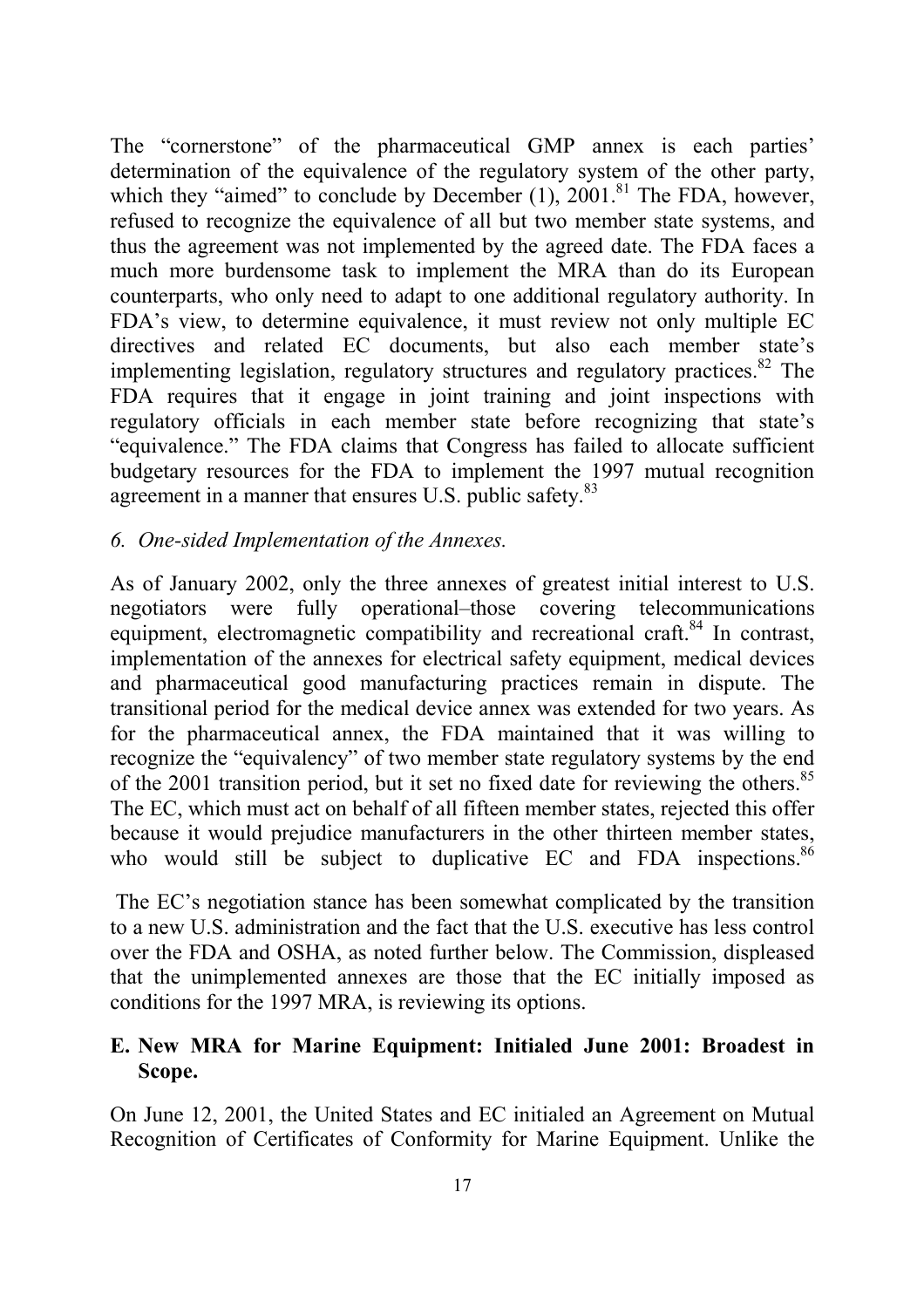1997 Mutual Recognition Agreement and its six annexes, this new agreement provides for mutual recognition of each parties' standards and procedures as "equivalent" for purposes of certifications issued by conformity assessment bodies located in either parties' territory (Articles  $\overline{3}$  and 4).<sup>87</sup> Although the initialed annex only covered five marine products, such as survival craft and lifesaving gear, the parties plan to expand this list before they submit the agreement for final adoption under their respective legislative and administrative procedures.88

Pre-existing harmonization of standards in this sector, agreed under the auspices of the International Maritime Organization (IMO) in Geneva, made possible the parties' mutual recognition of the "equivalence" of each other's standards. This new mutual recognition agreement should be much easier to implement because testing bodies will not be certifying under separate standards and procedures and thus less training and information exchange is required. Moreover, the parties agreed up-front to recognize each other's existing certification bodies so that no application procedures are required for implementation (Article 6). Thus, while this agreement is relatively narrow in product coverage, it is much broader in scope.

## **IV. THE 1997 MRA IN CONTEXT: MULTI-LEVEL BUSINESS STRATEGIES, DIVERGENT REGULATORY CULTURES, UNEXPECTED MARKET BARRIERS**

#### **A. The 1997 MRA in the Context of Domestic Business Strategies.**

Bilateral regulatory cooperation cannot be viewed, outside of domestic and global business strategies. At the domestic level, trading firms hope that the MRA will promote domestic adoption of harmonized standards, on the one hand, and deregulated certification requirements, on the other. Firms' main target has been U.S. independent regulatory authorities. They have had some success. Since 1998, the FCC has instituted a new program pursuant to which private testing laboratories may certify new telecommunications equipment, whereas formerly only the FCC could do so.<sup>89</sup> With business's encouragement, the EC has moved even further in some sectors, permitting manufacturer selfcertification of most telecommunications equipment since 1998. Also since 1998, the FDA has instituted a program for private testing and certification of large categories of medical devices, starting with a pilot program that it plans to expand. As John Chai notes, U.S. manufacturers saw the EC system as a friendlier one to launch new products and urged Congress and the FDA to adopt many of its flexible features. Allegedly, some "U.S. manufacturers were moving their capital, resources, and facilities to Europe" as a result.<sup>90</sup> In response to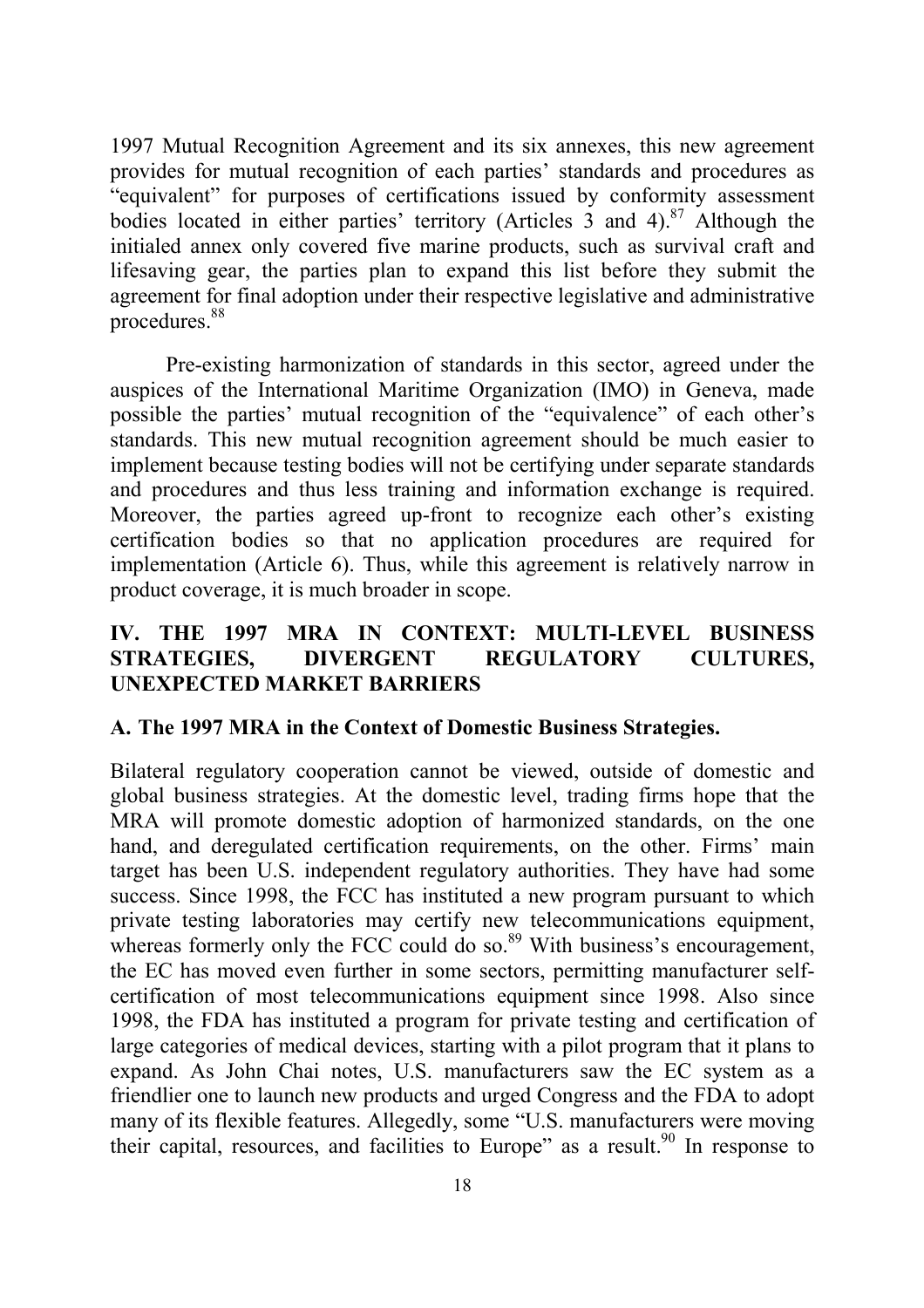primarily domestic demands, the FDA Modernization Act expressly authorized the FDA to rely on private testing bodies in its oversight of medical devices.<sup>91</sup>

Although the original goal of the MRA annexes may have been to facilitate transatlantic trade, firms simultaneously focused on the deregulation of domestic product approvals.<sup>92</sup> For example, deregulation of product marketing approvals is a core item on the Transatlantic Business Dialogues' agenda. TABD, in its 2001 Mid Year Report, called for a model "linked to a wider use of Supplier's Declaration of Conformity," and stressed the need for transatlantic adoption of the EC's global approach under the motto: "Approved Once, Accepted Everywhere."<sup>93</sup> Firms are primarily interested in reducing costs and getting new products to market in a rapidly changing technological environment.<sup>94</sup> A primary means to do so is to reduce pre-marketing regulatory requirements. The 1997 MRA annexes for telecommunications equipment and electromagnetic compatibility facilitated advancement of businesses' regulatory objectives. Many telecommunications firms continue to hope that the relevant U.S. agency,  $\overrightarrow{OSHA}^{95}$  might relax its pre-market controls of electrical safety equipment by adopting a system of self-certification used in the EC since  $1973^{96}$ 

As for Europe, U.S. firms hope to use transatlantic proposals for regulatory cooperation to change EC and member state legislative and regulatory procedures. In this case, firms would prefer that Europe adopt more of a U.S. procedural model, as set forth in U.S. administrative law.  $97$  As TABD argues, "A key element for further discussion between business and governments... is how to ensure transparency in the regulatory process... The rulemaking and implementation process must be open thereby permitting industry to participate meaningfully in the regulatory process."<sup>98</sup> TABD urges, in particular, "greater use of 'impact assessment' on regulations...(which) should include estimating the costs and benefits of regulation as well as any regulatory alternatives."99 The United States, in this case, has taken up TABD's proposals in the negotiation of a U.S. - EC agreement on regulatory cooperation and transparency. In a 2001 draft, the United States proposed addressing "transparency" in regulatory processes through such mechanisms as "notice and comment rulemaking procedures," mandatory assessments of the "potential benefits, costs and other impacts for all parties, domestic and non-domestic," "public explanations... for the proposal and the alternatives," and "access to documents containing supporting research, data and analysis."<sup>100</sup>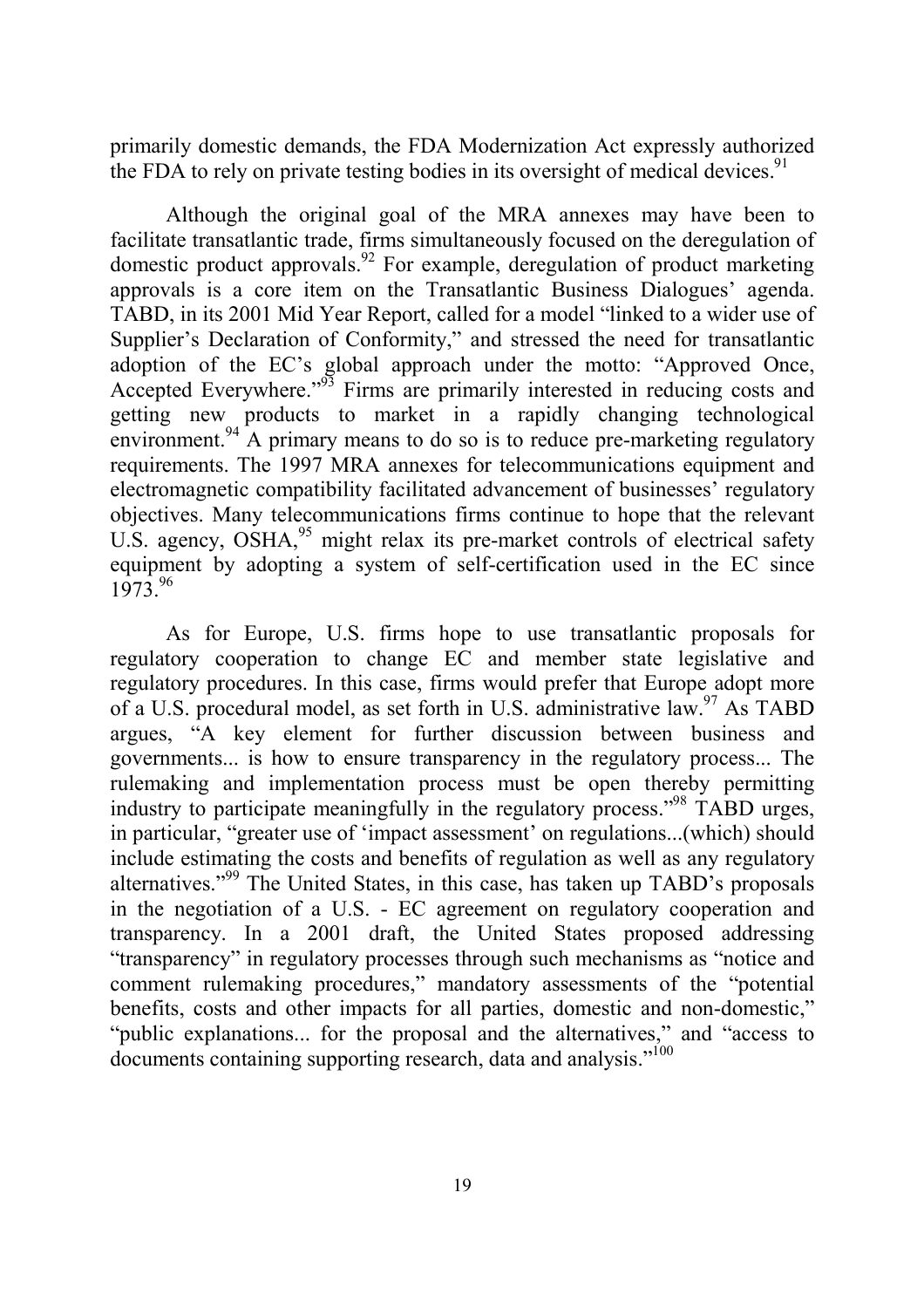#### **B. The 1997 MRA in the Context of Global Business Strategies.**

Businesses also view transatlantic mutual recognition agreements in a global context. Firms, together with some government representatives, hope that transatlantic arrangements may be a stepping stone for reaching mutual recognition agreements with third countries, thereby offering increased access to lucrative Asian and South American markets. The WTO Agreement on Technical Barriers to Trade and the General Agreement on Trade in Services explicitly encourage and lend legal support to the expansion of transatlantic MRAs.<sup>101</sup> Under WTO rules, countries that do not "give mutual satisfaction" to third countries offering "equivalent" procedures or standards are subject to WTO anti-discrimination claims under WTO most-favored nations clauses.<sup>102</sup> While the prospect of these claims remains relatively remote, business organizations, such as the TABD, can use the WTO agreements as additional leverage.

Much more importantly than potential legal claims, each new mutual recognition agreement places pressure on third countries to enter into negotiations so that their firms are not disadvantaged–what Kalypso Nicolaidis refers to as a potential "contagion effect."103 Transatlantic and third country negotiations thereby have reciprocal effects. Each MRA provides leverage to domestic firms to demand new MRAs (with transatlantic or third country counterparts, as the case may be) to equalize market access. The telecommunications industry has sought MRAs for other lucrative markets in Asia and Latin America, which U.S. and EC authorities respectively have signed through APEC and CITEL.<sup>104</sup> The EC has signed MRAs with Australia, Canada, Israel, Japan and New Zealand, in addition to those signed with the United States. The transatlantic MRA can, in this way, be seen as a step for the extension of MRAs globally, helping ensure that not only transatlantic markets, but also other foreign markets, will remain open to foreign competition.

The telecommunications industry, in particular, has promoted in global regulatory change toward the EC's self-certification model. If the industry could spur regulatory change in the United States, it might use the transatlantic MRA as a catalyst for this global strategy.105 The EC and United States are, in fact, in the process of implementing or negotiating a number of MRAs elsewhere in the world $106$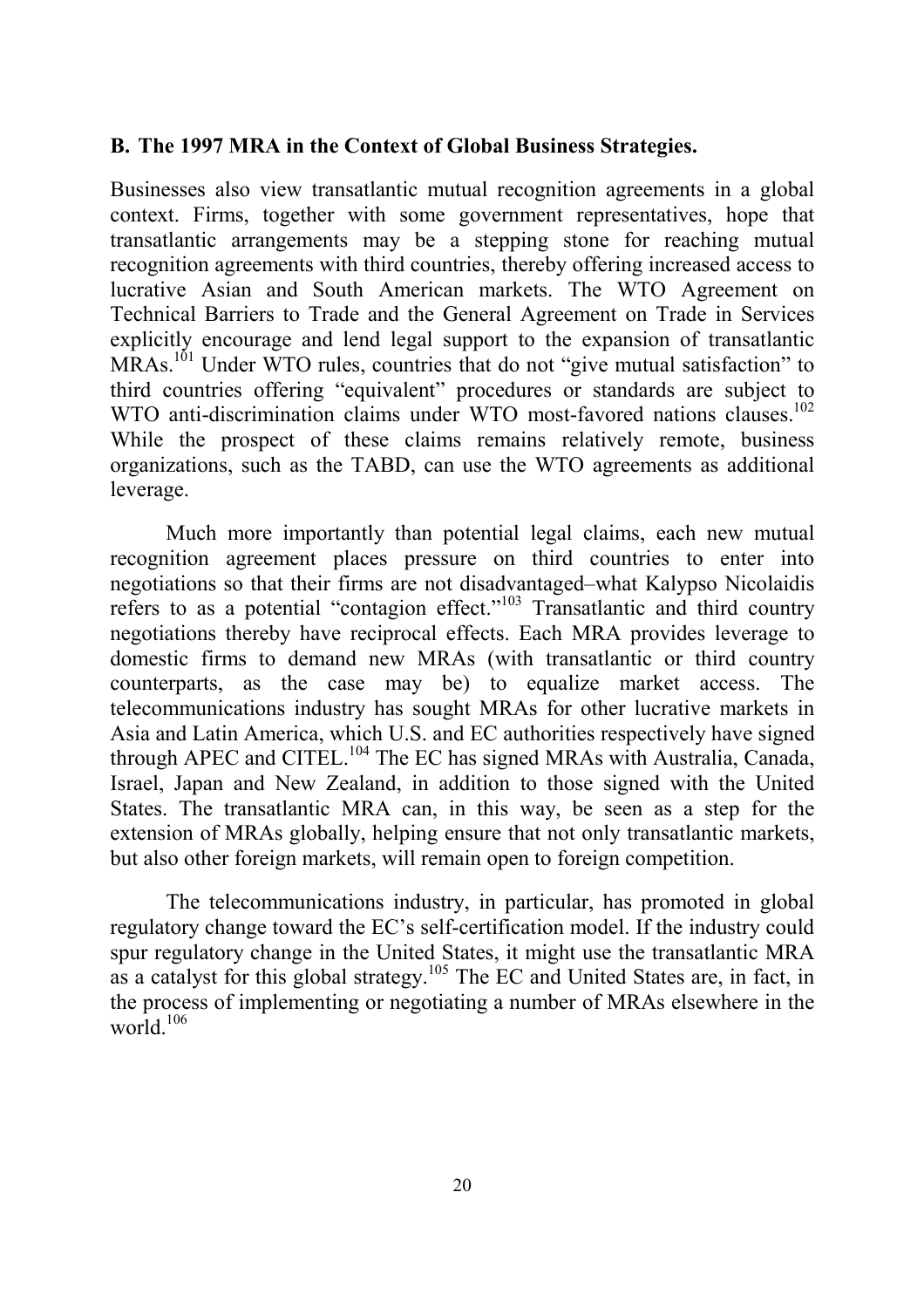#### **C. The Challenge of Implementation: Reconciling Regulatory Systems and Cultures.**

The significant institutional asymmetries between the United States' and EC's respective regulatory systems and cultures creates a major challenge for transatlantic regulatory cooperation and the implementation of transatlantic mutual recognition agreements. Where regulators adopt similar regulatory structures and systems, and enact similar substantive standards, they more easily understand and accept each other's regulatory determinations. Regulatory symmetry facilitates regulatory trust and confidence, enabling regulatory cooperation to occur. For example, U.S. and EC regulatory authorities each have supported a more decentralized process for pre-marketing approvals of telecommunications equipment, which explains the relative ease of this annex's implementation.

Although the U.S. system is often characterized as fragmented and decentralized, its actual nature varies by sector. At times, the U.S. system is relatively highly centralized, as when Congress delegates regulatory authority to an independent federal regulatory body, such as the FDA.<sup>107</sup> At other times, the U.S. system is more fragmented, with regulation consisting of a patchwork of federal, state, and private voluntary standards with no overarching framework, as in the case of data privacy protection.<sup>108</sup> Significant for transatlantic mutual recognition agreements, U.S. private standard-setting bodies remain highly fragmented, since the American National Standards Institute (ANSI), which is the closest analogue to a U.S. national standards body, does not serve as an administrator or coordinator of private standard-setting.<sup>109</sup>

While some commentators maintain that the United States grants private actors relatively more flexibility than in Europe,  $110$  this stereotype is belied in practice by a number of the sectors covered by the 1997 transatlantic MRA. For example, the FCC certified all telecommunications equipment until the negotiation of the transatlantic mutual recognition agreement, at which time it adopted a more decentralized EC model. The U.S. Occupational Health and Safety Administration requires OSHA-accredited laboratories to certify all electrical safety equipment used in the workplace, whereas the EC has permitted manufacturers to self-certify the equipment's conformity with EC requirements since 1973. The U.S. Food and Drug Administration continues to certify most medical devices, $111$  whereas EC authorities have permitted testing by private notified bodies since (1994).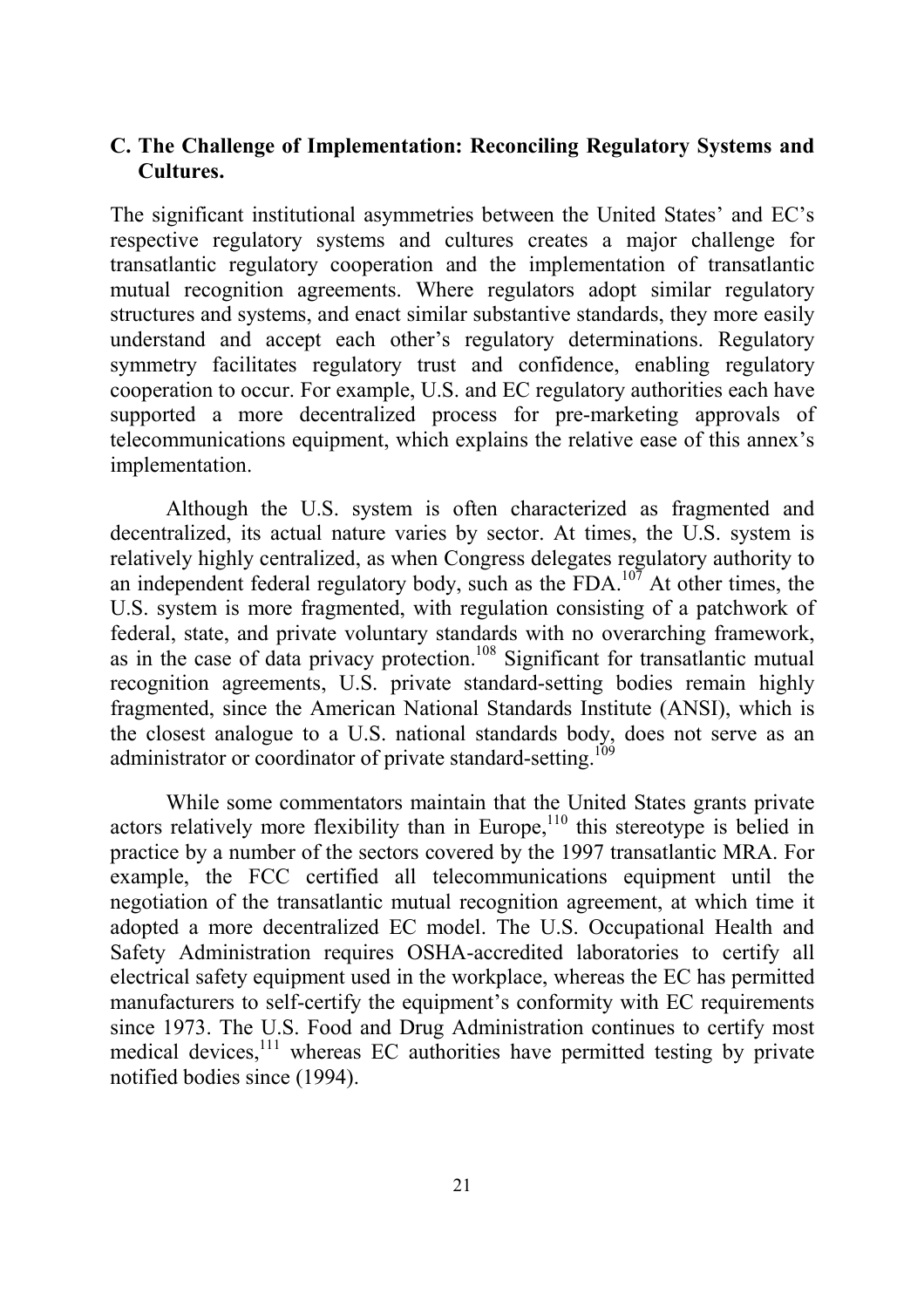U.S. and EC regulators work in different regulatory cultures, ones which (in the case of the MRA) makes EC institutional adaptation easier. EC and European national regulators operate under the dual mission of ensuring free trade within the internal market, on the one hand, while ensuring public safety through high product and process standards, on the other. They thus are quite accustomed to interacting with foreign regulators and testing bodies on an on-going basis. In consequence, the Commission's DG Enterprise and DG Trade units rarely tousled when negotiating and implementing the 1997 Mutual Recognition Agreement. In contrast, the U.S. Food and Drug Administration traditionally has defined its role solely as that of protecting U.S. public health, and has not operated under a dual mission of also facilitating market exchange. Although FDA officials participate in the International Conference on Harmonization and although Congress expanded the FDA's mission in 1998 to include trade facilitation,<sup>112</sup> FDA authorities have developed U.S. standards and procedures over time in relative isolation from other regulators. FDA officials often consider their practices as superior, constituting what the FDA's General Counsel has characterized as "the gold standard."<sup>113</sup> Because the FDA is an independent regulatory authority anxious to protect its regulatory autonomy, U.S. trade and commerce authorities encounter more difficulties in negotiating bilateral agreements concerning areas within the FDA's jurisdiction. Because of OSHA's and FDA's wariness of relinquishing regulatory controls, the U.S. and EC have so far been unable to implement the MRAs for electrical safety equipment, medical devices and pharmaceutical good manufacturing practices.

Implementation of transatlantic MRAs also has been much easier for the EC, because EC regulatory authorities only have to adapt to one new regulatory system (the United States') that is overseen in one language (English), whereas U.S. authorities must adapt to fifteen different regulatory structures operating in eleven different languages under the EC's umbrella. EC regulatory authorities already are accustomed to dealing with other national regulators in the context of the EC's single market. Simply as regards language, U.S. certification bodies submit their applications and testing report in English, a language with which EC and member state regulators are well-accustomed.<sup>114</sup> Expansion of the EC system to include the United States is a less significant change. The EC's implementation of the recreational craft annex thus has been relatively simpler despite the fact that the EC has a more regulated system for this particular sector  $^{115}$ 

#### *OSHA*

OSHA, for example, has found implementation of the MRA to be a "headache"<sup>116</sup> as it believes that it is being pressed to accept, without significant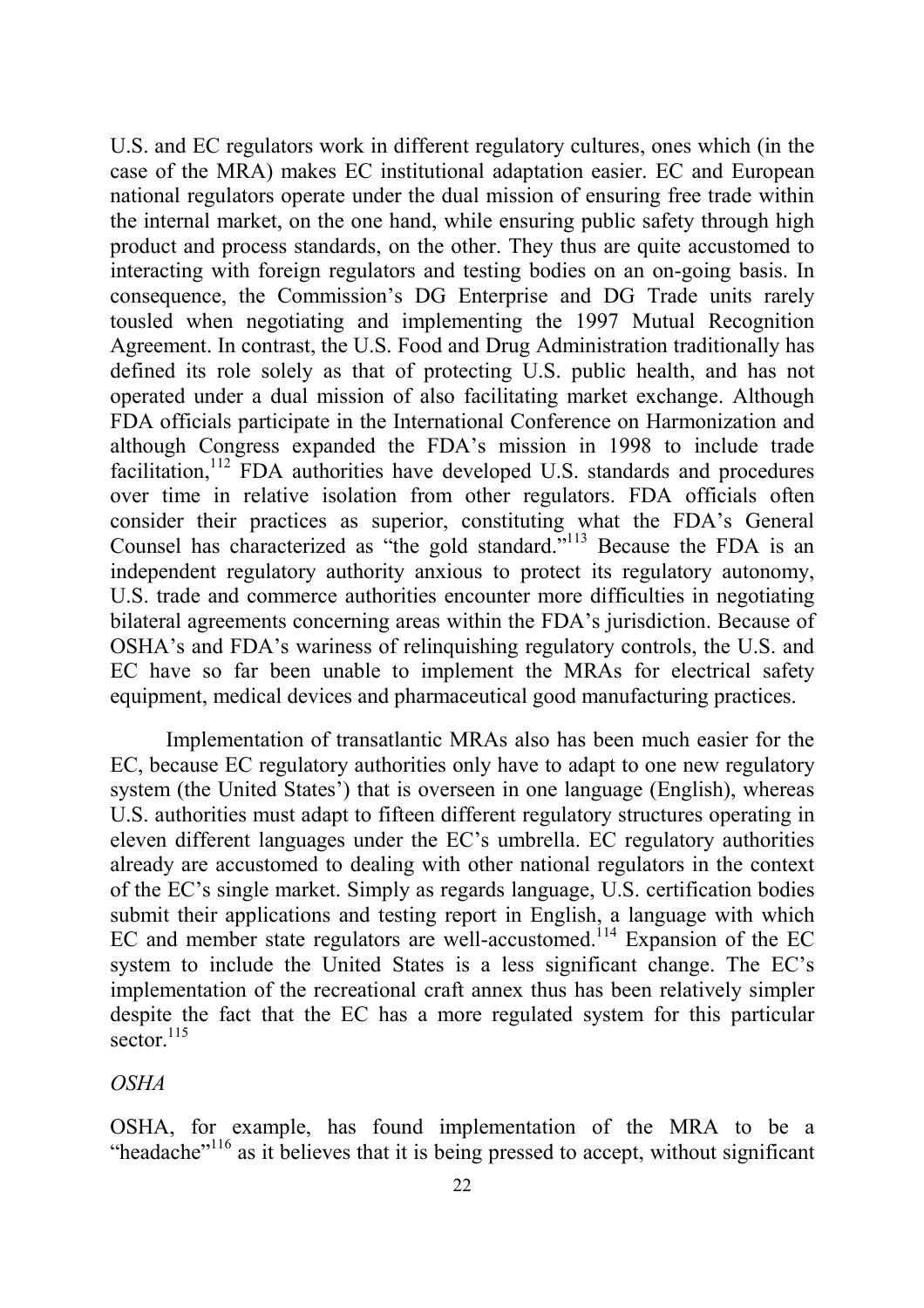review, applications forwarded to it by fifteen different member state authorities, all or part of which may be in any one of the EC's eleven official languages. To ensure its regulatory mission, OSHA has insisted that it control the designation of European Conformity Assessment Bodies under the electrical safety equipment annex, rather than relying on European member state designations. OSHA has rejected a number of Conformity Assessment Bodies designated by member state authorities on different grounds, including on account of the language of the submission and the submission's incompleteness.<sup>117</sup> In addition, OSHA has insisted that it conduct on-site reviews of these bodies. Finally, OSHA began charging an application fee in October 2000 because of the burden of the application process, which further raised tensions with European regulatory authorities. The Commission maintains that OSHA's assertion of control over the designation of European Conformity Assessment Bodies is in violation of the agreement's letter and spirit. $118$ 

The tensions between OSHA and the Commission's enterprise directorate-general stem, in large part, from differences in U.S. and EC regulatory structure and culture in this specific area. Since the EC's 1973 Council Directive on electrical safety equipment, EC member states permit manufacturers to self-certify their compliance with EC electrical safety requirements, subject to post-marketing member state surveillance and controls.<sup>119</sup> The member states have agreed on the harmonization of approximately 600 standards for electrical safety equipment, which largely transpose international standards.<sup>120</sup> In contrast, all electrical safety equipment that may be used in the workplace in the United States must be approved by a laboratory recognized and overseen by OSHA.<sup>121</sup>

From the perspective of European regulators, the United States lacks the political will to provide for mutual recognition in this annex. As one Commission official states, "OSHA never wanted this annex and is not committed to it."122 OSHA officials indirectly concur, arguing that this annex was included as a "political gesture" to the Europeans and the telecommunications industry."123 U.S. and EC regulatory authorities are now skeptical of the benefits of the electrical safety MRA. OSHA maintains that it already certifies foreign laboratories so that there is no need for an MRA. EC officials concur that if OSHA refuses to trust EC designating authorities, the MRA becomes superfluous. According to one Commission official, this MRA annex has been "counterproductive" for overall efforts at U.S. - EC regulatory cooperation. Another Commission official claims that the EC may exercise its right not to apply the other MRAs on account of OSHA's alleged violations of the agreement. $124$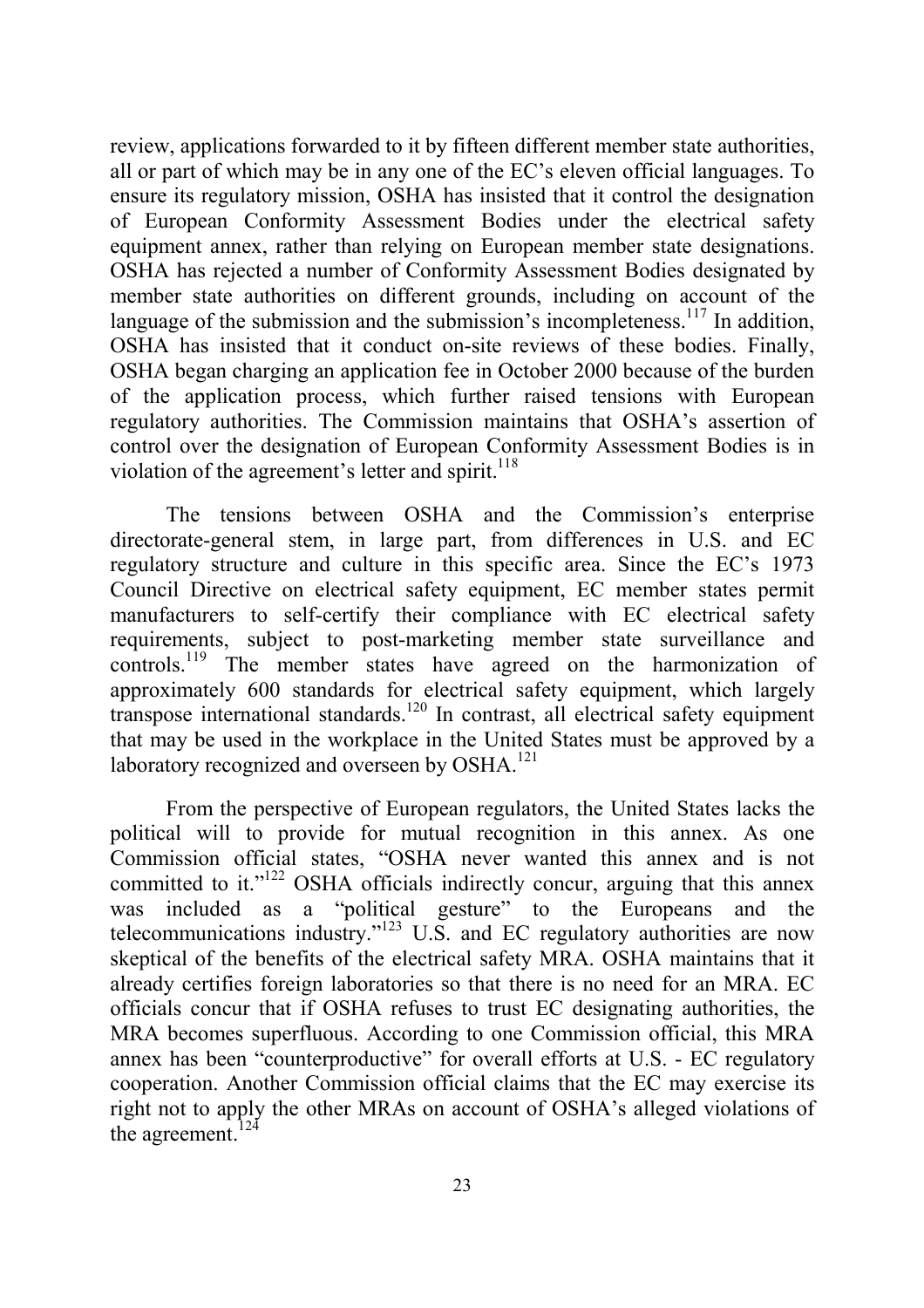#### *FDA*

Similarly, implementation of even a relatively limited MRA program for medical devices has encountered serious obstacles. The primary difficulty lies in the wariness of the FDA, stemmed in large part by the very different nature of the U.S. and EC regulatory systems. The European regulatory system for medical devices is much more decentralized under the EC's "new" and "global" approaches. The relevant EC directives<sup>125</sup> only sets forth "essential" requirements" that, in turn, are supplemented by voluntary standards set by standard-setting bodies. These standards bodies have agreed to a considerable number of harmonized standards, which facilitates the tasks of both regulators and testing laboratories. Accredited laboratories ("notified bodies") test and certify the products, and once certified, the products are only subject to postmarket surveillance controls. Moreover, firms are offered a choice of how to meet the essential requirements, which choice varies depending on the product and its risk  $^{126}$ 

In contrast, the U.S. system is more heavily regulated, as the FDA often requires (depending on the product) both quality systems evaluations (which it terms "surveillance/post-market and initial/pre-approval inspection reports") and pre-market product evaluation reports (which it calls "510(k) reports").<sup>127</sup> Although the FDA is now working with private laboratories, its program is still in a pilot stage. Moreover, under the FDA's new program, FDA retains ultimate authority whether or not to accept laboratory reports or to require further information or testing, so that reliance on private laboratory certification (unlike FDA certification) is not automatic.

The FDA shows even more reticence concerning the annex for pharmaceutical good manufacturing practices. Because pharmaceutical products most directly bear on the FDA's mission of protecting U.S. public health, the FDA refuses to be forced to recognize member state equivalency until it is fully satisfied. In the words of one FDA official, FDA has "refused to compromise its mission of protecting public health for balance of trade purposes."<sup>128</sup> Because of the FDA's independence, there is little that the U.S. administration can do. Business has not been able to prevail over the FDA because the FDA also has allies among U.S. consumer advocates and Republican and Democratic Congressional representatives.129 European representatives counter that the United States and its regulatory agencies must demonstrate their commitment to the 1997 MRA, and ultimately, show greater trust in the EC system, if transatlantic mutual recognition agreements are to work.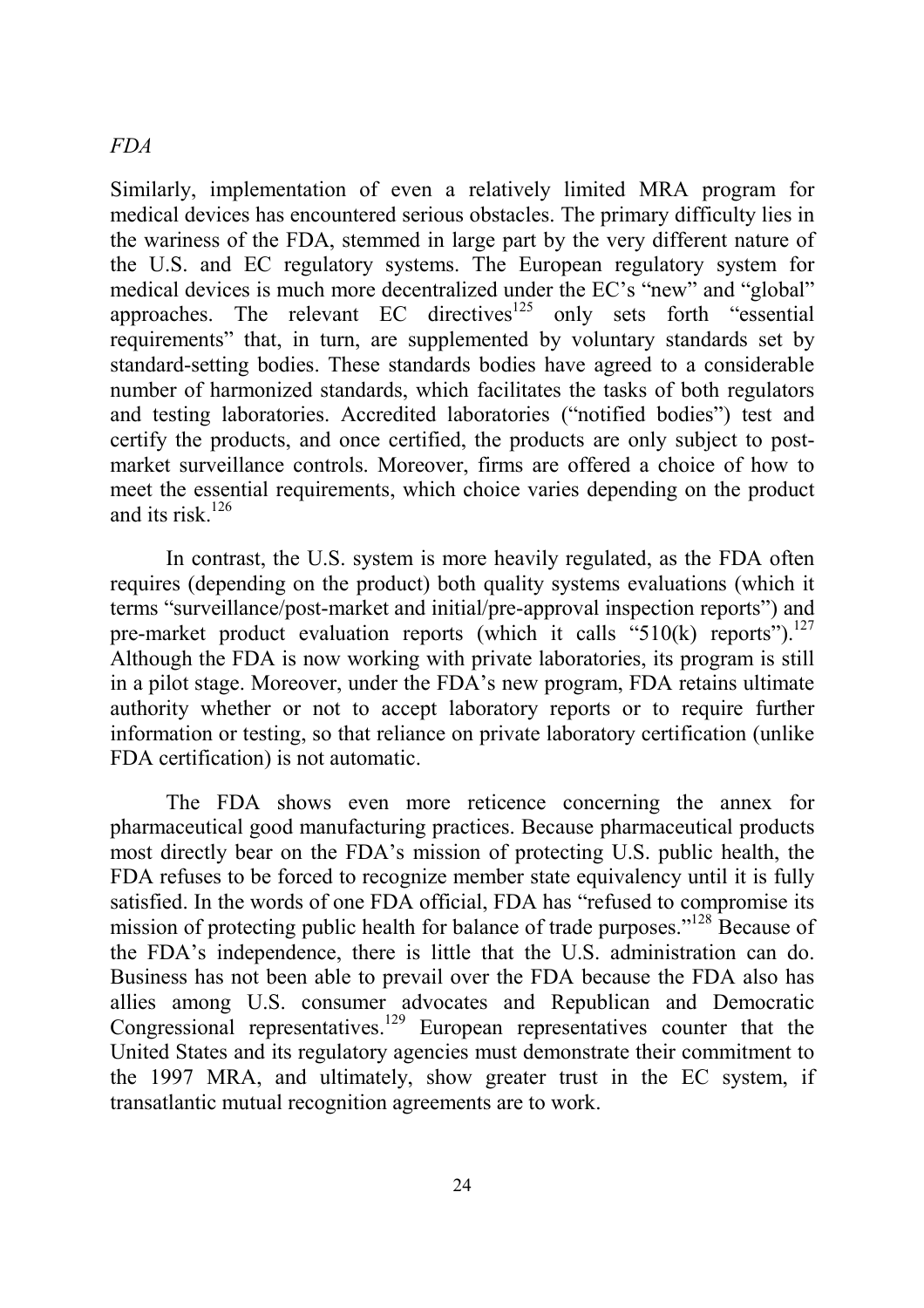#### **D. The Unexpected Challenge of Market Barriers to Implementation.**

Transatlantic trade officials and businesses that first touted the benefits of U.S.- EC mutual recognition arrangements now realize their underestimation of the difficulties of implementation. These constraints involve not just regulators and regulatory cultures, but market forces as well. The market has not reacted favorably to the recognition of new Conformity Assessment Bodies under the 1997 MRA.<sup>130</sup> From the perspective of manufacturers, they typically develop long-term working relationships with certifying laboratories, which constitute a form of cost-effective firm-laboratory partnership. Because manufacturers invest in educating these laboratories about their products and manufacturing processes, and the relationship of these products and processes to applicable regulatory requirements, the cost of changing laboratories may be significant. Moreover, a laboratory's mark itself may be important in some markets, so that firms may continue obtaining formal certification from EC notified bodies for the EC market and U.S. laboratories for the United States. As a result, most firms may continue using the same laboratories even though these laboratories cannot directly certify products as Conformity Assessment Bodies, but must work through sub-contracting arrangements with accredited laboratories on the other side of the Atlantic.<sup>131</sup>

As for laboratories, they will not invest in the accreditation procedures required to become a Conformity Assessment Body if they fear that the benefits are limited or too uncertain. Accreditation costs can be substantial, involving seminars, workshops, training programs, audits and joint inspections with authorities across the Atlantic. While twelve European notified bodies initially applied to be recognized as Conformity Assessment Bodies under the medical device annex, two subsequently withdrew on account of costs.<sup>132</sup> As a result, both manufacturing firms and private laboratories have become, in the words of one Commission official "a bit cool on the MRA."133 This industry reaction, in turn, suits those regulators who were not enthusiastic about the MRA in the first place. The MRA's success, in consequence, may require considerable market promotion, including through government subsidies and promotional programs. As Commission representatives assert, "the MRA should contain sufficient commercial incentives for potential CABs (Conformity Assessment Bodies) and industry to show interest. Use of the MRA cannot be imposed."<sup>134</sup> The Transatlantic Business Dialogue supports such promotional efforts.135

Some domestic firms, however, also benefit from domestic regulatory barriers to their transatlantic competitors. When there is no domestic constituency actively pressing for domestic regulatory change in a specific sector, implementation of the MRA faces greater hurdles. For example, there is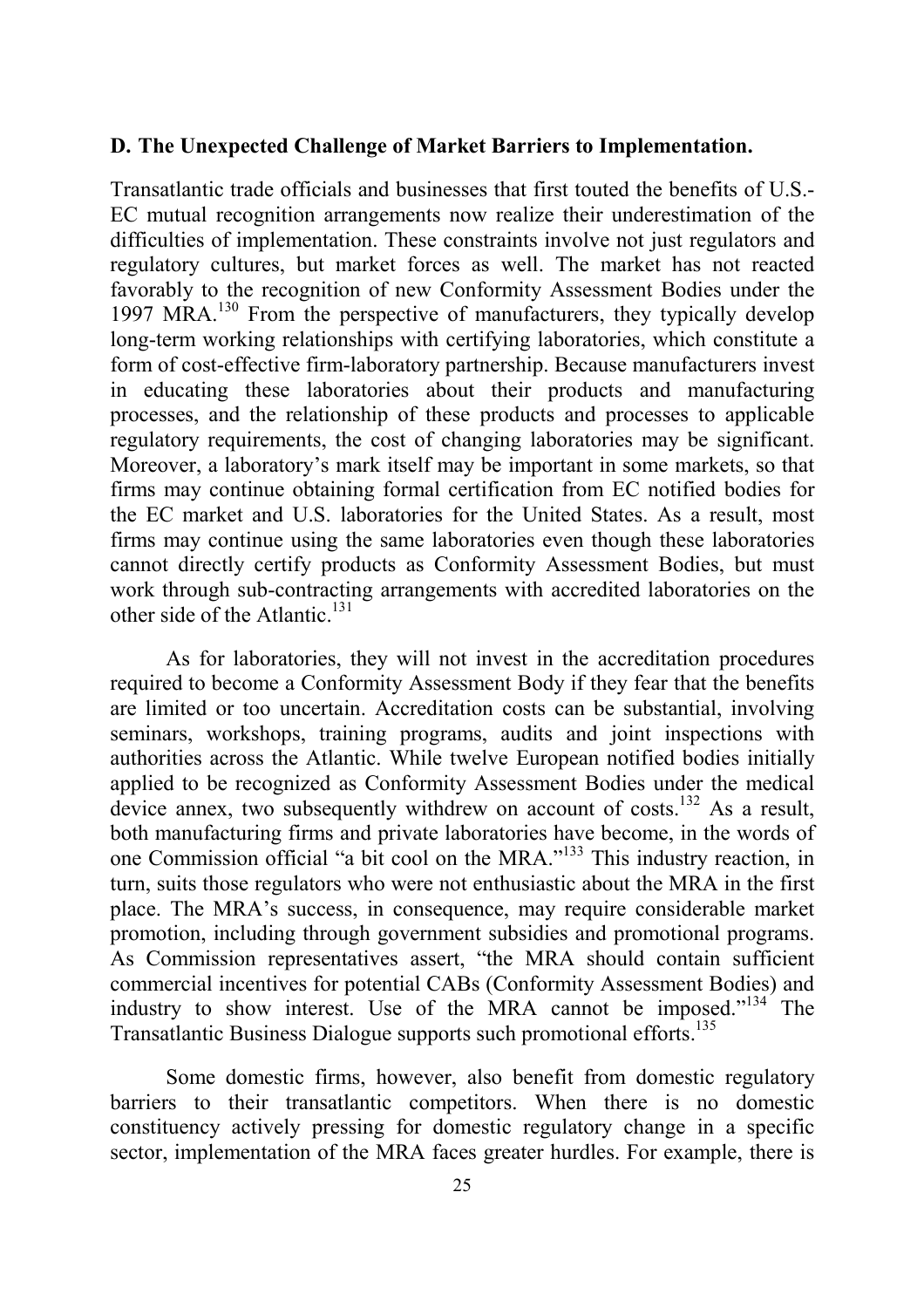no dominant U.S. constituency pressing for implementation of the electrical safety MRA. As a Commission official points out, this is not a "balanced" MRA, since U.S.-based firms do not require conformity assessment to sell electrical safety equipment in the EC market. In addition, most U.S. producers allegedly encounter relatively less difficulty with OSHA's program for their sales on the U.S. market, and thus may gain an advantage vis-a-vis European competitors because of their experience with OSHA-certified laboratories. Finally, laboratories already certified by OSHA have a relatively protected market and do not desire competition from laboratories newly certified by European authorities. Thus, there is little U.S. constituent pressure on OSHA to concede to the EC and recognize laboratories designated by EC member state authorities. Rather, the best hope for European firms may be that the change in U.S. administration could lead to deregulation of OSHA's pre-market approval process by permitting manufacturer self-certification. If this occurs, however, the electrical safety annex's provision of mutual recognition of testing bodies would have served little purpose other than (possibly) to help foment domestic regulatory change.

## **V. U.S. - EC UNDERSTANDING ON PRINCIPLES FOR DATA PRIVACY PROTECTION: MANAGING CONFLICT AND MAINTAINING FREE TRADE THROUGH HYBRID INSTITUTIONAL DEVELOPMENTS A LEVERAGING UP OF STANDARDS?**

In July 2000, the United States Department of Commerce and European Commission formalized an agreement creating a set of "Safe Harbor Principles" (the Principles) on data privacy protection, under which U.S.-based firms may certify themselves in order to avoid European restrictions on data transfers to the United States.<sup>136</sup> The Principles constitute a unique development in the governance of U.S. - EC economic relations. To some, they represent the EC's exercise of coercive market power in an extraterritorial fashion in an attempt to leverage up privacy standards within the United States.<sup>137</sup> To others, they represent a capitulation by EC trade bureaucrats to U.S. trading concerns through a weak agreement filled with loopholes.138 And finally, to some, including this author, they represent a compromise through new institutional development pursuant to which free transatlantic information flows may be preserved while satisfying legitimate EC concerns about the use of personal information concerning EC residents in a technology-intensive, interdependent globalizing economy.<sup>139</sup>

Unlike the mutual recognition agreements assessed above, the Safe Harbor Principles constitute a form of de facto *harmonization* of social standards. The Principles go beyond current regulatory requirements in the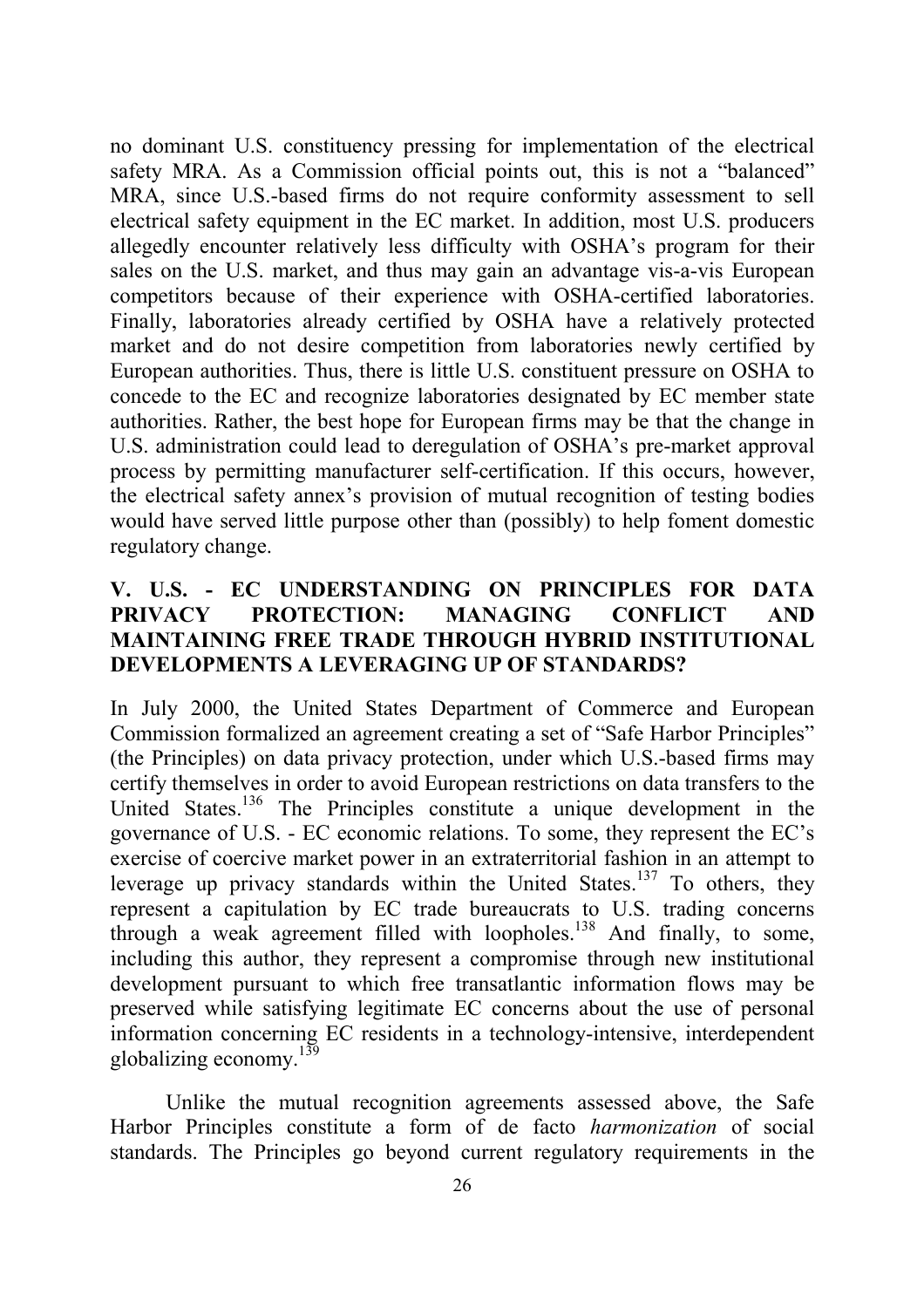United States, and thereby constitute a regulatory floor with which trading firms must comply if they wish to receive data from Europe without threat of challenge. This harmonization, however, is designed to affect only trading firms, and otherwise to create no legal obligations within the United States. The United States and EC may thereby claim that they formally retain autonomy to enact whatever privacy legislation they deem appropriate. However, any firm which engages in cross-border exchange is subject to pressure to abide by the Principles. In this way, Europe's regulatory approach may have spillover effects within the United States, leading to some convergence in data privacy practices, despite differing U.S. and EC regulatory systems.

Although the extent of the Safe Harbor Principles' implementation remains an open question, the U.S. - EC dispute and efforts at cooperation demonstrate the inherent interrelation between social regulation and open trade policies where regulation (or the lack thereof) has external effects. Alleged U.S. under-regulation can jeopardize the privacy interests of EC residents. Alleged EC over-regulation can limit the commercial operations of U.S. enterprises. In an interdependent transatlantic economy, U.S. and EC authorities attempt to manage the ensuing conflicts of norms and mesh, where possible, their divergent regulatory systems.

#### **A. Pooled Sovereignty: The EC's Market Clout in an Interdependent Transatlantic Economy.**

The U.S. - EC agreement was spurred by the creation of the EC single market, on the one hand, and the interdependent nature of the U.S. and European economies, on the other. The creation of the single market led to the EC's regulation of data privacy in the first place. Among the ironies inherent in the U.S. - EC dispute is that the original purpose of the EC's data privacy directive was not just to increase data privacy protection within the European Community. It was also to ensure the uninhibited flow of data within the EC from the threat of unilateral restrictions by individual EC member states on account of their differing data privacy protection regimes.<sup>140</sup> The interlinked nature of social protection and liberalized trade in a single European market gave rise to the Directive.

Similarly, data privacy protection became a transatlantic issue because of the growing interdependence of the U.S. and European economies and the rising importance of information technology. U.S. affiliates in Europe produce over a trillion dollars of goods and services annually, constituting "over half of all the foreign production of U.S. companies."<sup>141</sup> These companies depend on information flows, not only with third party suppliers, customers, consultants,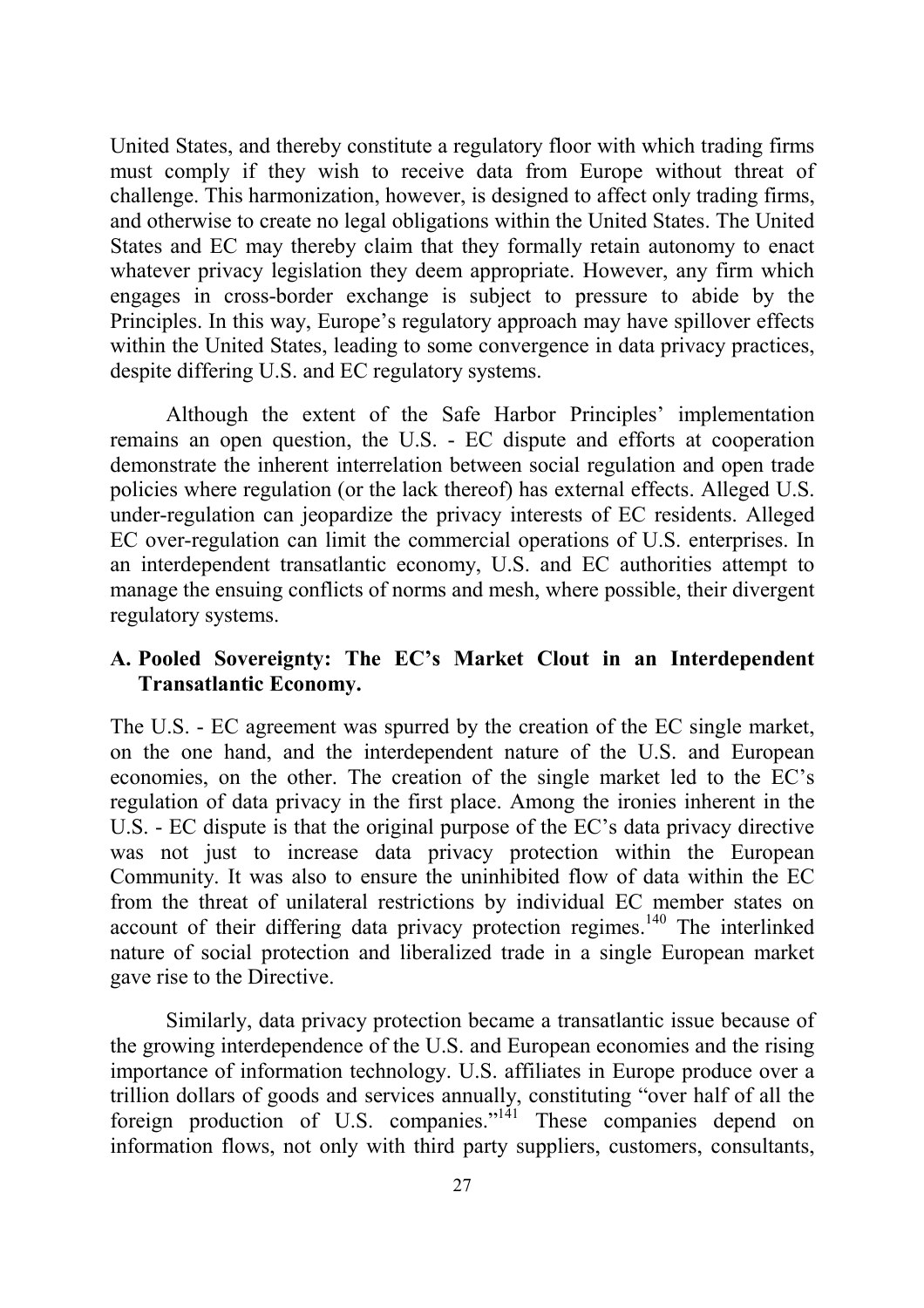marketers and other service providers, but also internally, within their complex networks of affiliates, joint ventures and partnerships.

The U.S - EC dispute over the adequacy of U.S. data privacy protection affects U.S. privacy policies and practices because the EC exercises political and market power. In a globalizing marketplace, the EC's single market initiative has reinforced the European Commission's position as a global actor.<sup>142</sup> The EC's huge internal market enables the Commission to exercise considerable political clout in the negotiation of international and transatlantic rules, including harmonized rules governing firm behavior.

The shift of European regulation to the EC level has strengthened the EC's ability to represent the interests of its constituents vis-a-vis the United States. The EC member states have not simply "lost" sovereignty in working through centralized EC authorities. They have reallocated it in a manner which effectively enhances their negotiating authority (and in that way their autonomy) vis-a-vis the United States.<sup>143</sup> In pooling their sovereignty, EC member states now speak with a more powerful voice transatlantically. The timing of the United States' reaction to the threat of bans on data transfers from Europe demonstrates this. It was not until the EC's privacy directive went into effect that U.S. authorities drafted Safe Harbor Principles and increased pressure on companies to raise their internal privacy standards. When the threat moved to the EC level, the United States took the threat more seriously.

## **B. Overview of The EC Privacy Directive's Internal Requirements: Ex Ante and Ex Poste Controls.**

On October 24, 1998, Directive 95/46/EC on the Protection of Individuals with Regard to the Processing of Personal Data and the Free Movement of such Data<sup>144</sup> became effective. The EC, through its Directive, takes primarily a regulatory approach to data privacy protection, as opposed to private ordering through market processes. The Directive is noteworthy for its broad scope of coverage. Except for public security, criminal law and related exceptions, it covers all processing of all personal data by whatever means, and is not limited to action by government, business sector or field of use (arts. 2-3). The Directive prohibits data controllers from processing information unless the individual "unambiguously" consents to the processing and that consent is informed (arts. 7, 8, 10, 14). Information subject to the most stringent controls includes "personal data revealing racial or ethnic origin, political opinions, religious or philosophical beliefs, trade-union membership, and the processing of data concerning health or sex life" (art. 8).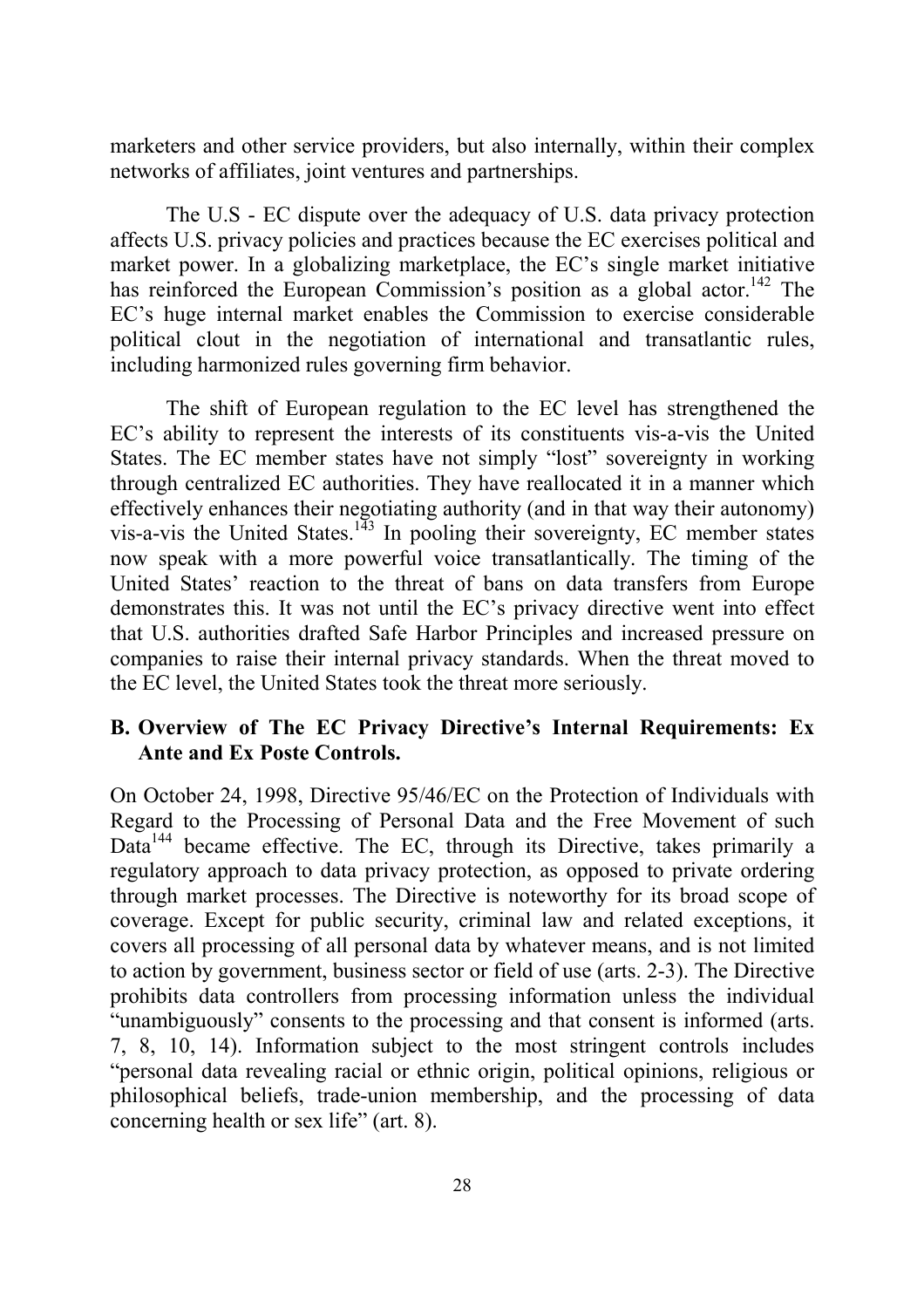The Directive provides multiple means for enforcement. It requires member states to grant individuals a permanent right of access to obtain copies of the data about them and have it corrected or its use enjoined (arts. 12, 28). It obliges member states to provide a judicial remedy for infringements of data privacy rights, including the right to receive damages (arts. 22-24). To support effective enforcement, each member state must designate an independent public authority "responsible for monitoring the application within its territory" of the Directive's provisions (art. 28). These supervisory authorities are to be granted significant powers, including the power to investigate processing operations, to deliver "opinions before processing operations are carried out," to order "the blocking, erasure or destruction of data," to impose "a temporary or definitive ban on processing," and "to engage in legal proceedings" against violators of the rights guaranteed by the Directive (arts. 18, 28).

#### **C. Overview of U.S. Data Privacy Protection vis-a-vis the Directive's Criteria.**

In contrast to the EC, the United States has stressed "self-regulation" by the private sector backed by regulation which tends to be sector-specific and less stringent. Congress' targeting of specific sectors and concerns is reflected in the following statutory titles: The Driver's Privacy Protection Act of 1994, the Video Privacy Protection Act of 1988, The Electronic Communications Privacy Act of 1986, the Cable Communications Policy Act of 1984, and The Fair Credit Reporting Act of  $1971$ <sup>145</sup> Overall, the U.S. approach is fragmented, involving standard-setting and enforcement by a wide variety of actors, including federal and state legislatures, agencies and courts, industry associations, individual companies and market forces.<sup>146</sup> To a certain extent, the United States' handling of data privacy issues reflects Americans' traditional distrust of a centralized government.147 U.S. legislation provides citizens with significantly greater protection against the collection and use of personal information by government, in particular the federal government, than by the private sector.<sup>148</sup>

Nonetheless, demands for privacy legislation covering the private sector within the United States have increased. In the fall of 1998, the Federal Trade Commission (FTC) successfully lobbied for greater online data privacy protection for children. *See* Pub. L. No. 105-277, 112 Stat. 2681 Title XIII (1998). In May 2000, a divided FTC, by a 3-2 vote, called for Congress to enact on-line privacy protection for all persons within the United States. Federal Trade Commission, *Privacy Online: Fair Information Practices in the Electronic Marketplace: A Report to Congress*, May 2000. With the change in the administration, the FTC has backed away from recommending legislation. The Bush administration nonetheless has implemented new medical privacy rules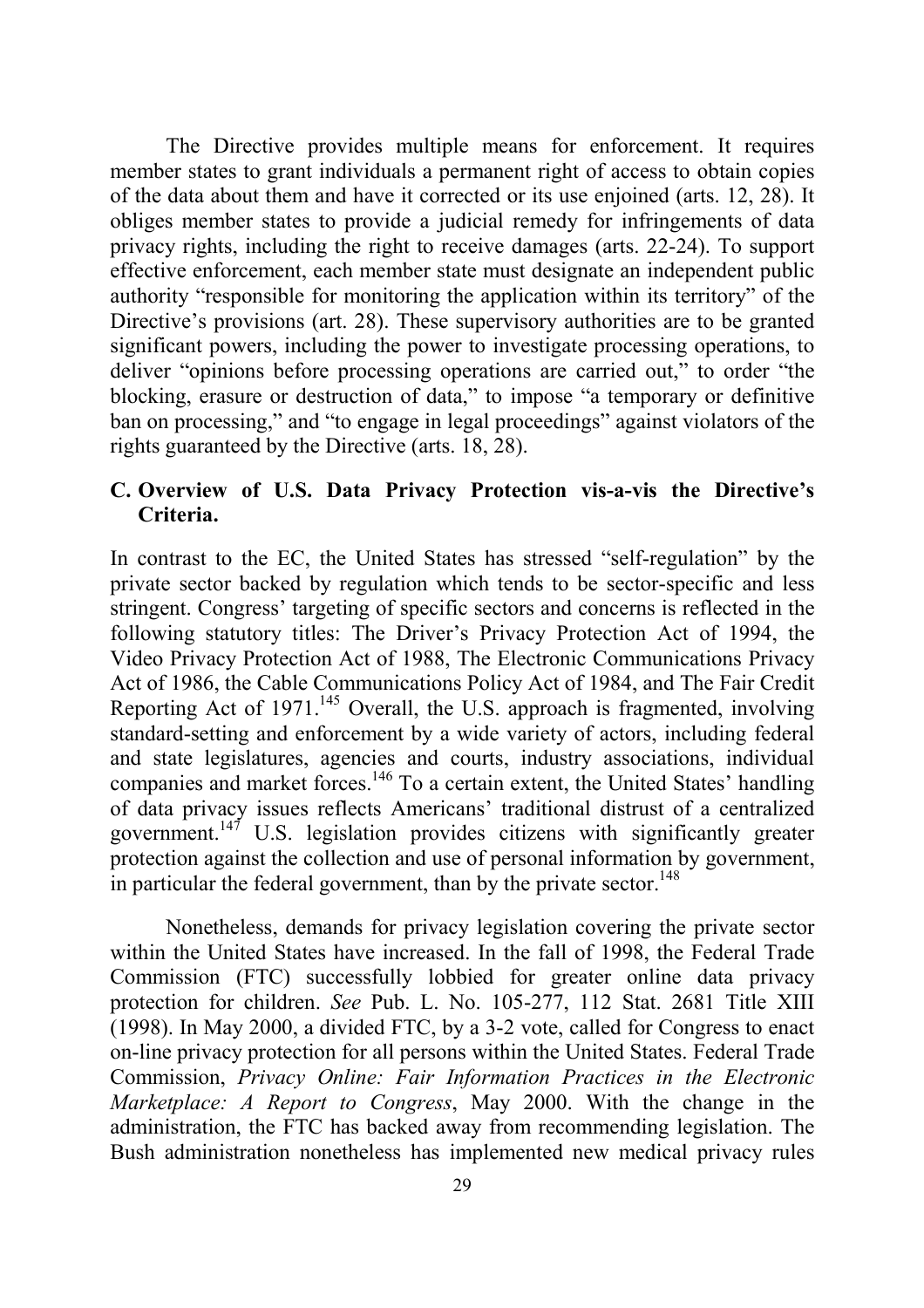adopted by the Department of Health and Human Services during the Clinton administration (although it did note that they could be revised or clarified to account for industry concerns). *See* Robert Pear, *Bush Accepts Rules to Guard Privacy of Medical Records*, NYT (April 13, 2001). Moreover, numerous privacy bills are pending in Congress.

## **D. The Directive's Extraterritorial Impact: Ban on Data Transfers to Countries Lacking Adequate Privacy Protection.**

Article 25 of the Directive provides that member states shall prohibit all data transfers to a third country if the Commission finds that the country does not ensure "an adequate level of protection" of data privacy. Pursuant to article 29 of the Directive, an EC Working Party prepared a series of documents that identified core principles under which the adequacy of a country's protections should be gauged.<sup>149</sup> These principles are in line with the  $EC$ 's internal requirements and include the following: processing must be limited to a specific purpose made known to the concerned individual, together with other information to ensure fair processing; the individual must have access to the data and the right to object to its processing; the individual must have procedural mechanisms available to effectively enforce the protections.

Since it appeared that the United States might not provide for "adequate" data privacy protection under the Directive's criteria, U.S. and EC authorities engaged in intensive negotiations to avoid a ban on data flows to the United States, culminating in their agreement on Safe Harbor Principles. The Commission refrained from finding that the United States, as a whole, inadequately ensures data privacy protection while the parties negotiated the content of the Principles. Once signed, the member states formally recognized that U.S. firms' adherence to these Principles would be sufficient to protect them from member state challenge. Member state authorities, however, may still challenge transfers to firms that do not adopt and comply with the Principles. Privacy rights associations can trigger these proceedings by filing claims with supervisory authorities.<sup>150</sup> Even before implementation of the Directive, data transfers to the United States were barred by British, French, German and Swedish courts and administrative authorities.<sup>151</sup>

## **E. The Safe Harbor Principles.**

The U.S. Department of Commerce issued its first draft "Safe Harbor Principles" in November 1998, within a month of the Directive becoming effective. These were opened for comments within the United States and negotiated for almost twenty months with the Commission before they were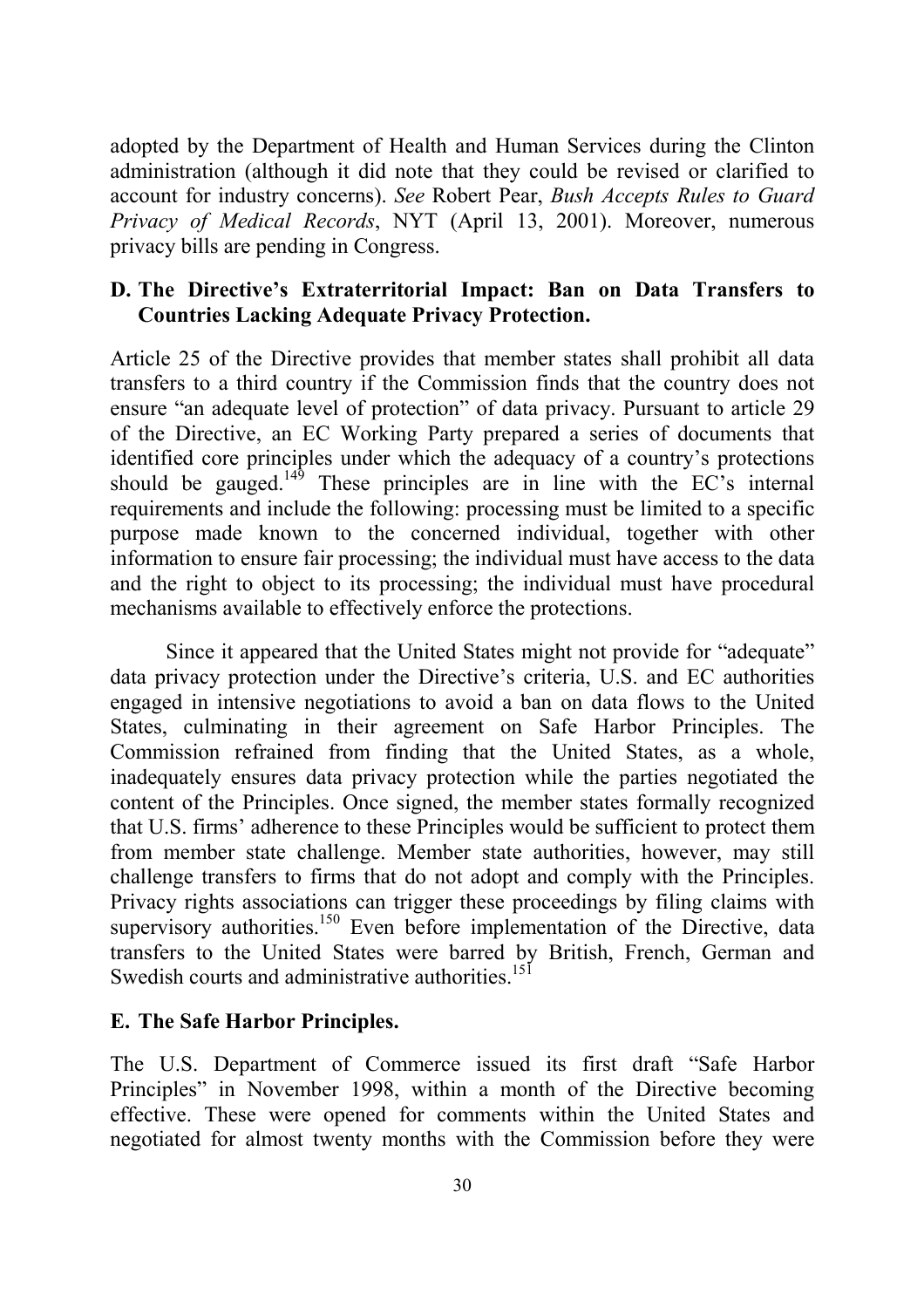finalized and approved by the  $EC$ <sup>152</sup>. The guidelines set forth seven core data privacy principles for industry to follow. Because the EC formally acknowledged the Principles as "adequate" under the Directive's criteria, the Principles provide U.S. businesses with a "safe harbor." The seven Principles are:

- (i) "Notice": An organization must provide "clear and conspicuous" notice to individuals "about the purposes for which it collects and uses information about them, how to contact the organization with... complaints, the types of third parties to which it discloses the information, and the... means... for limiting its use and disclosure";
- (ii) "Choice": An organization must provide individuals with a "clear and conspicuous" choice to "opt out" of how their personal information may be used and to whom it may be disclosed; "for sensitive information (i.e, personal information specifying medical or health conditions, racial or ethnic origin, political opinions, religious or philosophical beliefs, trade union membership or information specifying the sex life of the individual), they must be given affirmative or explicit (opt in) choice if the information is to be disclosed to a third party or used for a purpose other than those for which it was originally collected or substantively authorized...";
- (iii) "Onward Transfer": To disclose information to a third party, an organization must apply the "Notice and Choice principles";
- (iv) "Security": Organizations must take reasonable measures to protect information from disclosure, misuse, alteration or loss;
- (v) "Data Integrity": Organizations "may not process personal information in a way that is incompatible with the purposes for which it has been collected or subsequently authorized," and "take reasonable steps to ensure that data is... accurate, complete and current";
- (vi) "Access": An organization must grant individuals access to personal information held about them and the opportunity to have it corrected, except where the burden would be disproportionate to the privacy risks in the case in question;
- (vii) "Enforcement": There must be "mechanisms for assuring compliance" and "consequences" for non-compliance, which must include "readily available and affordable independent recourse mechanisms" and "sanctions (that) must be sufficiently rigorous to ensure compliance."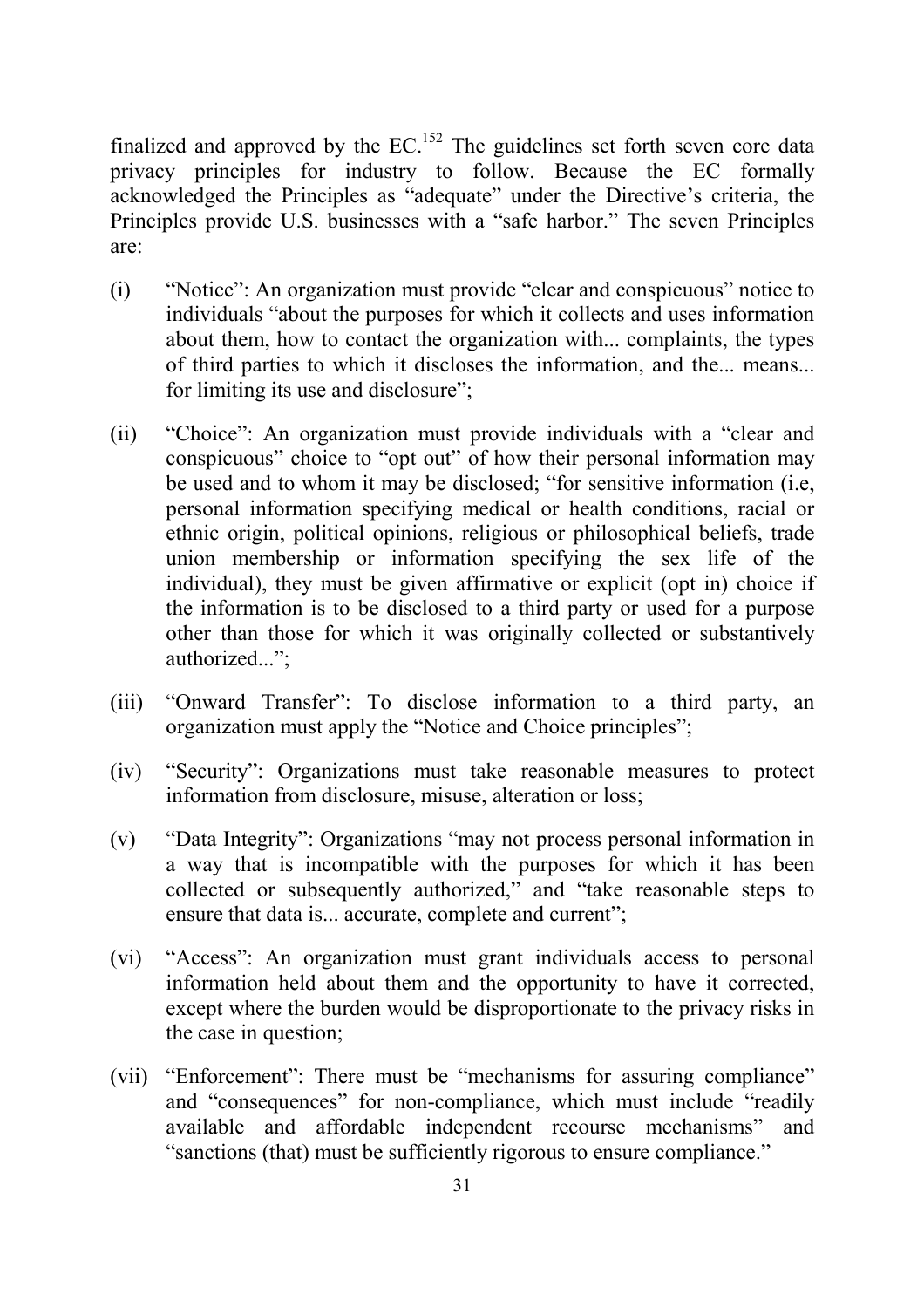The U.S. Department of Commerce and Commission supplemented the Principles with a document entitled "Frequently Asked Questions" (FAQs) designed to guide firms and authorities in the Principles' application. Many of the FAQs specify the scope of exceptions, thereby providing some leeway to U.S. firms. Nonetheless, many firms find that the Principles require significant internal company adaptations.<sup>153</sup>

Companies join the Safe Harbor program by annually certifying to the U.S. Department of Commerce that they will comply with the Principles. The Department of Commerce then places the company's name on its web site list of certifying firms.<sup>154</sup> The firms<sup>3</sup> primary benefit from certifying is that EC member states may not challenge them under member state law or otherwise condition any data transfers to them. Moreover, U.S. law applies to the Principles' interpretation, and U.S. courts and administrative bodies hear all claims (although European courts and administrative bodies may still challenge the online collection of information from European residents by U.S.-based  $firms)^{155}$ 

Self-regulatory organizations (such as BBB Online and TRUSTe, discussed below), backed by the U.S. Federal Trade Commission, offer the primary means for the Principles' enforcement. In this way, the Principles' application resembles the EC's new and global approaches to internal market harmonization. As under the new approach, the Safe Harbor Principles set forth "essential requirements" that firms must meet. As under the global approach, firms self-certify their adherence, which certification is backed first by audits from self-regulatory organizations, and then (ultimately) by the authority of the state. If a company adopts the safe harbor principles and fails to comply with them, it subjects itself to challenge by the FTC for "using unfair or deceptive acts or practices in or affecting commerce."156 In a letter to the Commission date July 14, 2000, the FTC committed itself to "give priority to referrals of noncompliance with self-regulatory guidelines... (and) safe harbor principles" respectively referred to it from certifying organizations and EC member state authorities. As documented in this letter, the FTC has already brought enforcement actions against firms for failure to comply with their posted privacy policies.157 In this backhanded way, the Directive informally shapes U.S. data privacy requirements, potentially becoming a baseline standard.<sup>158</sup> Yet, it does so in a relatively flexible manner that respects U.S. legal sovereignty and use of private oversight bodies.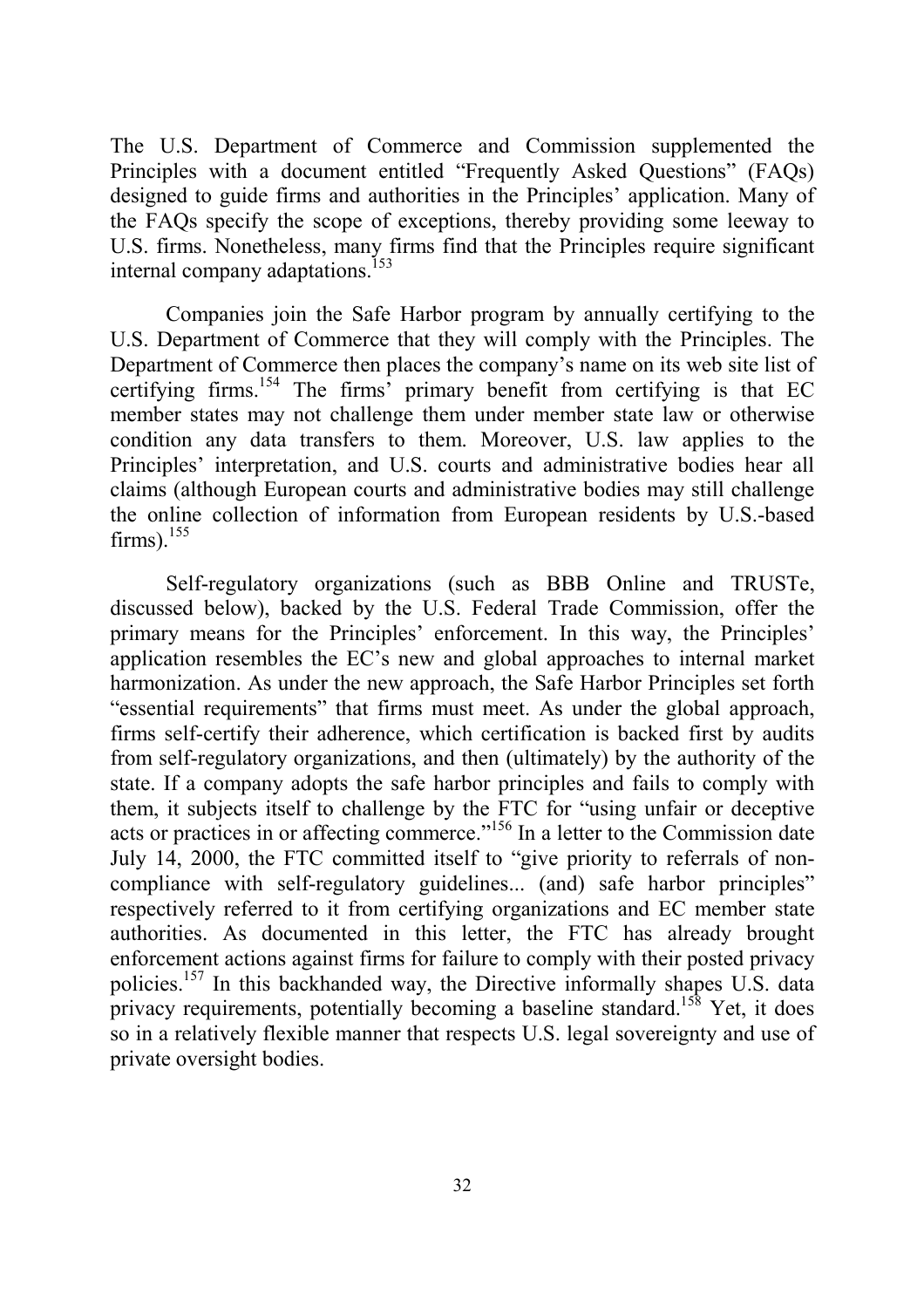#### **F. Other Means to Comply with the Directive.**

The Safe Harbor Principles should not be viewed in isolation, since the Directive provides other ways to comply with it, in particular through obtaining "unambiguous" consent from the "data subject" in Europe (art 7) and the signature of a "model contract" with data privacy authorities in member states (Article 26). In January 2002, the Commission approved standard contract clauses covering privacy protection that can be applied to all data transfers from the EC, regardless of a firm's adherence to the Safe Harbor Principles.<sup>159</sup> U.S. financial services firms were particularly interested in the content of this model contract since they currently are ineligible for certification under the Safe Harbor Principles because no federal authority (such as the FTC) has competence to enforce them.<sup>160</sup> When a draft model contract went beyond Safe Harbor requirements, the financial services industry reacted vehemently, pressuring the Treasury and Commerce Departments to send a joint letter to the Commission in protest, albeit to no avail.161 Firms also can sign *ad hoc* contracts with individual member state data privacy authorities.<sup>162</sup> In addition, firms can sign contracts with affiliates when transferring personal information, such as information contained in personnel files.

## **G. Implementation**

The Safe Harbor Principles are still at an inchoate stage so that it remains too early to assess their impact. Some commentators questioned the effectiveness of the Principles given that only a few U.S. companies initially signed them. However, as practitioners point out, companies will not certify their procedures until their operations are in compliance. For large companies, this can involve considerable re-engineering of their information systems, creation of new internal policies, and training of personnel. Moreover, many companies waited to see the content of the Commission's "model contract," which turned out to be more stringent than the Safe Harbor Principles themselves. Finally, U.S. and EC officials had agreed on an implementation period during which firms would not be challenged, which period would be "reviewed in mid 2001."163 As the review deadline approached, more companies certified themselves, or publicly announced their intention to do so.<sup>164</sup> Although some companies initially hesitated certifying under the Safe Harbor Principles in order to avoid being subject to FTC challenge within the United States, most large companies receiving data from Europe will likely not reason in this manner. They would prefer to be in legal compliance with EC rules on both reputational and legal grounds, and the Safe Harbor Principles are the easiest way to proceed.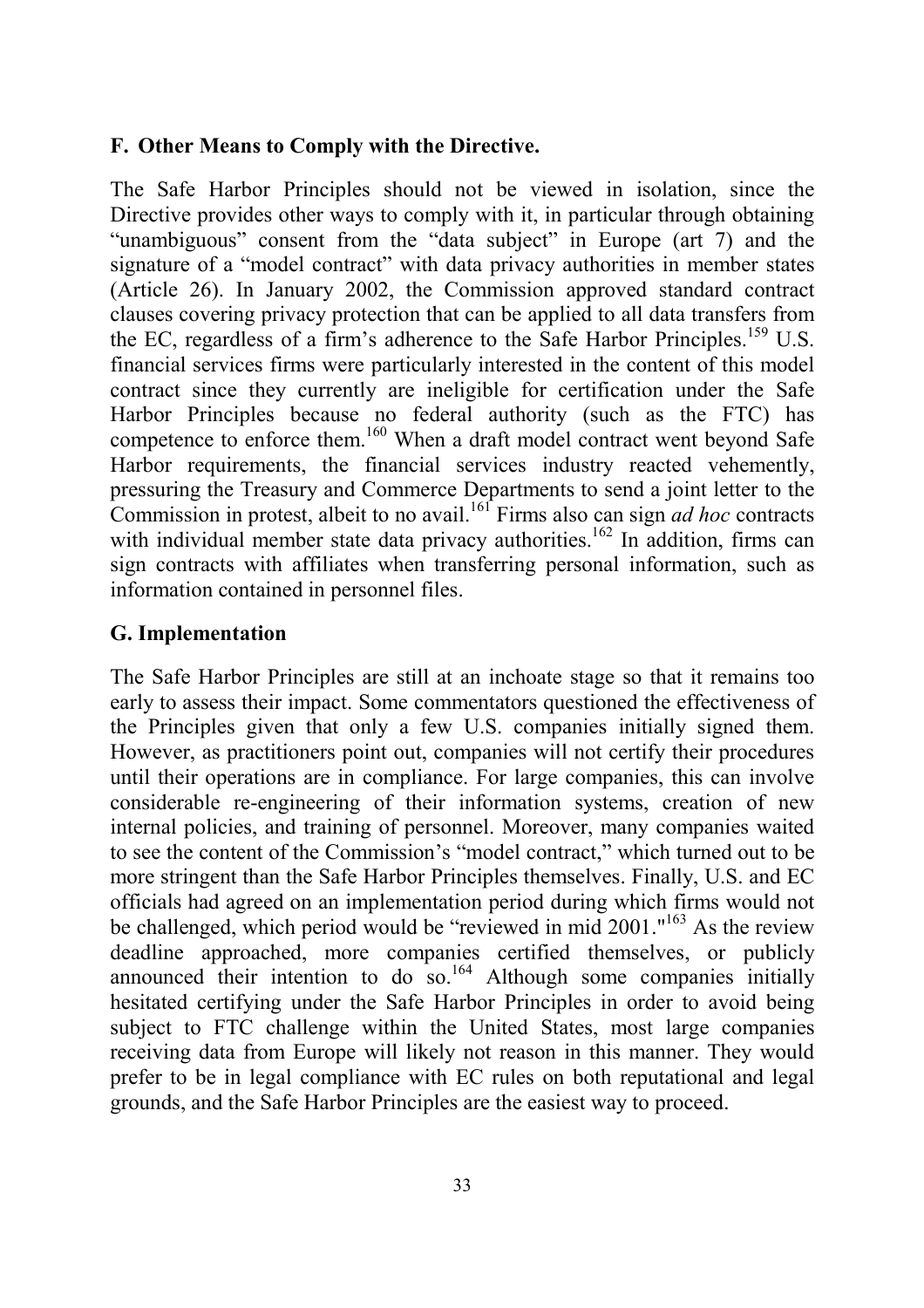Companies engaged in transatlantic business operate in the shadow of the Directive's potential enforcement. As noted above, and as I have argued elsewhere, the EC Directive and Safe Harbor Principles contribute to a gradual convergence in data privacy practices. Data privacy regulation in Europe has informed not only the tenor and context of debates in the United States; it has shaped interest groups' appreciation of their options. Under the Directive, U.S. businesses face potential litigation before European courts and administrative bodies unless they adhere to the Safe Harbor Principles. Playing off the U.S. - EC regulatory conflict and its media coverage, privacy advocates have jacked up pressure on U.S. federal and state politicians, regulatory authorities and businesses. Even though privacy advocates have criticized the Safe Harbor Principles, privacy advocates will use them as part of their larger strategies. The context in which U.S. domestic debates over data privacy protection take place has been altered.

The Directive, in particular, has increased the demand for legal, consulting and other privacy services within the United States. The Center for Social and Legal Research, "a privacy think tank" based in Hackensack, New Jersey, works with multinational companies in drafting codes of conduct incorporating the Directive's requirements.<sup>165</sup> The Better Business Bureau OnLine created a privacy seal program which incorporates the Safe Harbor Principles, and was revised to track "safe harbor" negotiations.<sup>166</sup> The Electronic Frontier Foundation, a San Francisco-based public interest organization, has associated with information technology companies to launch a program named TRUSTe to rate the privacy protection of Internet sites, which program is certified under Safe Harbor.<sup>167</sup> Accountants, through their national organization, the American Institute of Certified Public Accountants (AICPA), created an analogous program entitled CPA WebTrust, under which they will evaluate web sites, conduct audits of firm's privacy practices and recertify participating firms.168 As smaller companies find these certification programs costly, trade associations such as the Direct Marketing Association designed their own enforcement programs for their members to comply with Safe Harbor requirements.169 Legislation, in this case foreign legislation, has helped raise the standards to be certified and spurred more companies to use seal programs with oversight and sanctioning mechanisms.

The Directive also has spurred the creation of a new corporate position– the chief data privacy officer in companies' human resources divisions. These company employees attend conferences on the Directive and U.S. privacy legislation,<sup>170</sup> write memoranda on privacy issues that they distribute within firms, and generally increase firm awareness of privacy issues. In formulating and overseeing the implementation of company policies, they foster company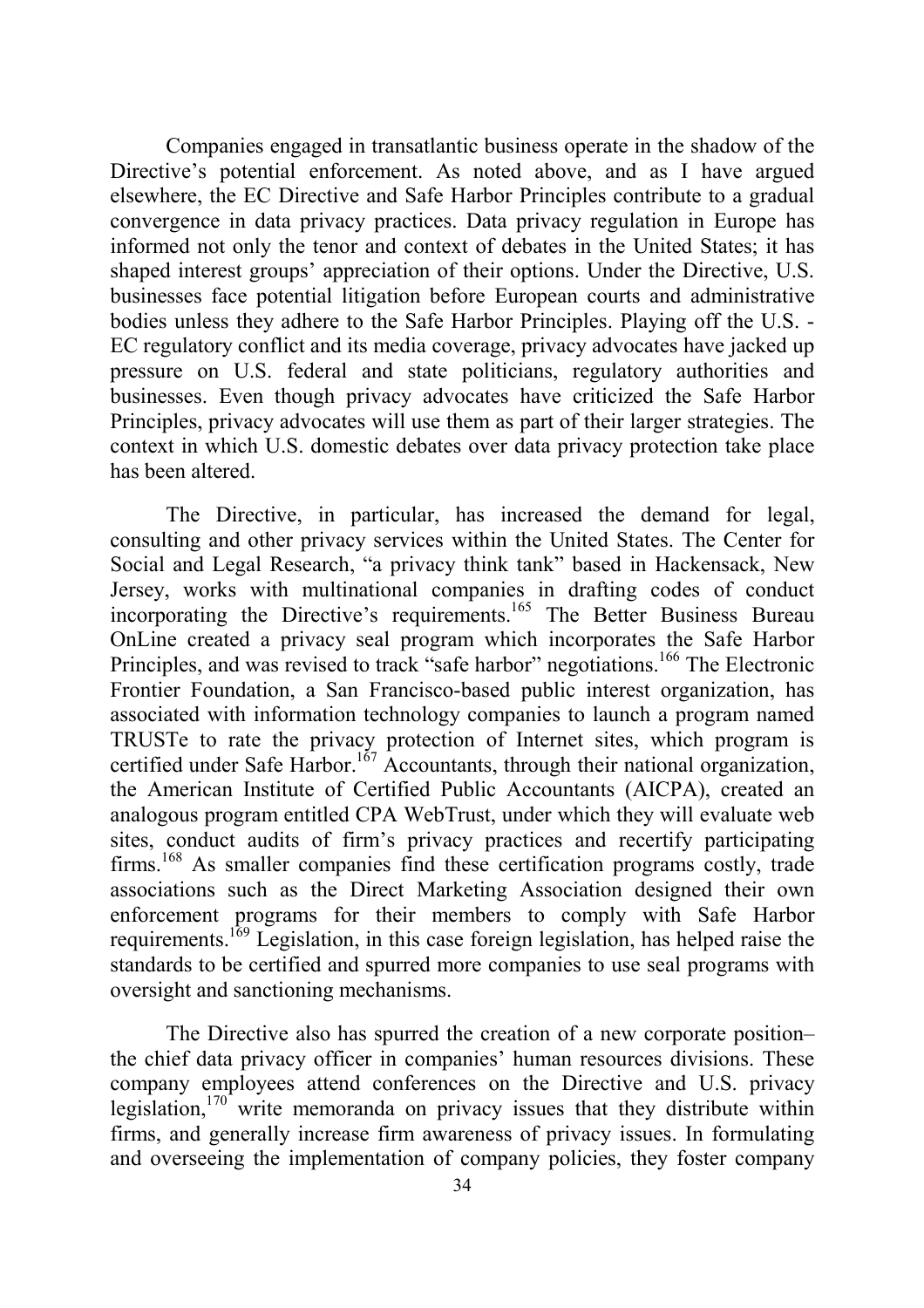compliance with applicable legal requirements. Finally, outside law firms increasingly provide advice to firms regarding the Directive and the Safe Harbor Principles, thereby again promoting adaptation of U.S. business practice. This conjunction of lawyer, consultant and "privacy officer" advice, rendered in the context of the Safe Harbor Principles, can lead to convergence of privacy policies over time, reducing the chance of a major transatlantic trade dispute over data privacy.

## **H. The Shadow of WTO Rules.**

In an attempt to ward off EC action, U.S. officials implicitly threatened to challenge any ban imposed by the EC before the WTO's Dispute Settlement Body.171 However, provided that the EC does not apply the Directive in a manner that discriminates against the United States, it arguably is in compliance with WTO rules.<sup>172</sup> First, on its face, the Directive applies equally to EC and foreign-owned goods and services providers, and thus should not violate national treatment or most-favored nation clauses.173 Second, WTO jurisprudence supports the EC's position.<sup>174</sup> The WTO Appellate Body would likely refrain from engaging in a close balancing of trade and privacy interests, and rather review the process by which the EC takes account of foreign privacy protections. In compliance with the WTO Appellate Body's approach in past jurisprudence, the EC has studiously assessed U.S. practices affecting the privacy of EC residents; U.S. authorities and companies have had access to EC officials to comment on the Directive and its applications; and the EC has engaged in prolonged, detailed discussions with U.S. representatives to examine "adequate" (as opposed to identical) data privacy safeguards which could be applied. Thus, in the case of the EC data privacy enforcement, WTO rules should shield the EC from a U.S. retaliatory threat. WTO rules thereby have reinforced pressure on the United States to negotiate a set of more stringent, data privacy requirements in the form of the Safe Harbor Principles.

#### **I. Some Conclusions on Safe Harbor.**

While the Safe Harbor Principles do not formally apply to purely domestic data processing operations, U.S.-based enterprises recognize that it will be difficult for them to use two sets of data privacy practices, one for EC residents (providing for greater privacy protection), and one for U.S. residents (providing for less). Business databases will often include information about EC and U.S. residents, in which case businesses will be pushed to comply with the EC's more demanding requirements.<sup>175</sup> In addition, if businesses provide greater data privacy protection for EC residents than for U.S. residents, they may harm their public image. Privacy advocates have already exploited this argument,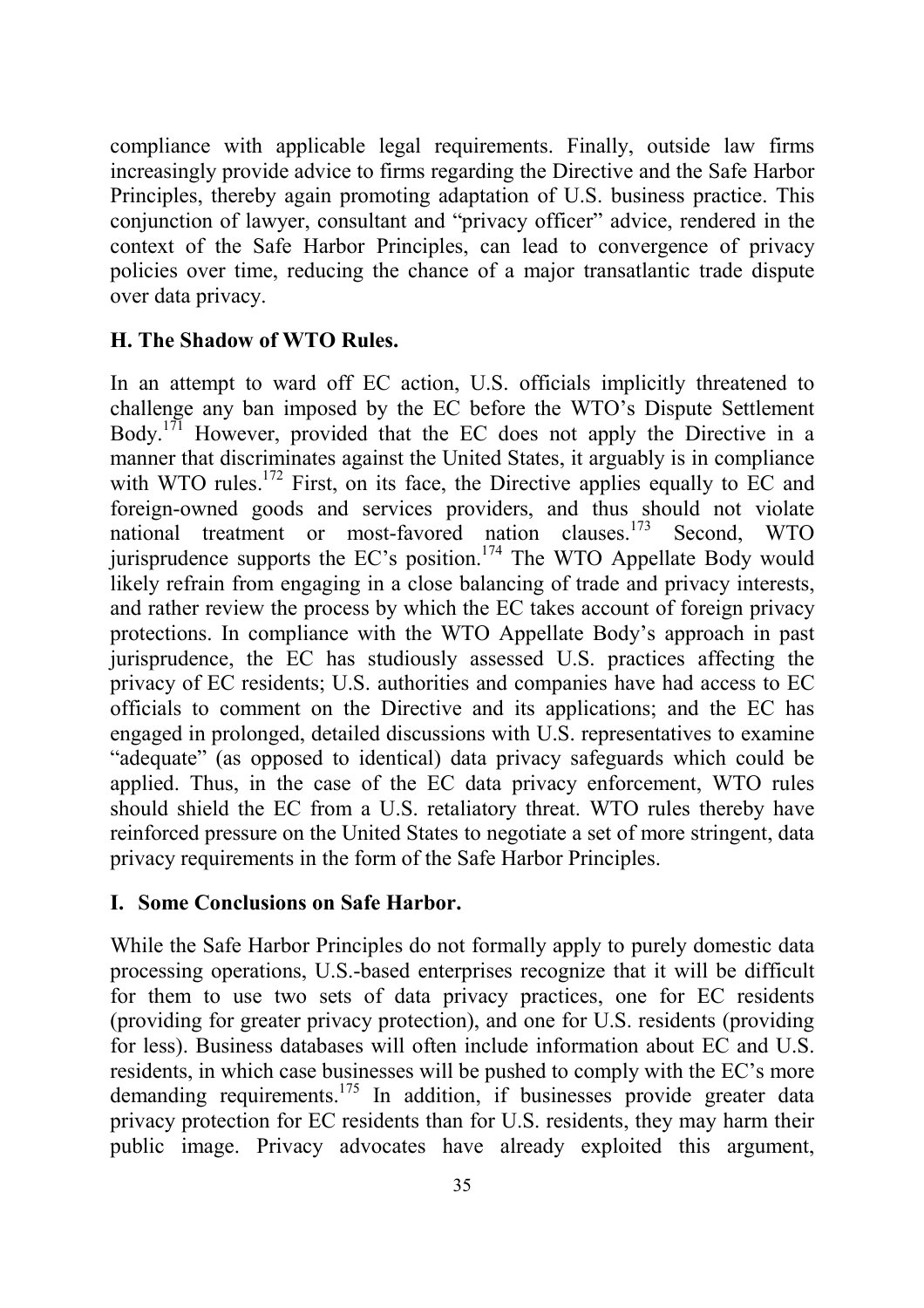proclaiming that U.S. citizens should not be treated as second class citizens in their own country.176 This move toward convergence, in practice, should help relieve cross-border regulatory conflicts.

Most importantly, in a world of increased economic interdependence, the Safe Harbor Principles point to the importance of regulatory cooperation across borders involving public and private actors. Certification groups such as BBB OnLine meet with European data protection officials so that they become comfortable in the workings of an alternative U.S. approach. These private groups also negotiate contracts for joint seal programs in other jurisdictions, such as that concluded in 2001 between BBB OnLine and a Japanese counterpart.177 In this way, on-line businesses can meet criteria in multiple jurisdictions without the need for drawn-out treaty negotiations. Government officials, including in Europe, realize that they do not have the resources to enforce the Directive's provisions solely on their own, and thus rely on publicprivate networks in an attempt to ensure better global practices affecting EC constituents. The regulation of data privacy in a global economy will require the meshing of different regulatory systems and a commitment from the various actors to sustained interaction to ensure trust and confidence in each other's efforts.

From a practical standpoint, the separate goals of protecting individual privacy, on the one hand, while ensuring trade liberalization, on the other, are inseparable. Regulation in a jurisdiction with less stringent data privacy controls has significant externalities, thereby affecting residents in other jurisdictions. The Safe Harbor Principles are an example of an instrument for reconciling these regulatory concerns with the goals of liberalized trade. They represent a form of compromise that recognizes different institutional approaches and social values, yet nonetheless sets baseline rules where domestic values are affected by trade. To make them work, however, will require sustained, cross-border cooperation. These new experiments in governance are a much preferred way to proceed than through litigation before a supranational court, such as the WTO's Dispute Settlement Body. New institutional development requires creative problem-solving and political will. The Safe Harbor Principles are an example of what–potentially–can be accomplished.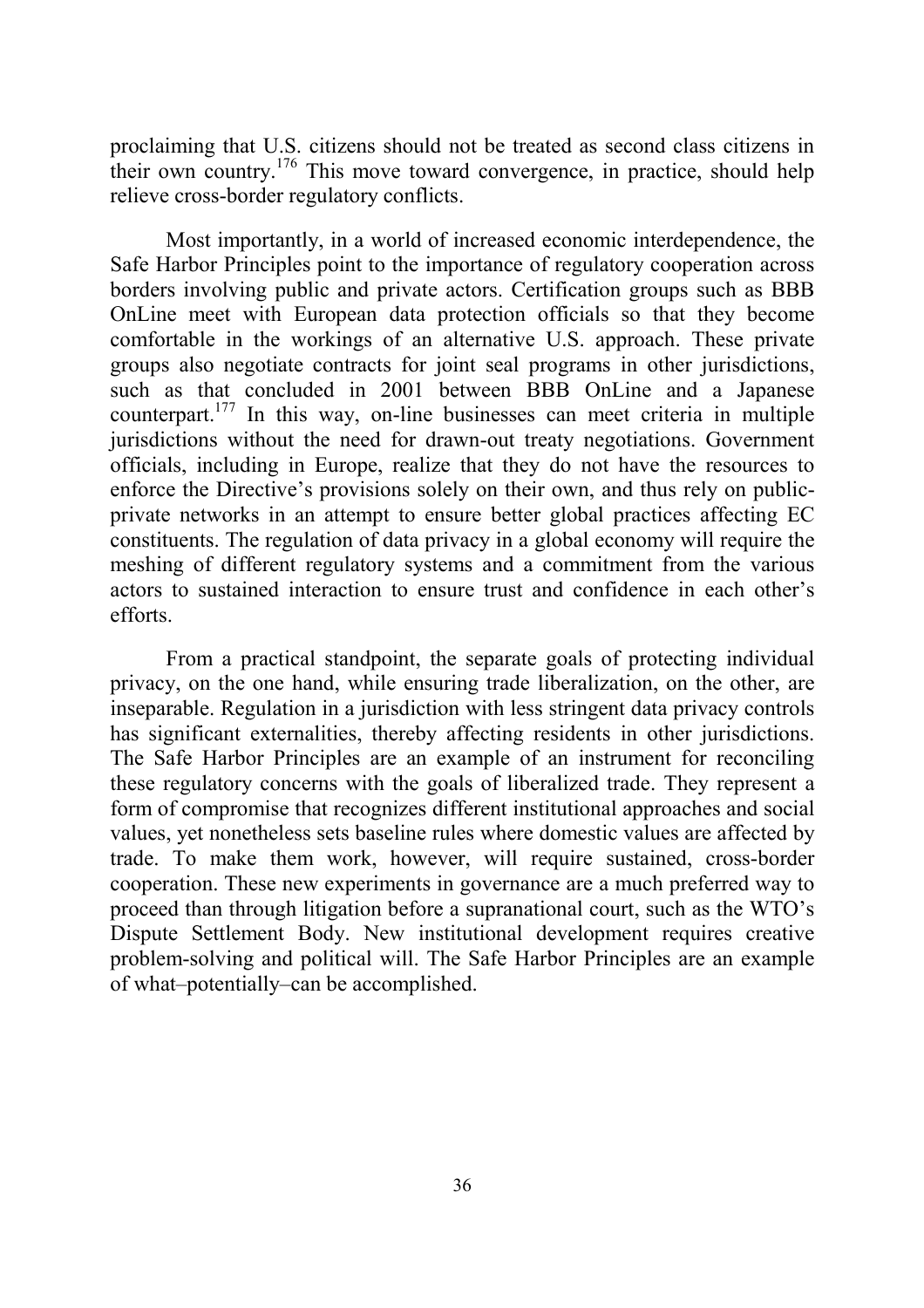## **VI. CONCLUSIONS: THE PROSPECTS AND LIMITS OF U.S. - EC BILATERAL REGULATORY COOPERATION THROUGH MUTUAL RECOGNITION AGREEMENTS: MOVING TOWARD AN EC SYSTEM?**

#### **A. Reasons for Enhanced Bilateral Regulatory Cooperation.**

Despite the significant difficulties of implementing the various U.S. - EC bilateral agreements, they have also created frameworks for interaction among regulatory officials who are responsible for protecting the health and safety of residents in an array of areas. Even if these transatlantic regulatory interactions result in tensions, blockages and obstacles, the concerned regulatory authorities also become more educated about each other's systems and are simultaneously initiating and pursuing various informal parallel programs which receive less attention than the conflicts, but may be more important in the long-term. Sustained regulatory encounters promoted by the various bilateral agreements ultimately are much more important than abstract undertakings to engage in regulatory cooperation.178

This regulatory interaction can lead to more protective social regulation *and* greater trade facilitation, both to consumers<sup>7</sup> benefit. First, regulatory exchange can spur improved social regulation, as authorities compare experiences and learn from each other's best practices. FDA and member state regulatory officials, for example, meet to study their different evaluations of new products and the reasons why one authority may grant and the other withhold approval. They complement their reviews of market approvals with new joint alert and safeguard systems to more rapidly notify each other of risks that they encounter, and better coordinate procedures to address them.<sup>179</sup> Through these information exchanges, regulatory officials learn to build on each other's separate experiences, avoiding duplicative efforts so that they can target resources for other challenges.

Second, regulatory exchange can lead to harmonized standards and procedures, which can help facilitate and spur further regulatory cooperation because officials more easily understand each other's systems and activities. In addition, harmonized standards can facilitate trade and competition by reducing production costs, since firms no longer need different product lines and product evaluation controls for multiple jurisdictions. For example, increased interaction between the FDA and European regulators may facilitate transatlantic and international harmonization through the Global Harmonization Task Force.<sup>180</sup> These harmonization efforts reciprocally could facilitate implementation of the medical devices MRA by easing the FDA's review of European products and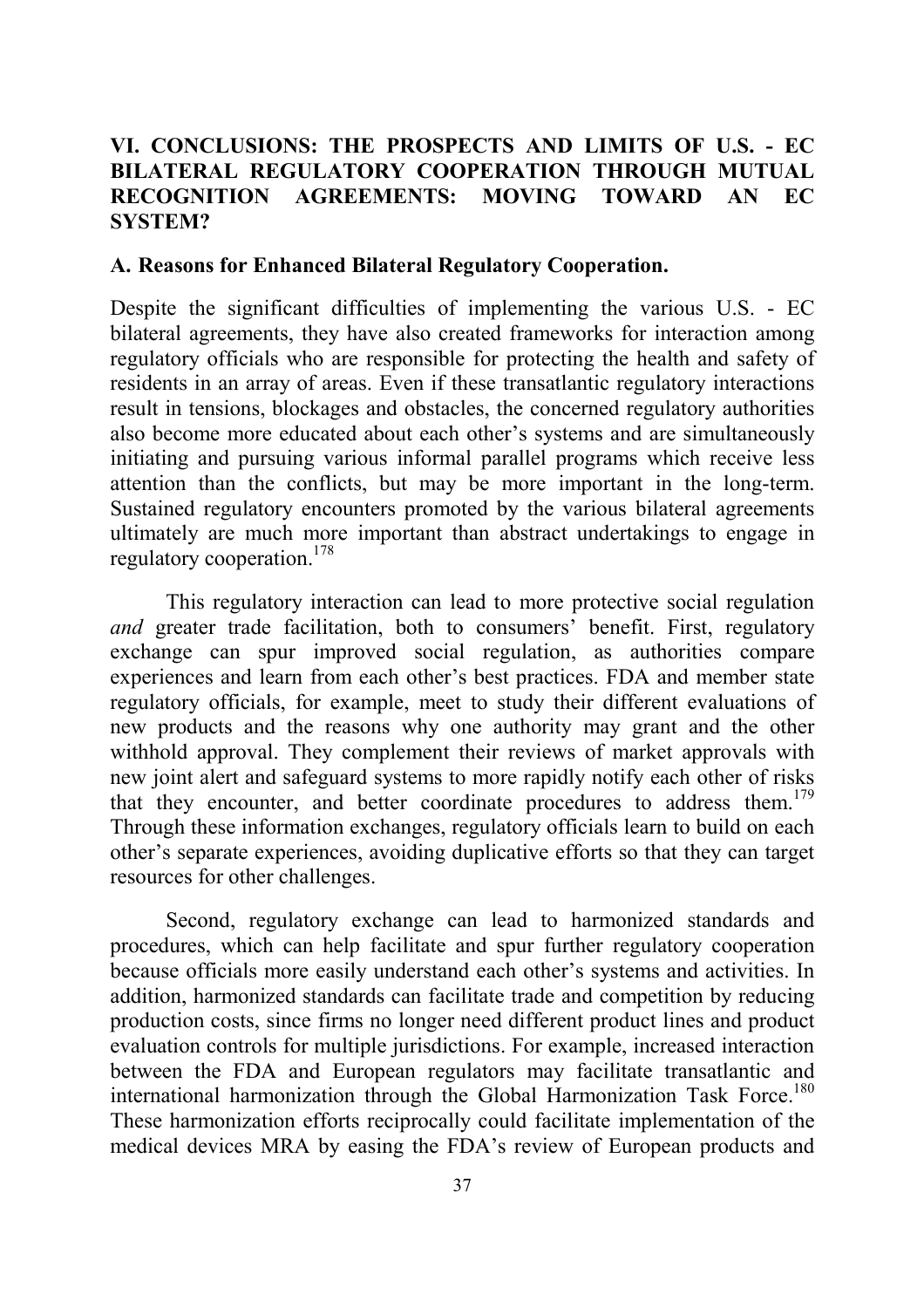procedures.181 Individuals, in turn, could have more rapid access to new products and greater product choice at lower prices.

Harmonization, of course, is not an end in itself, and diversity is also a core value.182 Regulatory diversity can reflect differences in constituent values, environmental conditions and other contexts. Nonetheless, in an increasingly interdependent transatlantic economy in which choices in one jurisdiction may have significant impacts on constituents in others, regulatory decisions are more informed – and more inclusive – when made in the context of sustained regulatory exchange. Again, the central normative goal of transgovernmental regulatory cooperative efforts is to create frameworks that conduce national regulators to reflexively take into account the impact of their actions on affected, but otherwise unrepresented, foreign constituents, while remaining deferential to disparate national values and priorities.

Third, the MRA could save firms the costs of multiple inspections. For example, EC pharmaceutical manufacturers exporting to the United States currently are inspected for GMP compliance by both member state and FDA officials. These dual inspections may take up to (six weeks). Similarly, U.S. pharmaceutical manufacturers exporting to the EC must have each batch/lot of their products tested and certified by an EC importer in accordance with specifications and controls set forth in EC directives. The EC importer also must be a licensed pharmaceutical manufacturer subject to GMP reviews by the member state authority. For certain new products, European member state authorities sometimes conduct inspections at manufacturers' facilities within the United States.<sup>183</sup> For U.S. manufacturers, the MRA would eliminate the additional costs of these importer batch/lot tests, certifications and inspections. Again, reducing redundant product inspections permits products to get to market faster at a lower price.<sup>184</sup>

Fourth, in an age of limited government resources for the oversight of rapidly changing, expanding and interacting economies, regulators also could save costs through enhanced cooperation with foreign regulatory officials and decentralizing product certification systems. FDA simply does not have the resources to adequately conduct all testing itself, especially where testing involves significant foreign travel.<sup>185</sup> By permitting an "over-extended and under-resourced" FDA<sup>186</sup> to outsource testing and evaluation of medical devices to private bodies, FDA can reallocate its resources to areas of higher concern, while retaining high product and process standards and post-market surveillance controls. In particular, FDA officials are more concerned by medical devices produced in jurisdictions other than Europe, so that the transatlantic MRA could free up resources for it to address these other areas. Similarly, FDA officials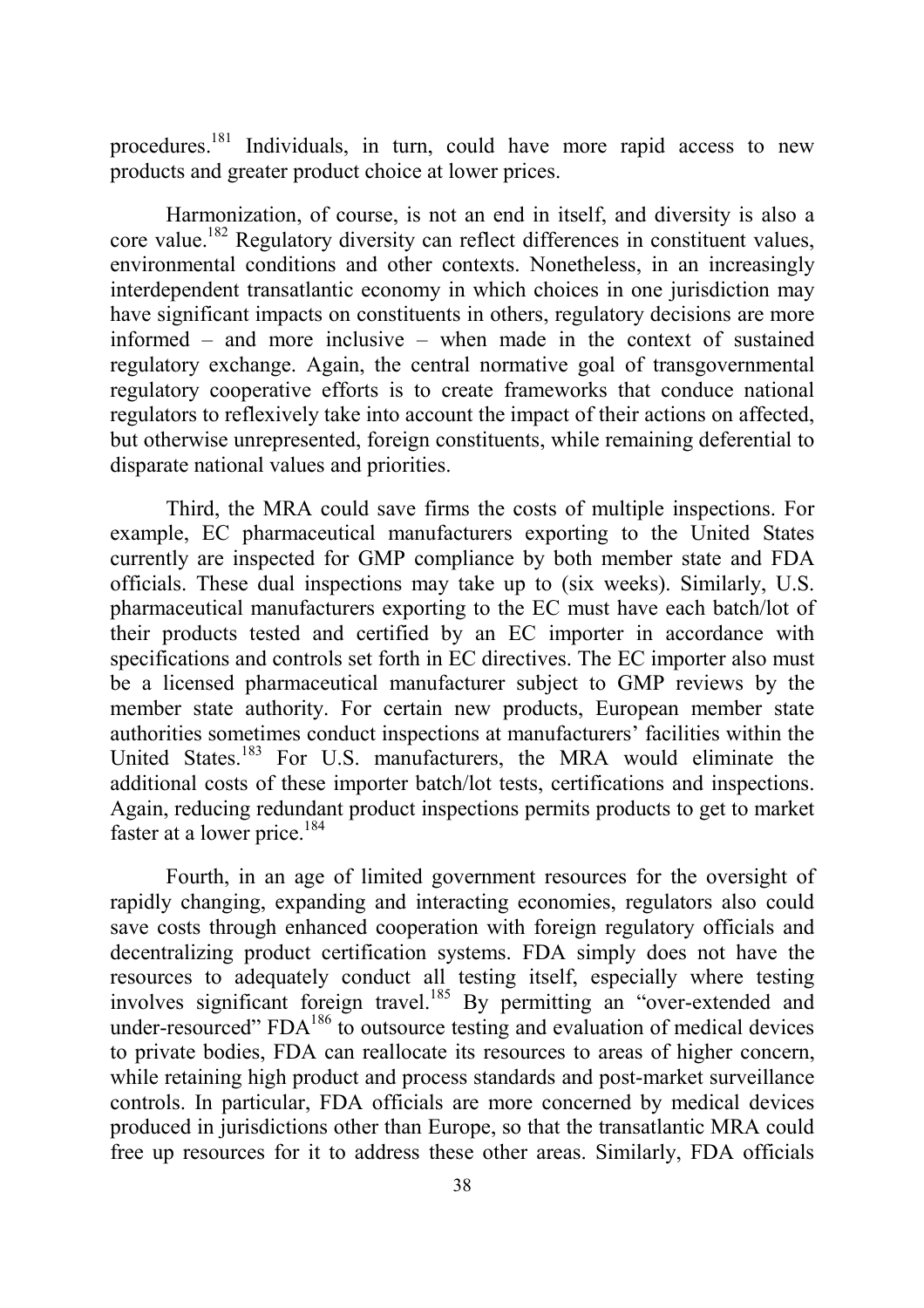admit that they are already unable to conduct annual pharmaceutical GMP reviews of foreign manufacturers as they would prefer, and thus the MRA could ensure more consistent oversight of foreign manufacturers' practices.

#### **B. Need for Regulatory Resources: Limits to Transatlantic Regulatory Coordination.**

Irrespective of the potential benefits to firms and regulators, and irrespective of political pressure for regulatory adaptation, transatlantic regulatory cooperation remains by no means a foregone conclusion. While the New Transatlantic Agenda and Transatlantic Economic Partnership create various frameworks for regulatory coordination, significant obstacles remain, whether on account of institutional asymmetries, market contexts or differences in culture and values. The challenges of implementing the 1997 Mutual Recognition Agreement and 2000 Safe Harbor Principles so demonstrate. Where existing regulatory structures, cultures and standards mesh, then regulatory coordination becomes easier. Both the FCC and the FTC's have dual missions focused on assuring consumer protection and open competition, so that they have been relatively more open to cooperating with trade authorities under the 1997 MRA and 2000 Safe Harbor Principles. However, where regulatory agencies, such as the FDA and OSHA, experiment for the first time with delegating functions to private testing bodies, and, even more importantly, where these agencies are wary of new EC-like approaches, building and retaining the requisite trust and confidence requires considerable time and resources. Institutional learning curves are steep. Where the issues involve differences in complex regulatory systems, such as those covered by the 1997 medical device annex, independent agency interests more likely prevail because political pressure from the executive and legislative branches is more difficult to sustain.<sup>187</sup>

As noted above, transatlantic mutual recognition agreements potentially could save costs for regulatory agencies. However, it remains unclear whether governments actually will save costs while ensuring consumer safety, at least in the short term. Cross-border regulatory interaction is not free, and thus the net benefits for regulators of the MRA remains an open question. Regulators on both sides of the Atlantic have had to dedicate considerable resources to implement the MRA, especially during the transition period.<sup>188</sup> Just to start, the effort entails considerable up-front negotiation costs and the costs of regulators learning and becoming comfortable with each other's systems.<sup>189</sup> For example, to implement the medical device annex, FDA has trained foreign private bodies in its methods, conducted joint inspections, and assessed detailed dossiers. A number of the European applicants submitted documents in a foreign language, which FDA returned for translation. Even after translation (at the Commission's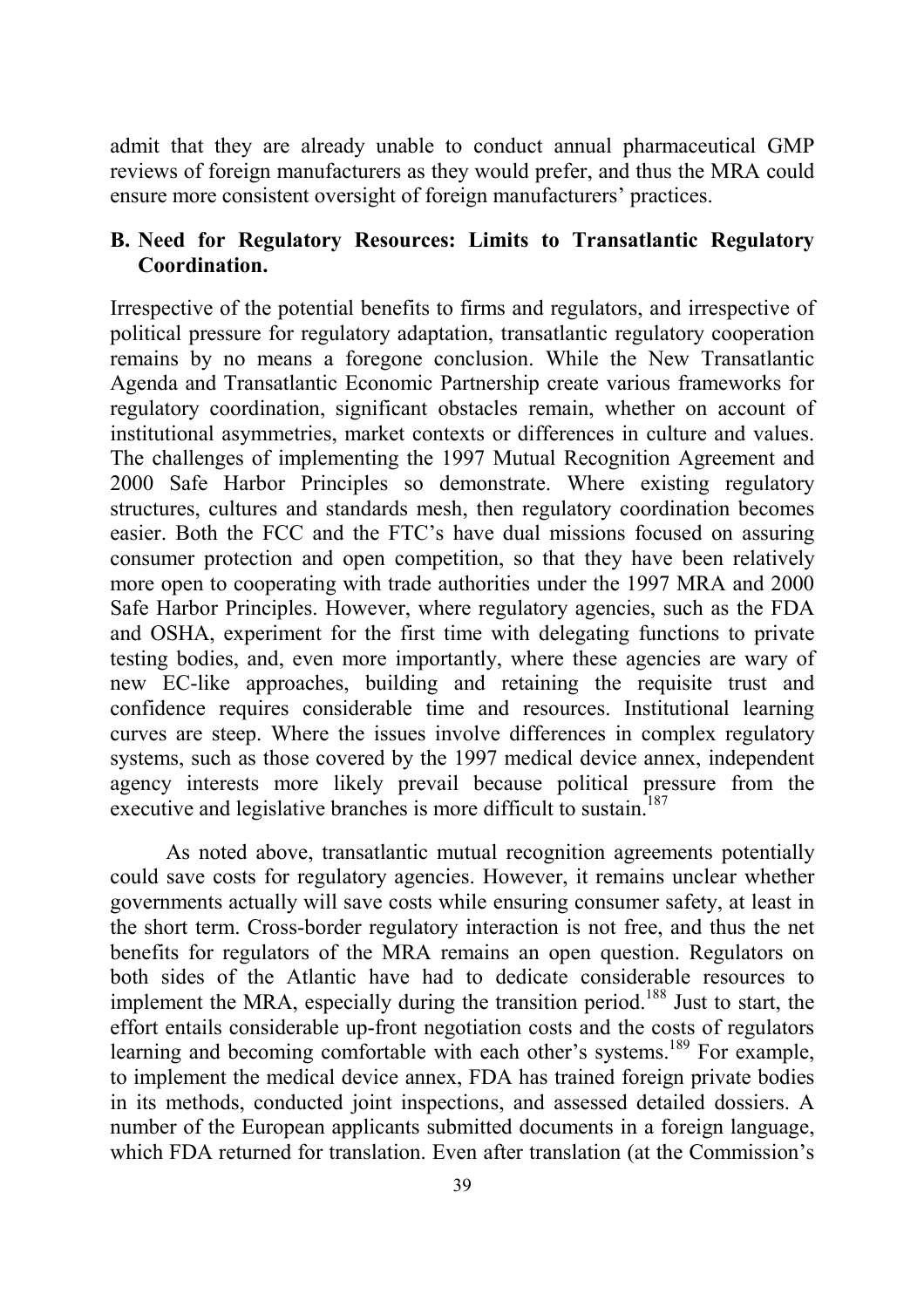expense), some applications were drafted in a broken English, again complicating FDA's task.<sup>190</sup> The FDA estimated that it already had expended over \$10 million dollars by June 2001 to implement the annex.<sup>191</sup> EC officials have been even further behind schedule, citing a lack of resources. By mid-2001, they had yet to conduct any joint tests or training of U.S. certification bodies' for the testing of medical devices.<sup>192</sup> Similarly, FDA maintains that it does not have the resources to verify the equivalence of all fifteen member states' systems for implementation of the pharmaceutical GMP annex.<sup>193</sup>

#### **C. Moving Toward an EC Model?**

Overall, transatlantic institutional adaptation has been slow (and often creeping), but where it has occurred, it has been rather unidirectional, and will likely continue to be so.<sup>194</sup> Simply stated, the United States has made most of the changes, whether through adoption of international standards that mirror EC ones, through delegation of testing and certification responsibilities to private laboratories (reflecting the EC's "global approach"), or through coordination and oversight of these laboratories under a new U.S. national program analogous to those operating in the EC for over a decade.<sup>195</sup> For example, because the United States lacked a coordinated system of accredited testing and certification laboratories, European officials were concerned about the ability of U.S. regulators to guarantee the competence and quality of U.S. conformity assessment bodies. In response, the U.S. National Institute of Standards and Technology, a division of the Department of Commerce, created a new U.S. program (named the National Voluntary Conformity Assessment Program). Taking from the EC model, the U.S. program aims to coordinate and oversee U.S. conformity assessment bodies, and thereby provide greater confidence to regulatory officials, whether domestic or foreign.

Unlike their U.S. counterparts, EC regulatory authorities have operated for over a decade under a dual mission of ensuring public safety, on the one hand, and ensuring free movement of goods within the EC's single market, on the other. They consequently are more experienced in managing the coordination of distinct national regulatory systems than their U.S. counterparts.196 The EC experience thus offers a model to be considered, and possibly adapted, for the transatlantic context, although U.S. and EC regulators avoid formally acknowledging this on account of U.S. political sensitivities.

Yet, regardless of the model's appropriateness, the EC exercises significant market leverage in determining transatlantic standards and regulatory structures required to implement mutual recognition policies on account of the size of its single market, which is already larger than the United States'. This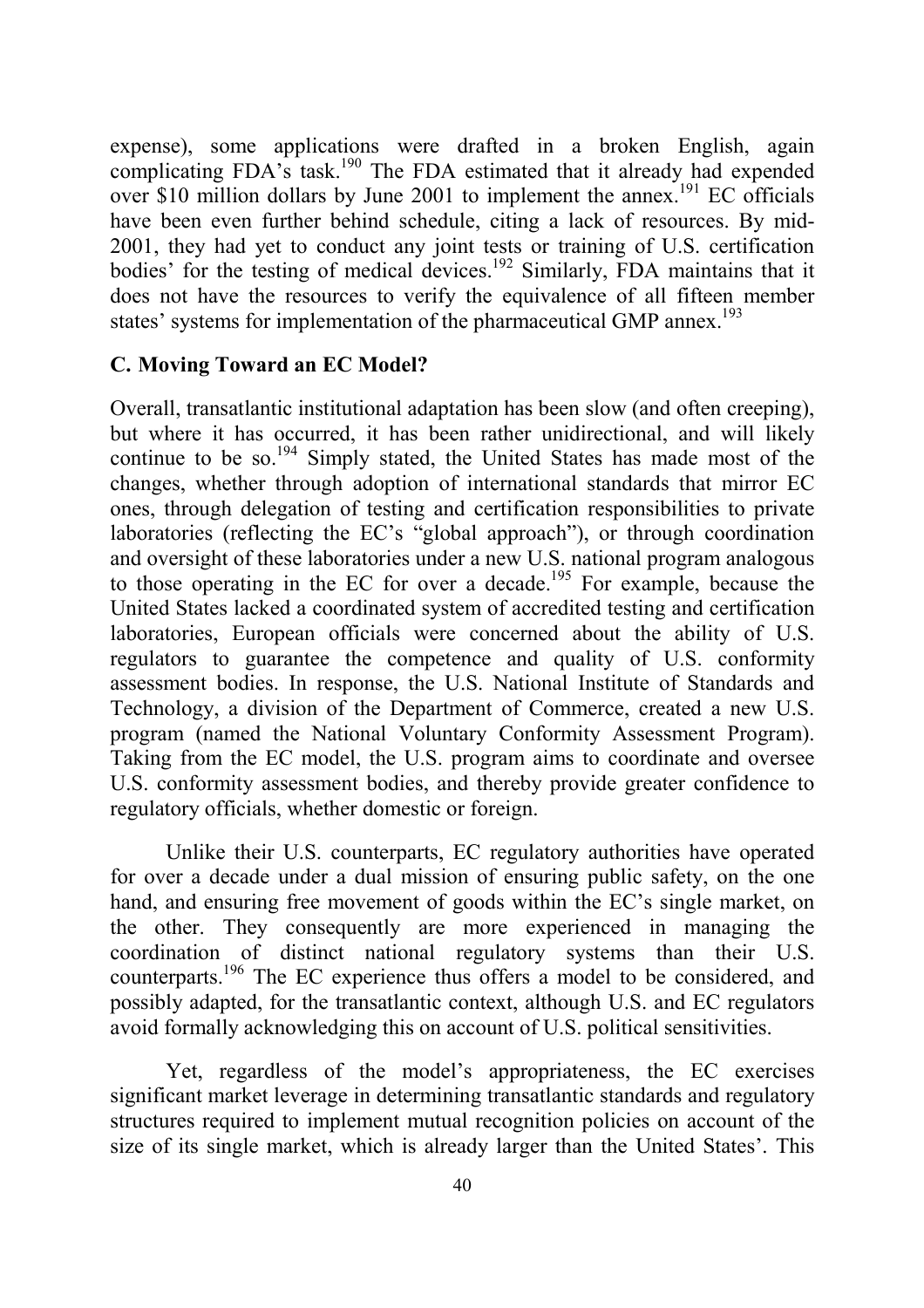leverage will only increase as the EC potentially expands its borders to encompass up to thirteen additional nations within the next decade. Firms desiring access to the EC market place pressure on their national officials to adapt their own systems to accommodate reciprocal trading arrangements. As the EC enters into mutual recognition agreements with other OECD countries, such as Japan, Australia, New Zealand, Switzerland and Canada, and as these countries adapt their systems to interact with the EC model, the pressure on the United States to adapt its own regulatory structures should augment. The same process occurs as the EC negotiates with other countries regarding the adequacy of their data privacy protection laws, and as these countries adapt by enacting new legislation affecting the export of data to the United States. Consciously or unconsciously, the EC steadily is exporting its system globally. The 1997 Mutual Recognition Agreement and the 2000 Safe Harbor Principles so attest. In pooling their sovereignty at the EC level, European member states collectively exercise much more leverage in transatlantic and international negotiations over common regulatory standards and procedures.

## **D. Legitimacy: Ensuring Public Health and Safety while Retaining Open Markets; the Need for Political Will and Resources to Build Transatlantic Regulatory Trust and Confidence; The Limits of Unfunded Mandates.**

Assessing the legitimacy of enhanced bilateral cooperation raises questions of both substance (ouputs) and procedure (inputs). From a substantive perspective, bilateral cooperation cannot be accomplished on the cheap or it could result in deregulatory measures with little oversight. This would lead to challenges that the system benefits only producer, and not consumer interests, and thus that regulatory outcomes are substantively illegitimate. From a procedural perspective, citizens justifiably fear that they will have less control and access to regulatory decision-making made outside of their own borders, raising issues of procedural legitimacy.<sup>197</sup>

A number of consumer advocates, such as Public Citizen, distrust new transatlantic mutual recognition arrangements.198 The transatlantic push for regulatory coordination and reform arguably has led to increased delegation of traditional public services to private testing bodies. U.S. consumer advocates, in particular, distrust the adoption of the EC's decentralized approach based on manufacturer self-certifications and certifications by private laboratories. In part, this distrust could stem from the perception that, in the U.S. context, private actors lack the tradition of cooperating with regulatory authorities that exists in more corporatist, state-directed European systems.<sup>199</sup> There is, however, no necessary link between private certification and increased risk to public health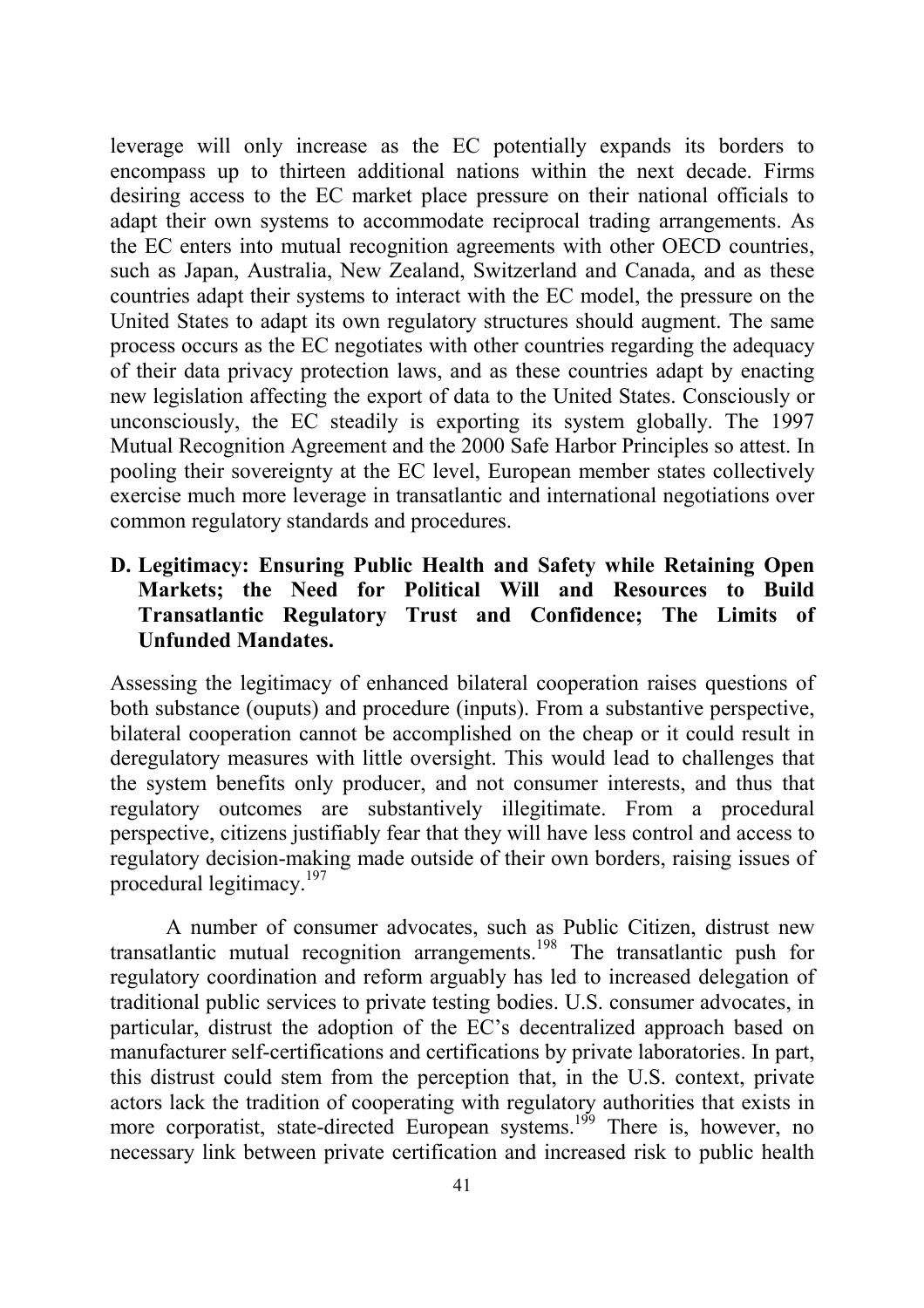and safety, *provided* that these certification processes are based on high health and safety standards and are complemented by significant regulatory oversight and controls.<sup>200</sup> While there may well be a growing role for new governance mechanisms based on private monitoring and information exchange, $201$  these mechanisms will unlikely be successful unless backed by the prospect of state regulatory intervention.<sup>202</sup>

Building a transatlantic marketplace requires reconciliation of the twin goals of social protection and competition through open trade. These twin goals only can be reconciled through increased regulatory cooperation, which, in turn, will require sustained political will, institutional adaptation, and significant regulatory resources. EC member states have sustained such political will and dedicated such resources over decades in order to create the single market. And even so, they too have encountered significant setbacks and obstacles.<sup>203</sup> While it is far too early to pre-judge the 1997 MRA, it nonetheless is fair to question whether the requisite political will exists on each side of the Atlantic to ensure that regulatory resources are made available.

Regulators engaged in this process must gain and sustain trust and confidence in each other's decisions, in particular in areas affecting public health and safety where they are asked to rely on testing, certifications and accreditations by foreign laboratories and officials. Regulatory officials on both sides of the Atlantic complain that they simply do not have the resources to engage in the seminars, workshops, joint testing, inspections, and information exchange prescribed in the MRA, and necessary for its proper implementation. The Commission's DG Enterprise confirms that it has yet to locate the resources to properly implement the medical devices MRA. The FDA asserts that the MRA annexes under its responsibility constitute "unfunded mandates," because Congress has instructed FDA to cooperate with trade officials in the negotiation and implementation of mutual recognition agreements, but has not provided it with the requisite resources. FDA officials are frustrated by what they view as "political pressure" from trade officials that "complicates our regulatory  $mission$ <sup>"204</sup>

This involves a curious reversal of arguments used by fiscal conservatives within the United States. Whereas it was the Congress of the "Gingrich Revolution" that decried "unfunded mandates" without cost-benefit analysis and the provision of adequate federal funding to state authorities to implement Congressional dictates, now consumer advocates and federal regulators decry unfunded mandates for cross-border regulatory coordination. Consumer advocacy groups go even further, arguing that businesses, not taxpayers, should pay these costs.<sup>205</sup> Regardless of how the necessary regulatory resources are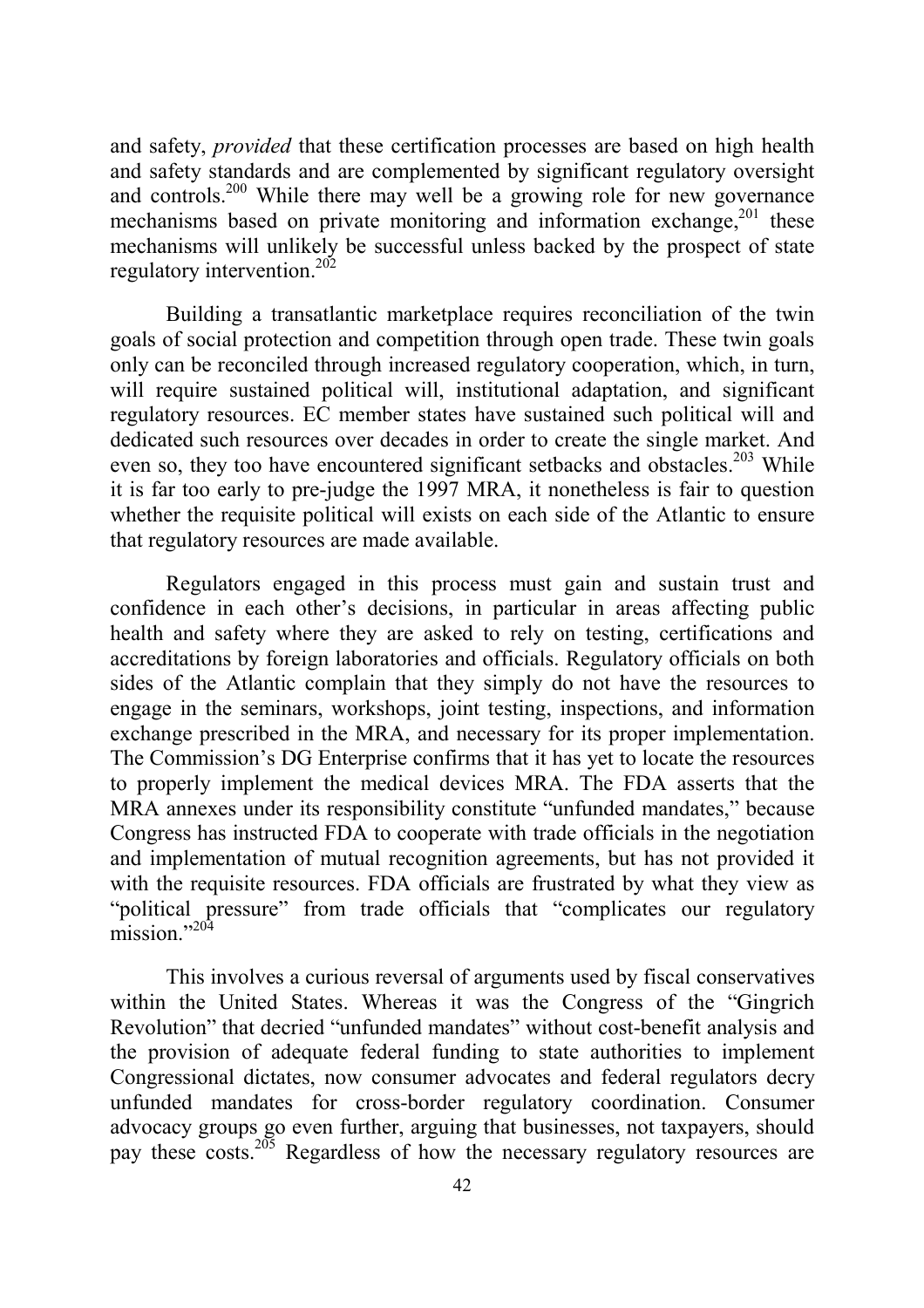obtained, the MRA's proper implementation requires them. Without such resources, mutual recognition agreements could put consumer health and safety at greater risk, calling into question the substantive legitimacy of these arrangements. Given the United States' traditionally more inward-looking approach, and now that a new Republican administration is lodged in Washington bent on tax cuts and trimming back government, whether adequate resources will be dedicated to transatlantic regulatory cooperation remains in doubt.

Gregory Shaffer University of Wisconsin Law School gshaffer@facstaff.wisc.edu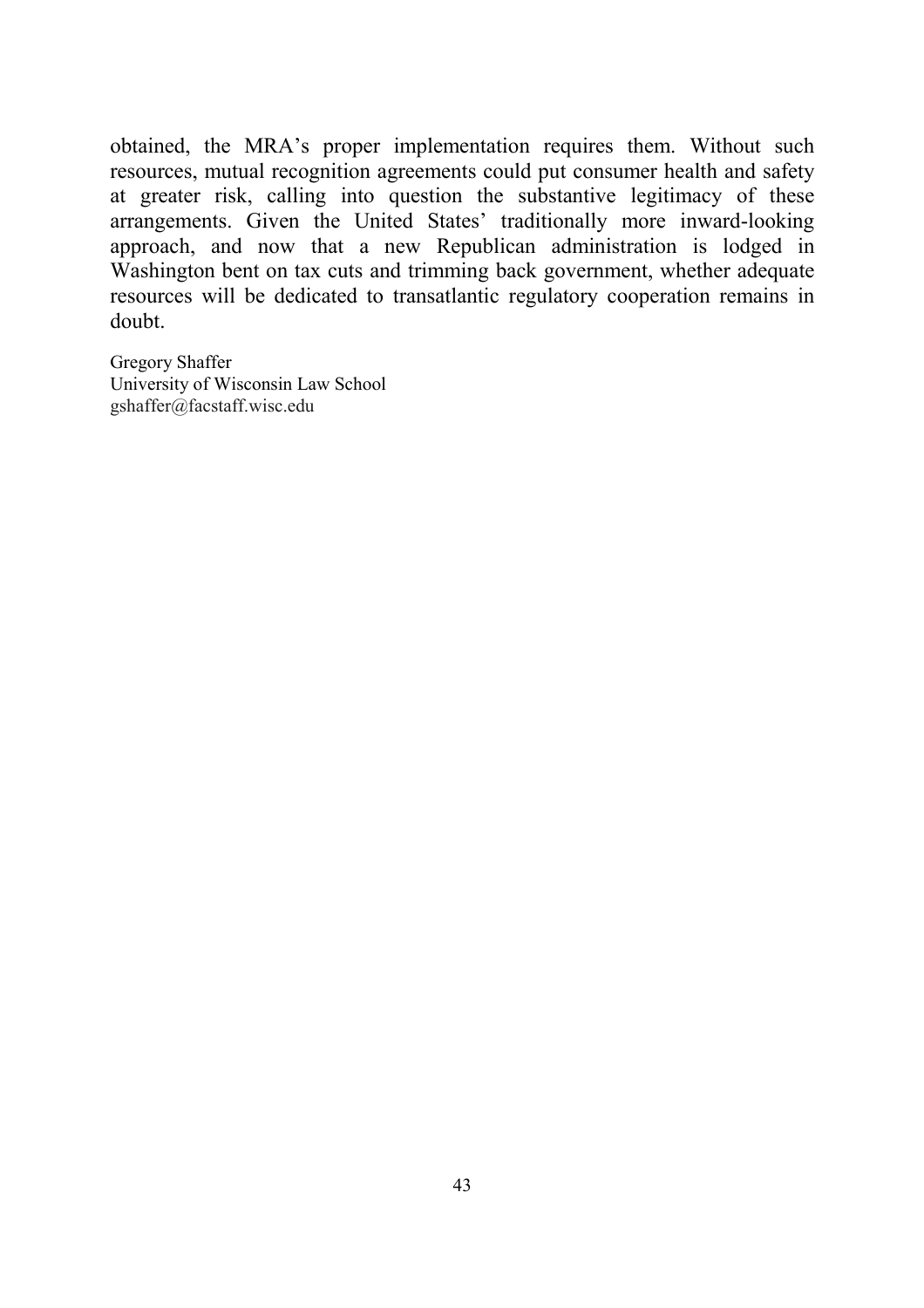#### **ENDNOTES**

<sup>1</sup> The term EC is used in this Article instead of EU (or European Union) because it is EC institutions that enter into bilateral agreements with the United States under the "first pillar" of the Treaty of European Union (TEU) of 1992. The TEU changed the name of the European Economic Community to the European Community to denote that the European Community had integrated beyond purely economic matters. The TEU also created three separate pillars of activities for the regional block. The first pillar concerned all traditional EC matters, as expanded by the TEU to cover, in particular, European economic and monetary union. The 1997 U.S.-EC Mutual Recognition Agreement thus refers to the EC as a party, and not to the EU. Commentators, however, often use the term EU because it is broader in scope, covering all three pillars of activities.

2 Mark Pollack and Gregory Shaffer, *Transatlantic Governance in Historical and Theoretical Perspective*, in TRANSATLANTIC GOVERNANCE IN THE GLOBAL ECONOMY 3, 4 (eds. Mark Pollack and Gregory Shaffer, 2001) (citing Anthony Gardner, A New Era in U.S.-EU Relations? The Clinton Administration and the New Transatlantic Agenda, viii (1997)). The value of US/EU trade (i.e. not including sales by affiliates) was \$379.2 billion in 2001 and \$385.1 billion in 2000. *See* (visited March 7, 2002) http//www.census.gov/foreigntrade/balance/c0003.html.

<sup>3</sup> Many proponents also maintain that free trade policies protect consumers from domestic oligopolistic practices and domestic rent-protectionist protectionist legislation. *See e.g.* MELVYN KRAUSS, HOW NATIONS GROW RICH: THE CASE FOR FREE TRADE (1997); John McGinnis & Mark Movsiean, *The World Trade Constitution: Reinforcing Democracy Through Trade*, 114 HARV. L. REV. 511 (2000).

<sup>4</sup> As Miguel Maduro writes, "National polities have a twofold deficit: on the one hand, they do not control many decision-making processes which impact on those national polities but take place outside their borders; on the other hand, national polities exclude from participation and representation many interests which are affected by (their) decisions." Miguel Poiares Maduro, *Europe and the Constitution: What if this is As Good as it Gets*, *in* RETHINKING EUROPEAN CONSTITUTIONALISM (eds. J. Weiler & M. Wind: 2001).

<sup>5</sup> Whereas products intended solely for domestic markets need comply only with domestic testing, certification and related regulatory requirements, exported products need comply with those of the producing and importing jurisdictions.

<sup>6</sup> As Christian Joerges writes, "risks, especially those caused by internationally produced and marketed products, cannot be meaningfully attributed to just one legally defined territory and the political confines of nation-states." Christian Joerges, *Law, Science and the Management of Risks to Health at the National, European and International Level– Stories of Baby Dummies, Mad Cows and Hormones in Beef*, 7 COLUMBIA J OF EUROPEAN L. 1, 3 (2001)

7 See discussion in POLLACK AND SHAFFER, TRANSATLANTIC GOVERNANCE, *supra* note, at 14- 17.

<sup>8</sup> *See* Kalypso Nikolaidis, *Regulatory Cooperation and Managed Mutual Recognition: Developing a Strategic Model*, *in* TRANSATLANTIC REGULATORY COOPERATION 596 (ed. George Bermann 2001).

9 On the limitations of harmonization policies, *see* David Leebron, *Lying Down with Procrustes: An Analysis of Harmonization Claims,* in FAIR TRADE AND HARMONIZATION: ECONOMIC ANALYSIS 393 (Jagdish Bhagwati & Robert Hudec eds., 1996). Some commentators point out how harmonization tends to demand more than mutual recognition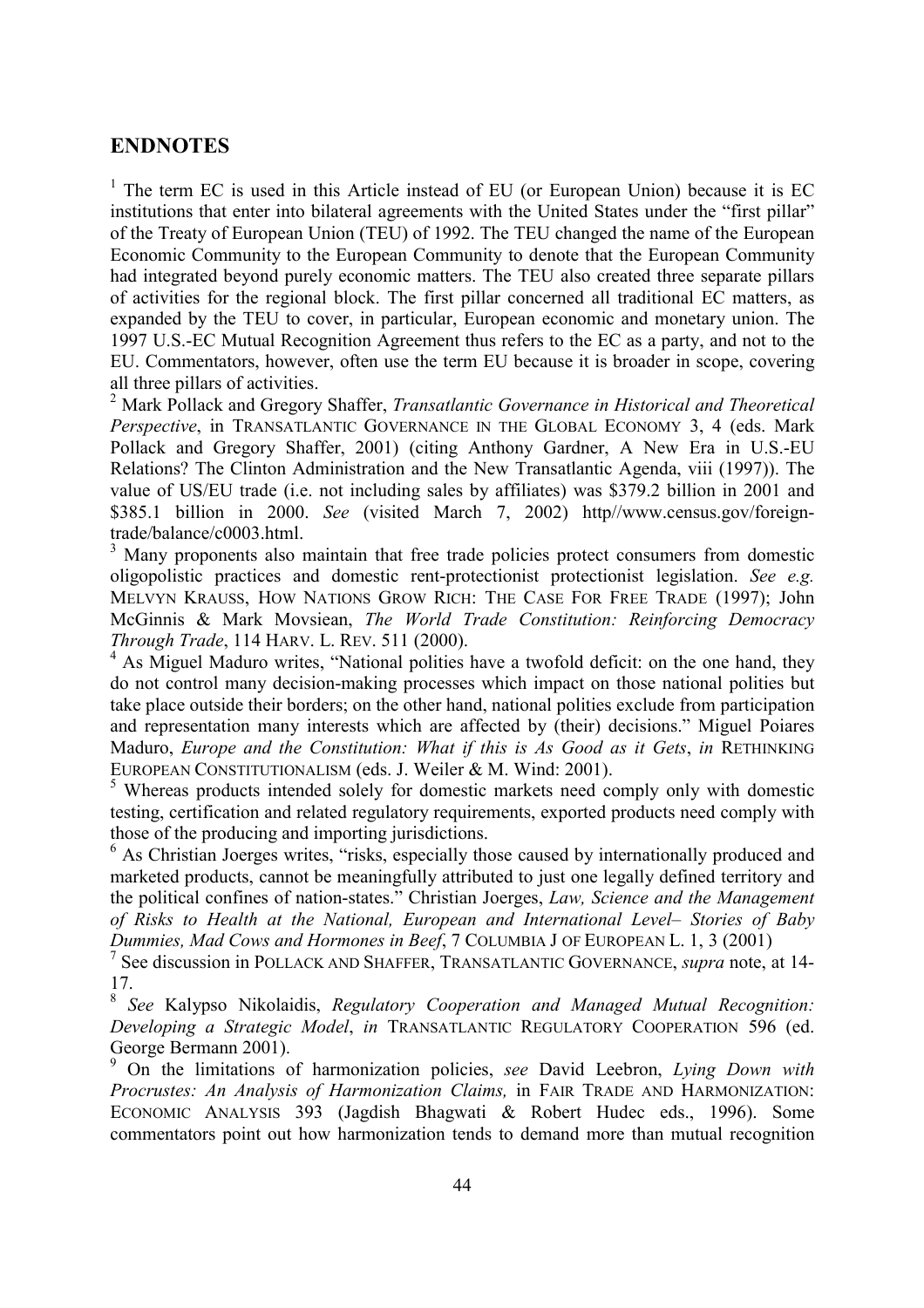agreements, although, as will be seen, the negotiation and implementation of mutual recognition agreements also demand significant resources. *See* Michelle Egan, *Mutual Recognition and Standard Setting: Public and Private Strategies for Governing Markets*, *in* MARK POLLACK AND GREGORY SHAFFER, TRANSATLANTIC GOVERNANCE IN THE GLOBAL ECONOMY 179, 195 (2001).

<sup>10</sup> *See* Kalypso Nikolaidis, *Regulatory Cooperation and Managed Mutual Recognition: Developing a Strategic Model*, *in* TRANSATLANTIC REGULATORY COOPERATION 596 (ed. George Bermann 2001). As Nicolaidis' work, this Article focuses on the alternative of mutual recognition determined through political negotiation, as opposed to judicial decision. *See* Kalypso Nicolaidis, *Mutual Recognition of Regulatory Regimes: Some Lessons and Prospects*, *in* REGULATORY REFORM AND INTERNATIONAL MARKET OPENNESS, 171, 173-174 (OECD 2001)(contrasting judicial mutual recognition under the Cassis de Dijon approach in the EC).<br> $\frac{11 \text{ Nicol}}{2}$ 

11 Nicolaidis refers to "policed national treatment" as a third approach. *See* Kalypso Nicolaidis, *Mutual Recognitionn of Regulatory Regimes: Some Lessons and Prospects*, *in* REGULATORY REFORM AND INTERNATIONAL MARKET OPENNESS, 171, 173 (OECD 2001). A narrow interpretation of national treatment permits for considerable regulatory diversity and, in consequence, a greater likelihood of regulatory barriers to trade. However, courts have ruled against regulations that provide for national treatment on their face where the regulations lack a "scientific" basis or cover foreign production processes (as opposed to product characteristics). Such judicial oversight can lead to controversial outcomes, as in the WTO shrimp-turtle case (concerning an import ban imposed on account of foreign production processes) or the WTO meat-hormones case (concerning an import ban imposed without conducting a sufficient risk assessment). Just as mutual recognition policies, such judicial challenges facilitate regulatory competition through which consumers implicitly choose among production processes when they purchase products on the market.

<sup>12</sup> Guide to the Implementation of Directives Based on the New Approach and the Global Approach. (visited Feb. 25, 2002)

http://europa.eu.int/comm/enterprise/newapproach/legislation/guide/document/1999\_1282\_en .pdf

<sup>13</sup> Technical Harmonization and Standards: A New Approach: Bull. EC 1-1985.

<sup>14</sup> Egan notes the adoption of 21 "new approach" harmonization directives between 1985-2000 covering a wide range of industries and giving rise to 2,905 standardization acts ratified or in the process of preparation or approval by standards organizations as of June 1997. *See* MICHELLE EGAN, CONSTRUCTING A EUROPEAN MARKET: STANDARDS, REGULATION AND GOVERNANCE 166-167 (2001)

<sup>15</sup> CEN is the acronym for the Comite Europeen de Normalisation (founded in 1961); CENELEC for the Comite Europeen de Normalisation Electrontechnique (founded in 1959); and ETSI for the European Telecommunications Standards Institute (founded in 1988).

<sup>16</sup> *See* MICHELLE EGAN, CONSTRUCTING A EUROPEAN MARKET: STANDARDS, REGULATION AND GOVERNANCE 154-158 (2001) (noting two rounds of voting before decision by a majority vote, as well as other preliminary procedures).

<sup>17</sup> *See* Giandomenico Majone, *International Regulatory Cooperation: A Neo-Institutionalist Approach*, *in Regulatory Cooperation and Managed Mutual Recognition: Developing a Strategic Model*, *in* TRANSATLANTIC REGULATORY COOPERATION 596 (ed. George Bermann 2001) ("the voluntary standards produced by the European organizations become, de facto,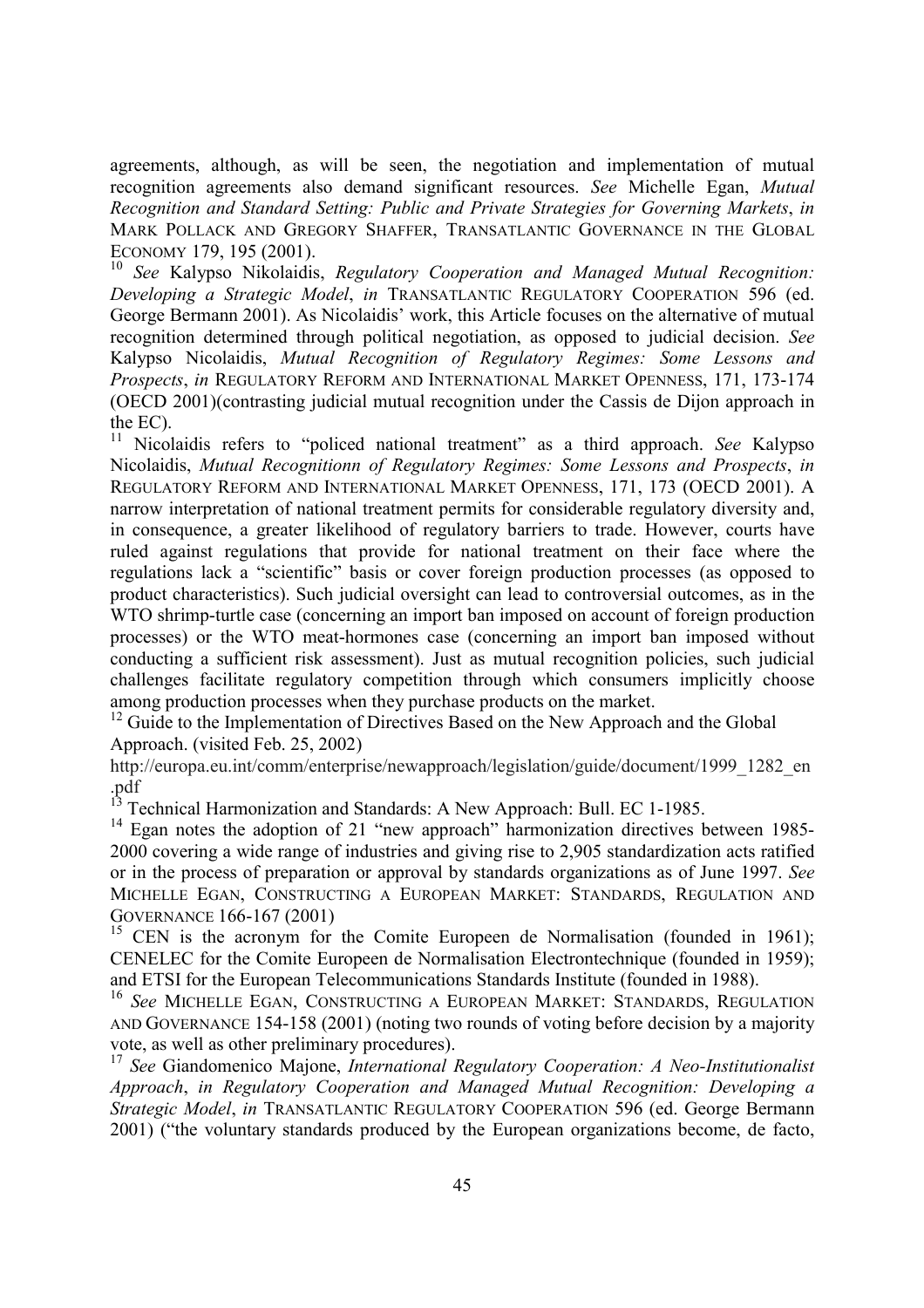binding"). As stated in the Commission's 1985 Bulletin, "the authorities in the Member States will be obliged to recognize that products manufactured in accordance with harmonized standards (set by private bodies)... are presumed to conform to the 'essential requirements' laid down in the Directive; this means that any manufacturer will be free to produce goods which do not meet the standards, but the burden of proof that his products meet the essential requirements of the Directive will then fall upon him." *See* Technical Harmonization and Standards: A New Approach, (art. 1.3.3(iv)), *supra* note...

18 Michelle Egan, *Mutual Recognition and Standard Setting: Public and Private Strategies for Governing Markets*, *in* MARK POLLACK AND GREGORY SHAFFER, TRANSATLANTIC GOVERNANCE IN THE GLOBAL ECONOMY (2001), at 190.

<sup>19</sup> The overall process is called the "global approach" because once a notified body certifies that a product meets EC standards, the product may be marketed in all fifteen member states.

 $20$  Firms and laboratories also remain subject to post-marketing member state regulatory controls, as well as market-reputational constraints.

<sup>21</sup> *See* Renaud Dehousse, *Regulation by networks in the European Community: the role of European agencies*, 4 J. OF EUROPEAN PUBLIC POLICY 246 (1997); Egan, Constructing a European Market, *supra* note..., at 12. See also R.A.W. Rhodes, *The New Governance: Governing without Government*, 44 POLITICAL STUDIES 652 (1996) (theoretical background on governance through networks).

<sup>22</sup> *See infra* notes.

<sup>23</sup> See EGAN, CONSTRUCTING A EUROPEAN MARKET, *supra* note, at 229 ("Firms continue to experience difficulties in persuading other economic operators or suppliers to accept the results of conformity assessment from bodies they do not know, or to accept national standards and marking arrangements that they are not familiar with."); and DAVID VOGEL, BARRIERS OR BENEFITS: REGULATION IN TRANSATLANTIC TRADE (1997), at 4. *See also* John Chai, *Medical Device Regulation in the United States and the European Union: A Comparative Study*, 55 FOOD & DRUG L.J. 57, 72 (2000) (noting that "no member state was able to meet the deadline" for implementing the 1993 Active Implantable Medical Devices Directive and "most member states were not able to designate their [notified bodies] in time"). <sup>24</sup> "Conformity Assessment Bodies" are the transatlantic analogue of "notified bodies" operating within the EC market in the context of the EC's "global approach."

25 Codex Alimentarius, a joint undertaking of the World Health Organization and the Food and Agricultural Organization, is relevant to the U.S.-EC Veterinary Equivalence Agreement. This latter agreement is not yet operational and is not covered in this Article.

<sup>26</sup> The International Conference on Harmonization is a program that "harmonizes requirements and guidelines for testing drugs and biologies." Its members are the Commission, the European Medicines Evaluation Agency, EC member state regulators, Japan's health ministry and U.S. European and Japanese pharmaceutical trade industry associations. *See* Linda Horton, *Mutual Recognition Agreements and Harmonization*, 29 SETON HALL L. REV. 692, 717-718 (1998)

<sup>27</sup> The Global Harmonization Task Force consists of regulators from the US, EC, Canada, Japan and Australia, although the Task Force now admits observers from many other countries.

<sup>28</sup> In addition, the United States and EC have worked through organizations such as the OECD, regarding the criteria of "good laboratory practices" in pharmaceutical production, and the UN Economic Commission for Europe, regarding certain car manufacturing standards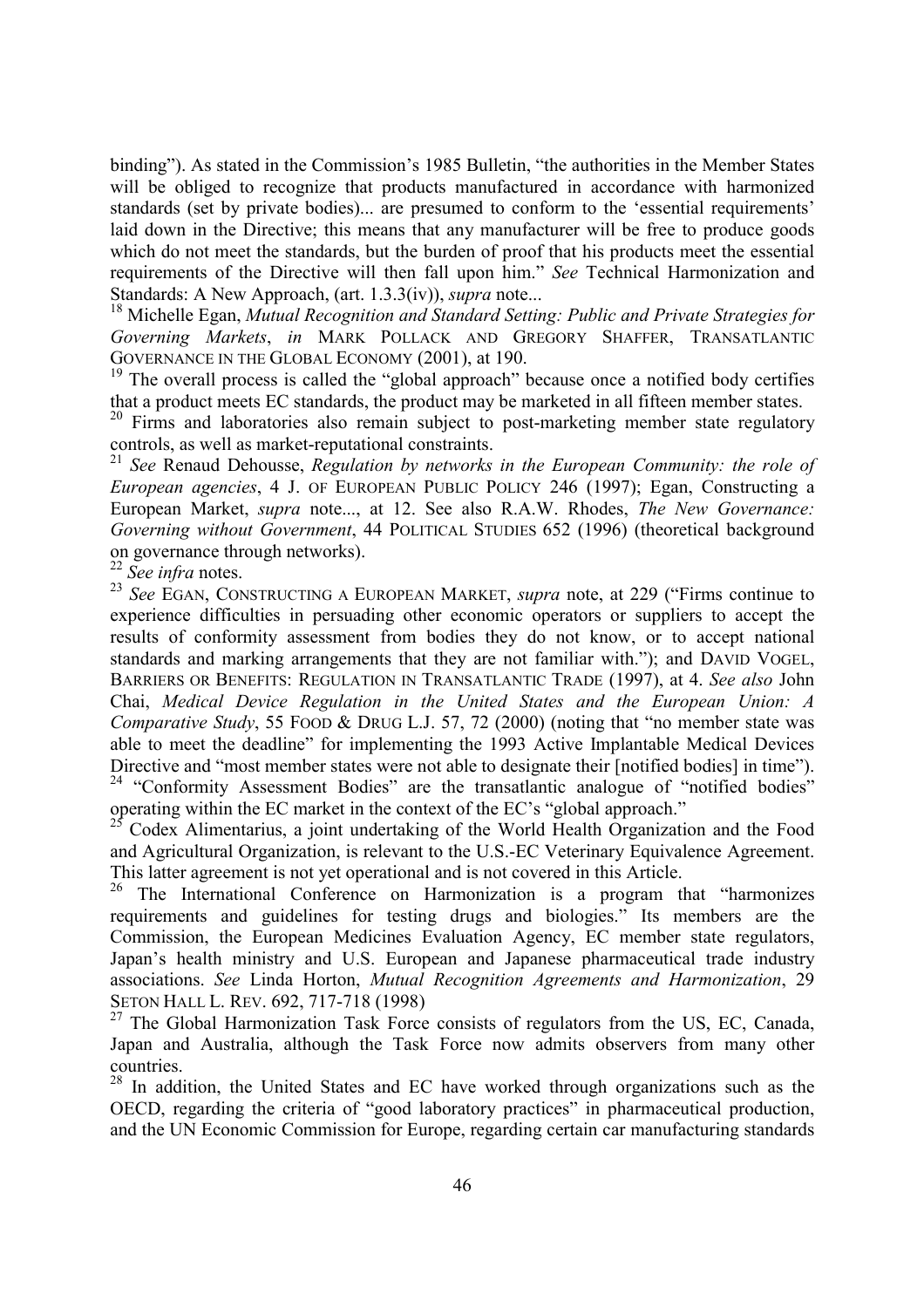(the latter involving cooperation since 1984 in the context of a 1958 UN-ECE agreement). *See* Michelle Egan, *Mutual Recognition and Standard Setting: Public and Private Strategies for Governing Markets*, *in* MARK POLLACK AND GREGORY SHAFFER, TRANSATLANTIC GOVERNANCE IN THE GLOBAL ECONOMY 200 (2001).

 $^{29}$  As Vogel writes in respect of harmonization of pharmaceutical guidelines and standards, "the experience the Europeans gained in harmonizing regulations among the EU's member states has both enabled and encouraged it to play a leadership role in promoting international regulatory cooperation." *See* David Vogel, *The Globalization of Pharmaceutical Regulation*, 11 GOVERNANCE 1, 14 (Jan. 1998).

30 Egan, *Mutual Recognition and Standard Setting*, *supra* note, at 201

<sup>31</sup> APEC is the Asia Pacific Economic Cooperation forum "is the primary international organization for promoting open trade and economic cooperation among 21 member 'economies' around the Pacific Rim." *See United States APEC I ndex* (visited Feb. 28, 2002) http://www.apec.org/. CITEL is "an entity of the Organization of American States, is the main forum in the hemisphere in which the governments and the private sector meet to coordinate regional efforts to develop the Global Information Society according to the mandates of the General Assembly of the Organization and the mandates entrusted to it by Heads of State and Government at the Summits of the Americas." *See CITEL* (visited Feb. 28, 2002) http://www.citel.oas.org/.

<sup>32</sup> Firms engaged in cross-border sourcing of products particularly are concerned with disparate standards. *See also* MARIA GREEN COWLES, THE LIMITS OF LIBERALIZATION: REGULATORY COOPERATION AND THE NEW TRANSATLANTIC AGENDA. 3 (1997).

33 Pollack and Shaffer, *Transatlantic Governance in Historical and Theoretical Perspective*, supra note, at 14.

<sup>34</sup> *See* Egan, *Mutual Recognition and Standard Setting*, *supra* note, at 186-187. Although firms have largely been assuaged that EC harmonization would not be used as a weapon to discriminate against U.S. firms, they would still prefer not to have to meet multiple U.S. and EC standards.

<sup>35</sup> Under the EC's "global approach," testing and certification of products for meeting a defined standard may take place in the member state home country, provided that the certifying body is a "notified body" recognized in Brussels. See discussion in supra note\_\_ and accompanying text.

<sup>36</sup> However, as noted below, sub-contracting continues today, so that again, firms' fears of the EC "global approach" have largely been assuaged.

<sup>37</sup> *See* DAVID VOGEL, BARRIERS OR BENEFITS: REGULATION IN TRANSATLANTIC TRADE, at 9 (1997).

 $38$  The Transatlantic Business Dialogue was launched in 1995 roughly at the time as the creation of the New Transatlantic Agenda. As documented by Cowles, the TABD consists of CEOs of over 100 of the largest firms on each side of the Atlantic. *See* Maria Green Cowles, *The Transatlantic Business Dialogue: Transforming the New Transatlantic Dialogue*, *in* POLLACK AND SHAFFER, TRANSATLANTIC GOVERNANCE IN THE GLOBAL ECONOMY (2001), at 215.

<sup>39</sup> To give one example of TABD's work, *see.e.g.* Mutual Recognition of the Food and Drug Administration and European Community Member State Conformity Assessment Procedures; Pharmaceutical GMP Inspection Reports, Medical Device Quality System Evaluation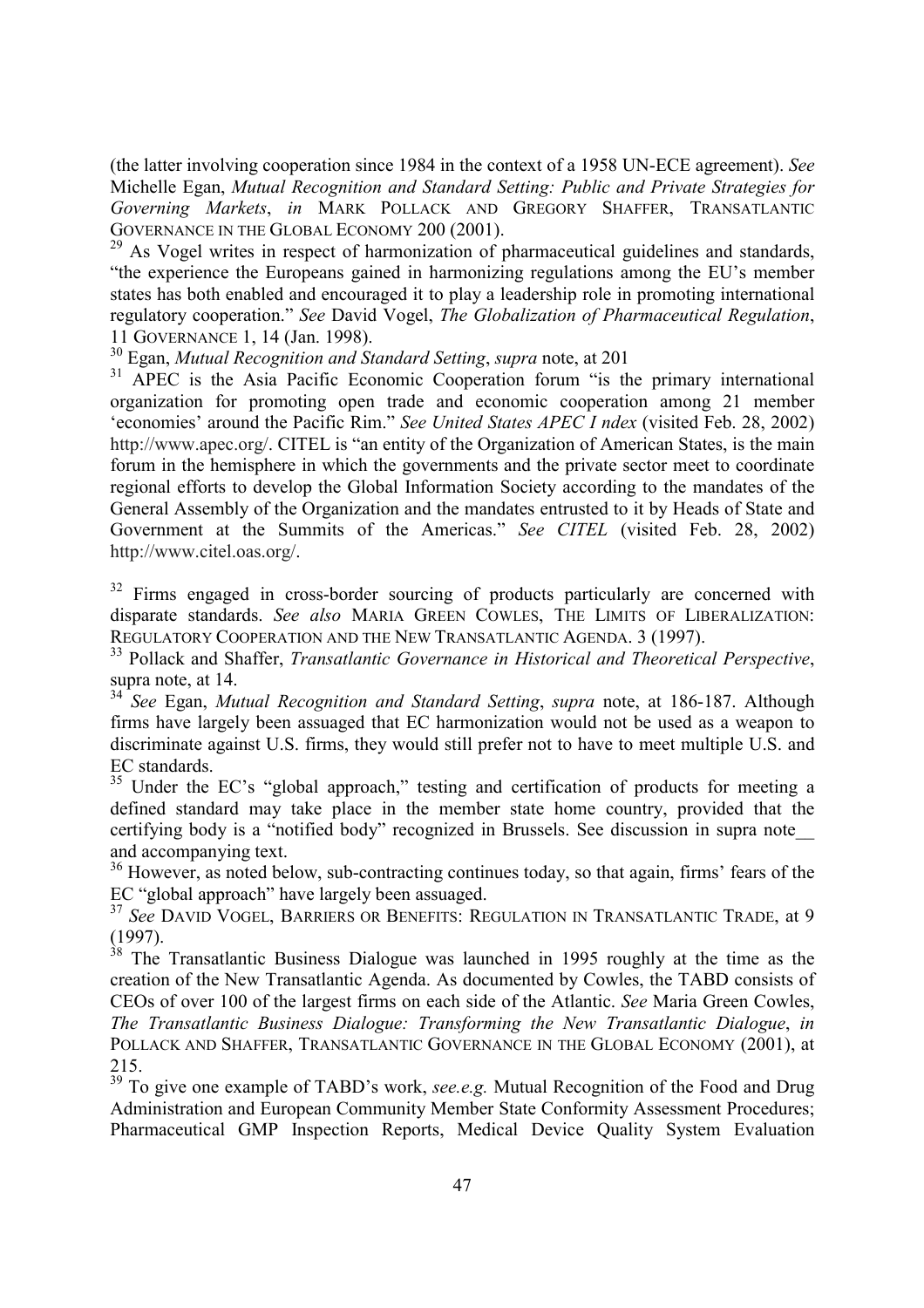Reports, and Certain Medical Device Pre market Evaluation Reports, 63 Fed Reg. 17,744, 17,747 (Apr. 10, 1998) (noting views of TABD).

<sup>40</sup> *See* Paula Stern, *The Trans-Atlantic Business Dialogue: A New Paradigm for Standards and Regulatory Reform: Sector by Sector*, *in* OECD PROCEEDINGS: REGULATORY REFORM AND INTERNATIONAL MARKET OPENNESS 155, 156 (1996).

<sup>41</sup> See e.g. statement of Charles Gaylord from the Office of International Programs in the FDA at a public meeting on the 1997 Mutual Recognition Agreement in Rockville, Maryland, Dec. 8, 1999: "When the Mutual Recognition Agreement was signed last year, it was a significant milestone that was the culmination of years of hard work by many people both within the EU and the FDA." (visited March 12, 2002) http://www.fda.gov/oia/dec8transcript/opening.html. 42 Gary Yerkey, *U.S., EU Conclude Standards Pact on Testing and Certification, Officials*

*Say*, 14 INT'L TRADE REP. 1068 (June 18, 1997) (citing Secretary of Commerce William Daley). Daley was likely taking his figures from industry. For example, ITI, which led "the efforts of information technology firms in the United States to press government for closure of talks in telecommunications and information technology," estimated that a transatlantic "MRA on telecommunications and information technology products would save over \$1.1. billion in costs for US manufacturers and consumers each year." *See* John Sullivan Wilson, *Eliminating Barriers to Trade in Telecommunications and Information Technology Goods and Services: Next Steps in Multilateral and Regional Liberalisation Efforts*, *in* OECD PROCEEDINGS: REGULATORY REFORM AND INTERNATIONAL MARKET OPENNESS 131, 141 (1996). *See also* Stern, *The Trans-Atlantic Business Dialogue*, *supra* note, at 161 (citing same figure from TABD). Other estimates were more modest, but still considerable. *See e.g.* DAVID VOGEL, BARRIERS OR BENEFITS: REGULATION IN TRANSATLANTIC TRADE (1997), at 12 (citing figure of \$172 million saved); and Egan, Constructing a European Market, *supra* note (citing a figure of \$47 billion in transatlantic trade affected by 1997 MRA).

<sup>43</sup> *See* Rebecca Steffenson, *Regulating the Transatlantic Marketplace: The EU-US Mutual Recognition Agreements*, paper prepared for ECSA Conference 2001, at 2.

<sup>44</sup> *See* Egan, *Mutual Recognition and Standard Setting*, *supra* note 29, at 187-188. In June 1991, the Commission and U.S. Department of Commerce signed an agreement in principle to allow specified US certification laboratories to test the conformity of US products to Community standards." *See* GEORGE BERMANN, ROGER GOEBEL, WILLIAM DAVEY, ELEANOR FOX, EUROPEAN COMMUNITY LAW 446 (1993).

<sup>45</sup> Underwriters Laboratory, the largest U.S. private laboratory, acquired a number of European laboratories in the 1990s. In 199-, a UK subsidiary of Underwriters Laboratory became a notified body in the United Kingdom. Cites

46 See e.g. Section VII of the Telecommunication Equipment Annex.

<sup>47</sup> *See* Rebecca Steffenson, *EU-US Mutual Recognition Agreements*, *supra* note 44, at 12 (concerning the role of different actors in the negotiations).

<sup>48</sup> *See* Gary P. Yerkey, *U.S. Official Accuses Europeans of Stalling Progress on MRAs,* 13 INT'L TRADE REP. (BNA) 1246 (July 31, 1996). Gary P. Yerkey, *U.S. , EU Still Have "Serious Difficulties" to Overcome in MRA Discussions, Aide Says,* 14 INT'L TRADE REP. (BNA) 490 (March 12, 1997). See also Egan, *Mutual Recognition and Standard Setting*, *supra* note, at 191.

<sup>49</sup> Food and Drug Administration Modernization Act of 1997, Pub. L. No. 105-115, 111 Stat. 2296 (codified as amended in sections of 21U.S.C. § 301-394 (supp. 1997)) See in particular FFDCA, sec. 383(c). Even earlier, "the Safe Medical Device Act of 1990 called for the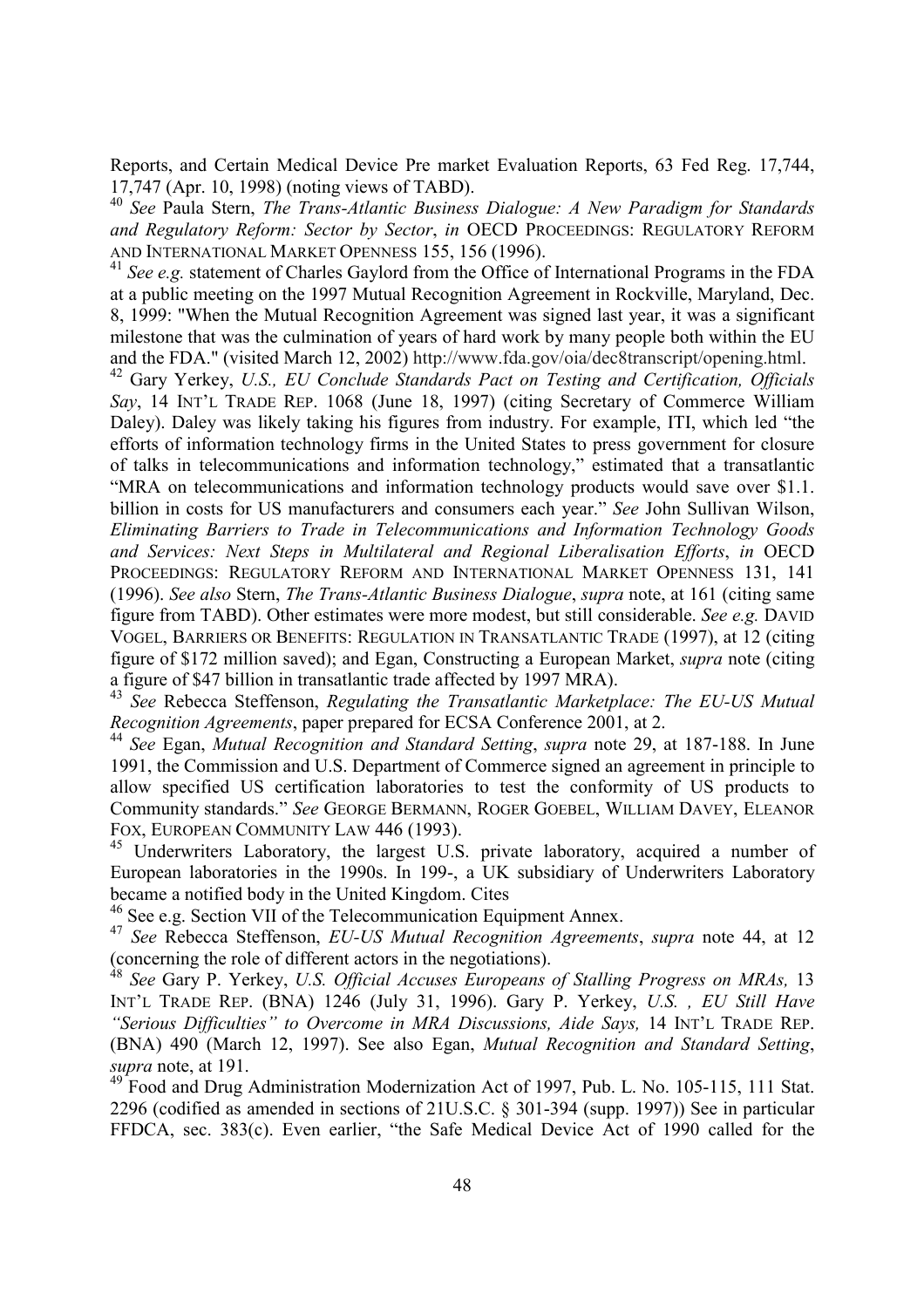establishment of the Office of International Relations (within FDA) to promote, inter alia, mutual recognition." John Chai, *Medical Device Regulation in the United States and the European Union: A Comparative Study*, 55 FOOD & DRUG L.J. 57, 75 (2000). See also Egan, *Mutual Recognition and Standard Setting*, *supra* note at 191.

 $50$  See FFDCA, sec. 383(c)(2). Nonetheless, under a Memorandum of Understanding between USTR and FDA, "FDA speaks for the government on discussions relating to FDA's regulatory responsibilities and authority, in both the Joint Committee under the umbrella agreement and in the Joint Sectoral Committees for drugs and devices." Linda Horton, *Mutual Recognition Agreements and Harmonization*, 29 SETON HALL L. REV. 692, 735 (1998)

51 Sir Leon Brittan, *Transatlantic Economic Partnership: Breaking down the hidden barriers*, *in* TRANSATLANTIC REGULATORY COOPERATION (George Bermann, et al. eds., 2000), at 13.

 $52$  TEP is the acronym for the Transatlantic Economic Partnership, a follow-up to the New Transatlantic Agenda signed in May 1998. The Senior Level Group was responsible for overseeing EC-U.S. relations and consisted of The TEP Steering Group took primary responsibility for trade and investment issues and consisted of... *See* POLLACK AND SHAFFER, TRANSATLANTIC GOVERNANCE, *supra* note..., at 16.

<sup>53</sup> *See e.g.* Gary Yerkey, *Standards: U.S., Europe Near Agreement on Plan to Boost Trade in Marine Safety Equipment*, 19 INT'L TRADE REP (BNA) 313 (Feb. 21, 2002) (citing October 2001 TABD report).

 $54$  A single product may be covered by more than one annex. For example, some telecommunication equipment may be subject to the annexes on telecommunication equipment, electromagnetic compatibility, electrical safety.

 $55$ <sup>The</sup> sole minor exception to date is the mutual recognition agreement on marine equipment initialed in June 2001. Although the United States and EC signed a Veterinary Equivalency Agreement in 1998 which sets a framework under which authorities may accept each other's standards as equivalent, this agreement has yet to be put into operation. The Veterinary Equivalence Agreement is more accurately viewed as a framework for future dialogue so that regulators may gain trust in each other's systems and decisions. Interview with Commission official in DG Consumer Affairs, Brussels, June 15, 2001 (official attends meetings of the management committee of this agreement).

<sup>56</sup> The advantage for firms under the 1997 MRA is that once a product is certified in the exporting country to conform to the standards set by the importing country, it need not be recertified after importation. In theory, this could save testing, shipping and packaging costs and perhaps lead to mutual recognition of substantive standards.<br><sup>57</sup> For example. Section VII.2 of the Talesayure

57 For example, Section VII.2 of the Telecommunications equipment annex provides for postmarket surveillance (including via labeling and numbering requirements) and border and internal checks, provided that the latter are not done in a discriminatory manner. See also *infra* note... (re controls under the pharmaceutical GMP annex).

<sup>58</sup> Confirmed by representative of OSHA concerning the electrical safety annex, telephone interview on June 7, 2001, and by officials in DG Enterprise, June 15, 2002, Brussels.

<sup>59</sup> Different units of DG Enterprise are responsible for implementation of all internal "single" market" directives concerning industrial products, so that DG Enterprise is the European counterpart of U.S. regulatory authorities in these domains.

<sup>60</sup> In addition, under the telecommunications annex, both parties agree to recognize quality assurance certificates of the other body. This function is not included in the Electromagnectic Compatibility Annex since it is not required in Europe. Telephone interview with Joe Dhillon,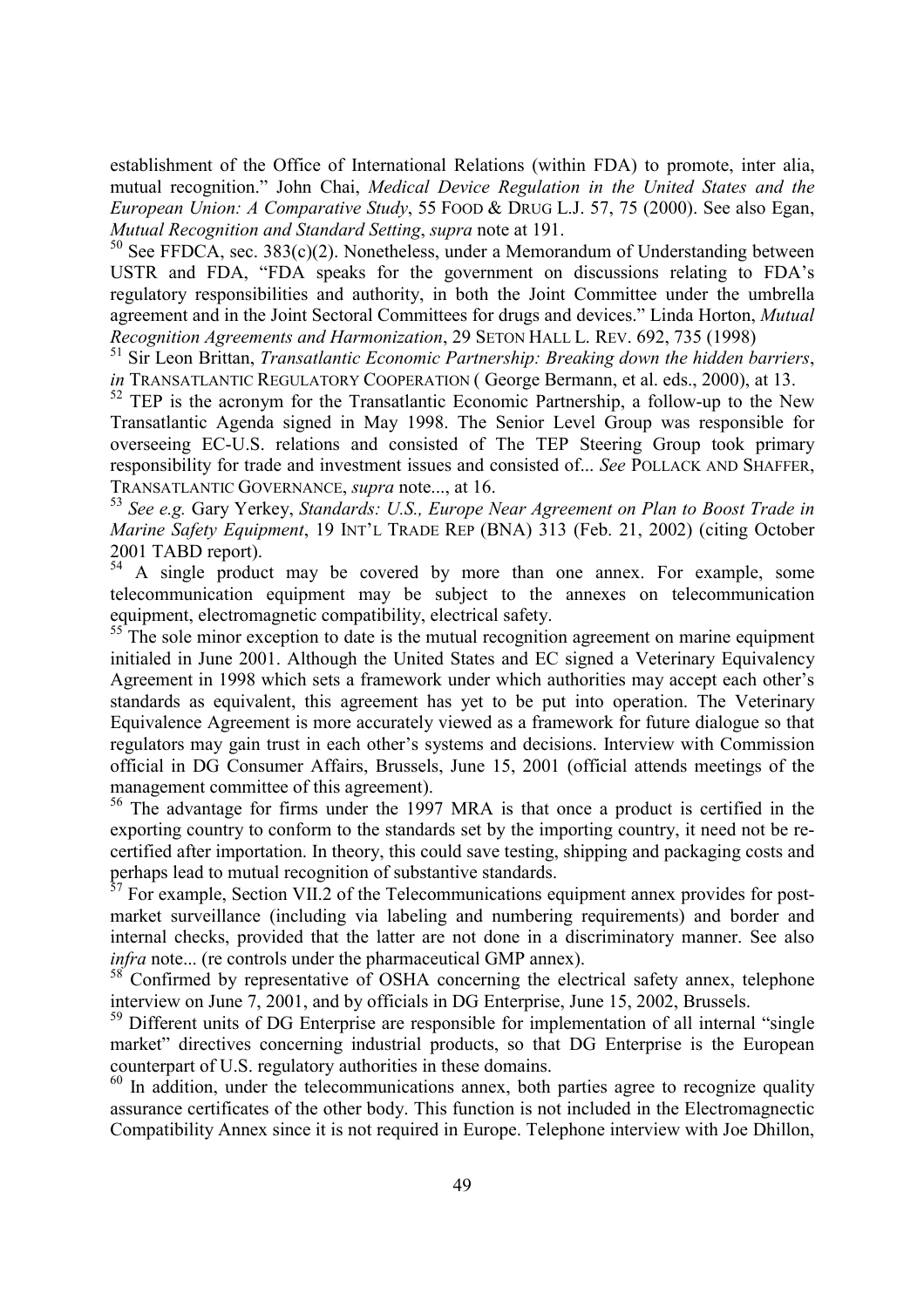of the National Institute for Standards and Technology (NIST) of the U.S. Department of Commerce, June 7, 2001. See compare list of functions in Section III of both annexes.

 $61$  Each EC member state has identified a ministry or delegated body which acts as the designating authority for Conformity Assessment Bodies located within it. The U.S. designating authority is the National Institute for Standards and Technology (NIST) of the U.S. Department of Commerce, which works in conjunction with the FCC for these annexes. Telephone interview with Mary Sanders of NIST, June 6, 2001.

62 Interview with Joe Dhillon, *supra* note..., June 7, 2001.

63 See list available at *Mutual Recognition Agreements* (visited March 7, 2002) http://europa.eu.int/comm/enterprise/international/indexb1.htm#intro.

<sup>64</sup> Directive 98/13/EC of the European Parliament and of the Council of 12 February 1998 relating to telecommunications terminal equipment and satellite earth station equipment, including the mutual recognition of their conformity, and interpretation thereof.

<sup>65</sup> *See e.g.* Annex IX of the 1998 Telecom Directive, *supra* note...

66 Competent bodies are similar to notified bodies, but issue only opinions as opposed to assessment certificates. They are likewise accredited pursuant to member state procedures. In the context of the U.S.-EC MRA, U.S. Conformity Assessment Bodies may perform the roles of "competent bodies" for U.S. products marketed in the EC, on account of the electromagnetic compatibility annex.

 $67$  Nonetheless, as Majone points out, a well-functioning market in telecoms will nonetheless still require institutional adaptations. *See* Majone, *International Regulatory Cooperation: A Neo-Institutionalist Approach, supra* note... at 135.

<sup>68</sup> One Commission official, for example, characterizes OSHA's system as "antiquated." Interview with Commission official from DG Enterprise, June 15, 2001 in Brussels.

<sup>69</sup> Products must receive such certification in order to receive the "CE mark" and thereby be freely marketed within the EC. *See supra* note...

<sup>70</sup> *See infra* note...

 $71$  Appendix 2 of the medical device annex specifies that the agreement only covers class 1 products (such as bandages) and certain listed class 2 products. FDA can expand this list following its review of a "pilot program," although in no case does the agreement cover "any US Class II-tier 3 or any Class 3 product." FDA categorizes medical devices under three classes, while the EC divides them into four. *See* John Chai, *Medical Device Regulation in the United States and the European Union: A Comparative Study*, 55 FOOD & DRUG L.J. 57-60 (2000) (providing an overview of these classification systems).

 $72$  This is unlike any of the other annexes, subject to one's interpretation of the Electrical Safety Annex. In particular, the FDA is concerned by what it finds to be laxer conflict-ofinterest rules in Europe in a context in which private bodies henceforth will be paid by the manufacturing firms that they are testing, and on whose data the FDA is to rely. See Chai, Medical Device Regulation, *supra* note..., at 65. FDA officials also note some problems within Europe based on approvals by notified bodies in one jurisdiction resulting in harm in another, such as in regards to breast implants. FDA thus remains more wary than the FCC and Coast Guard in respect of annexes under its authority. Telephone interview with FDA official, June 8, 2001.

<sup>73</sup> *See* Gary Yerkey, *Standards: U.S., Europe Near Agreement on Plan to Boost Trade in Marine Safety Equipment*, 19 INT'L TRADE REP (BNA) 313 (Feb. 21, 2002).

 $74$  (Although the FDA has trained and inspected Conformity Assessment Bodies in conducting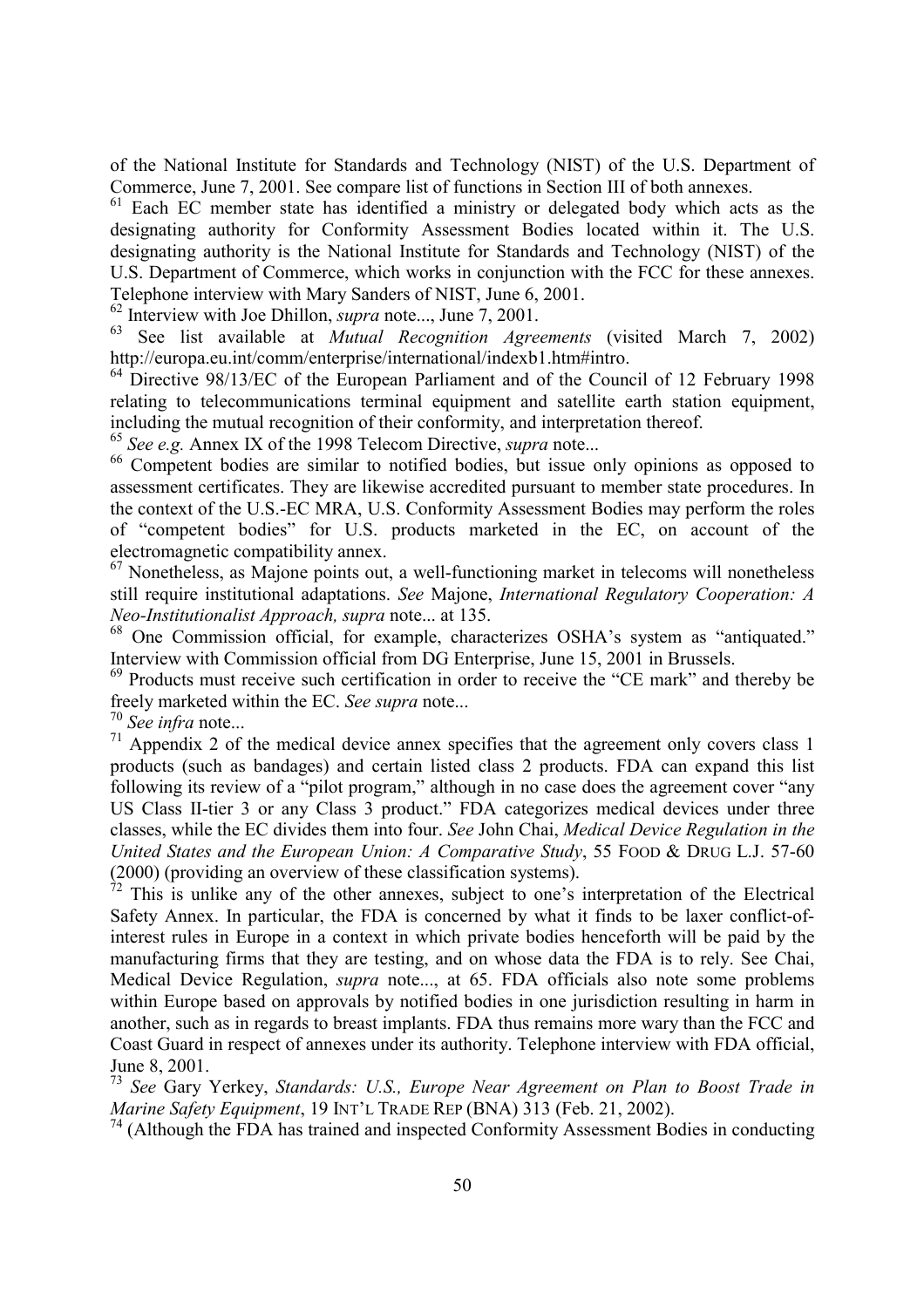U.S. quality system evaluations, FDA had yet to train them to conduct pre-market 510k approvals by mid-2001. However, FDA may do so in the future, pending results of its pilot program. Telephone interview with FDA official, June 8, 2001.)

 $75$  Articles 11 and 12 of the annex provide that "reports prepared by the CABS listed as equivalent will normally be endorsed by the importing Party, except under specific and delineated circumstances" (listing a number of examples).

76 See Article 20 of the medical device annex.

 $77$  This is the EC's definition, taken from Council Directive 91/356/EEC and included in article 1.3 of the annex. The United States' definition is more verbose, and covers "the requirements found in the respective legislations, regulations, and administrative provisions for methods to be used in, and the facilities or controls to be used for the manufacturing, processing, packing, and/or holding of a drug to assure that such drug meets the requirements as to safety, and has the identity and strength, and meets the quality and purity characteristics that it purports or is represented to possess." Both of these definitions are included in article 1.3 of the annex, with the indication "The US and EC have agreed to revisit these concepts," which indication has since been eliminated.. Interview with Commission official from DG Enterprise, June 18, 2001. Linda Horton of the FDA provides a more succinct version of the U.S. description of GMPs as follows: "GMPs are practices and procedures for manufacturing, processing, and packing... products to ensure their quality and purity.... GMP regulations are based on the premise that finished product testing cannot suffice and that safety and quality must be built into products." Linda Horton, *Mutual Recognition Agreements and Harmonization*, 29 Seton Hall L. Rev. 692, 697 (1998). The parties already have harmonized, to a certain extent, their practices in respect of GMPs. *See e.g.* 1990 U.S.-EC Memorandum of Understanding, discussed in David Vogel, *The Globalization of Pharmaceutical Regulation*, 11 GOVERNANCE , 1, 10 (Jan. 1998).

 $78$  The pharmaceutical GMP annex is the only annex not to be based on the use of private Conformity Assessment Bodies, since public authorities alone certify pharmaceutical manufacturers' GMPs on each side of the Atlantic under relevant U.S. and EC legislation. Thus, the annex provides for "inspection reports generated by authorities" (i.e. public ministries), provided that the parties deem them to be equivalent "in terms of quality assurance of the products and consumer protection" (article 6).

 $79$  These could be "pre-approval inspections" (i.e. before a product is first marketed) or "postapproval inspections" (i.e. after a product is first marketed).

Interview with Commission official from DG Enterprise, June 18, 2001.

<sup>81</sup> See article 2 (Purpose). In other words, the agreement itself does not recognize the "equivalence" of the parties' regulatory systems for purposes of evaluating "good manufacturing practices," but rather provides for a three-year transitional period during which the parties' regulatory authorities aimed to make this determination.

<sup>82</sup> The member state implementing legislation was translated for FDA at the Commission's expense. Interview with Commission official in DG Enterprise, June 18, 2001.

 $83$  Telephone interview with FDA official, June 7, 2001.

84 See *Enterprise Policy* (visited Feb. 23, 2002) http://europa.eu.int/comm/enterprise/enterprise\_policy/index.htm.

<sup>85</sup> The two targeted states were the United Kingdom and Ireland, with some indication from FDA that France and Germany would be reviewed next.

<sup>86</sup> Article 11 of the annex does contemplate that FDA may not approve all member state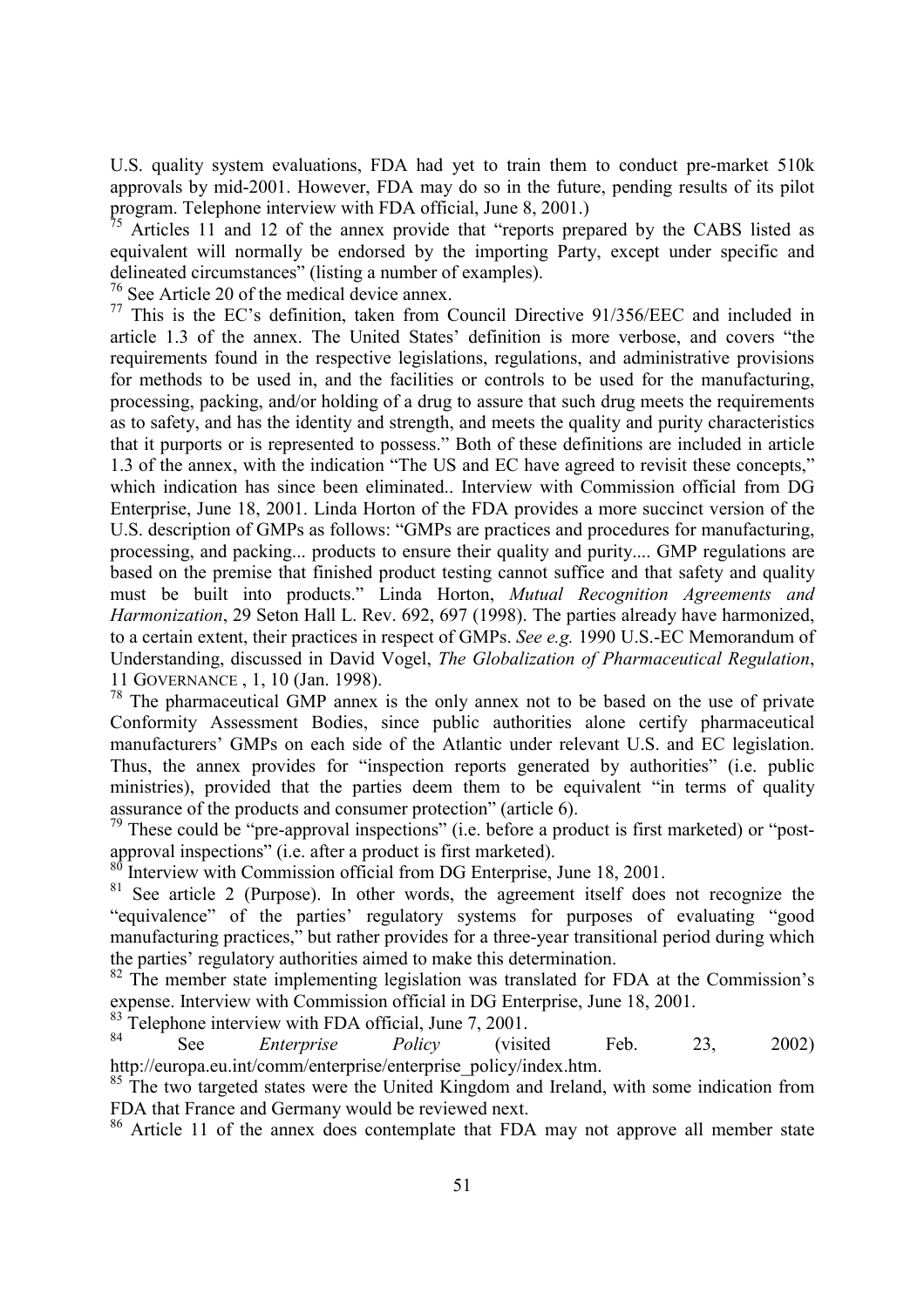systems as "equivalent," at least by the end of the transition period, in which case FDA agreed to "accept for normal endorsement... inspection reports generated as a result of inspections conducted jointly by that authority on its territory and another authority listed as equivalent," provided further that enforcement of the inspections' findings would be guaranteed. However, as Commission officials state, the EC did not contemplate that one or two member state regulatory authorities would engage in all fifteen member states. Interview with Commission official in DG Trade, June 13, 2001.

 $87$  The relevant EC legislation is Council Directive 96/98/EC of 20 December 1996 on marine equipment, as amended by Commission Directive 98/85/EC. This directive is based on the "new approach" and "global approach." The relevant U.S. legislation is 46 U.S.C. 3306, as implemented in 46 CFR Parts 159-165. The relevant regulatory authorities are the U.S. Coast Guard and the relevant agencies in the fifteen member states.

88 Interview with Commission official in DG Trade on June 13, 2001 in Brussels.

<sup>89</sup> Since the MRA telecommunications and eletromagnetic compatibility annexes rely on recognition of foreign Conformity Assessment Bodies, the United States (at a minimum) needed to adopt a program permitting the use of private testing laboratories were it to enter the MRA.

<sup>90</sup> *See* John Chai, *Medical Device Regulation in the United States and European Union: A Comparative Study,* 55 Food & Drug L. J. 57, 60 (2000). *See also* MICHELLE EGAN, CONSTRUCTING A EUROPEAN MARKET: STANDARDS, REGULATION AND GOVERNANCE 195 (2001) ("many multinational firms are pursuing a Europe-first marketing strategy" because "European governments are able to approve advanced medical devices more than three times faster than the FDA)..

<sup>91</sup> See 21 U.S.C.A. 360(m). See also Linda Horton, *Mutual Recognition Agreements and Harmonization*, 29 SETON HALL L. REV. 692, 707 (1998) (providing overview of FDA pilot program and its codification and expansion under the FDA Modernization Act. Nonetheless, as Horton points out, FDA continues to decide which devices are eligible, accredits the participating bodies, and makes final approval decisions in all cases. Id. As Chai states, "The utilization of private third parties is limited to their role in the preliminary assessment of lowand medium-risk devices. FDA gives the manufacturers the option of engaging qualified thrid-parties in the 510(k) submissions of the applicable devices." John Chai, *Medical Device Regulation in the United States and the European Union: A Comparative Study*, 55 FOOD & DRUG L.J. 57, 63 (2000).

 $92$  Interview with FCC official, June 8, 2001. EC officials state that deregulation was likely not the initial goal with the MRA, but agree that this goal has become more central for firms. Interview with two officials from DG Enterprise, June 15, 2001, in Brussels.<br><sup>93</sup> TABD 2001, Mid. Year, Brussels. 2001, and 14. (visited Me.

<sup>93</sup> *TABD, 2001 Mid Year Report*, at 2 and 14. (visited March 10, 2002) www.tabd.org/recommendations/MYM01.pdf

 $94$  Firms, of course, also maintain that such regulatory flexibility, in turn, benefits consumers on account of enhanced innovation and competition.

<sup>95</sup> OSHA has long been challenged by U.S. business which has been partially successful in preventing OSHA from efficiently doing its job. As Terry Moe writes, "Interest groups representing business actually did participate in the design of OSHA,... (and) OSHA is an administrative nightmare, in large measure because some of its influential designers fully intended to endow it with structures that would not work." Terry Moe, *The Politics of Structural Choice: Toward a Theory of Public Bureaucracy*, *in* ORGANIZATION THEORY, 116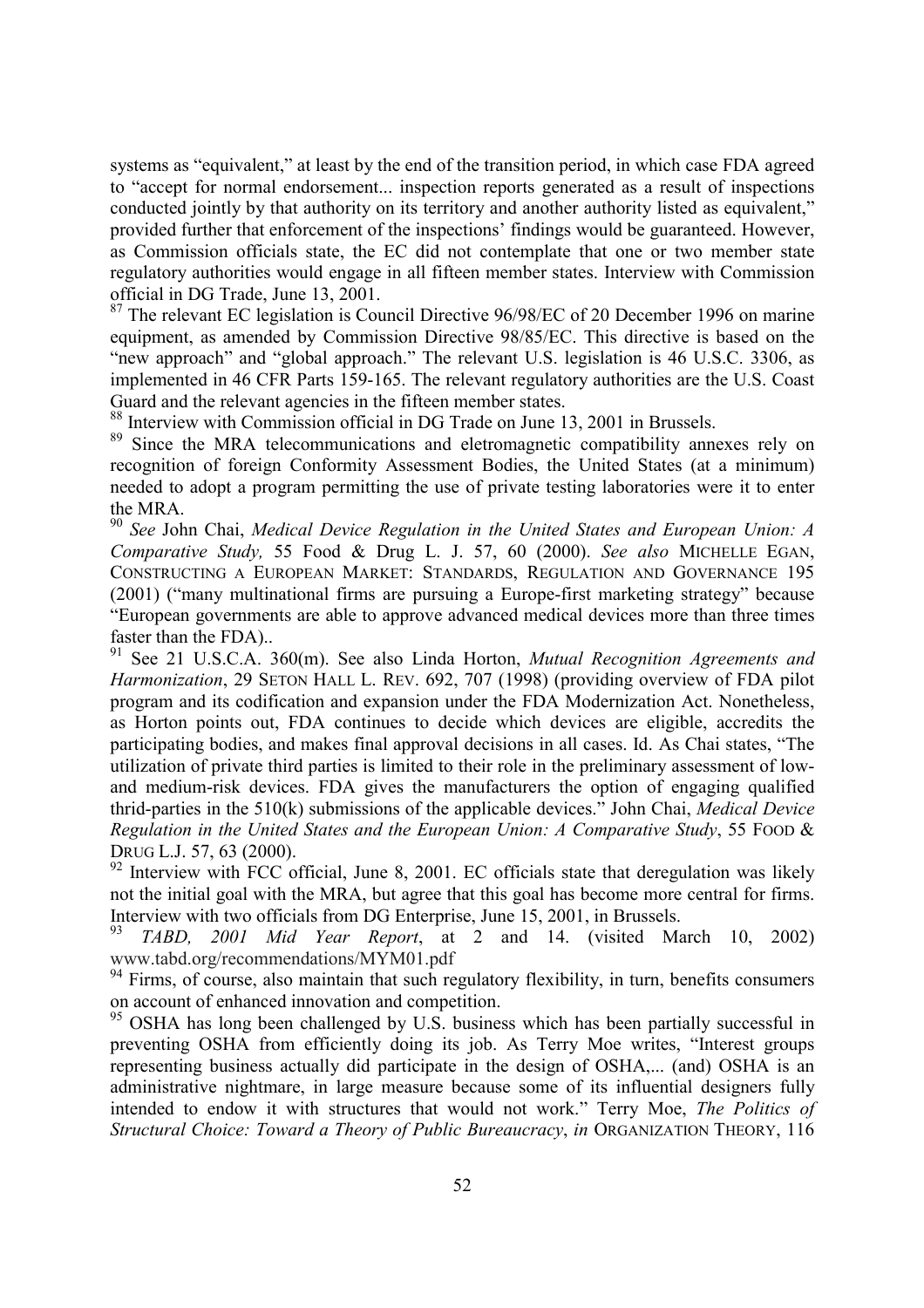(ed. Oliver Williamson: 1990).

 $96$  See Council Directive 73/23/EEC of February 1973 as amended by Directive 98/13/EC of the European Parliament and of the Council.

 $97$  On differences between the U.S. Administrative Procedure Act and EC administrative law, *see e.g.* Martin Shapiro, *Codification of Administrative Law: The US and the Union*, 2 EUROPEAN L. J. 26 (March 1996); and Francesca Bignami, *The Democratic Deficit in European Community Rulemaking: A Call for Notice and Comment in Comitology*, 40 HARVARD INT'L L. J. 451 (1999). Other U.S. legislation of interest to business includes the 1993 Government Performance and Results Act and the 1995 Unfunded Mandates Act. The Unfunded Mandates Act creates procedural hurdles for Congress to impost new requirements on local regulators withing providing federal funds. The Government Performance and Results Act requires agencies to justify funding that they receive, with the implied threat that funding will be reduced if they do not perform efficiently (a form of agency cost/benefit analysis).

98 TABD, 2001 Mid Year Report, *supra* note...,at 14.

<sup>99</sup> Id., at 16 (also adding "Business consultation and the consultation of other interested stakeholders should be part of the assessment process"). In addition, TABD proposes that all regulation be subject to a separate "'trade impact statement' at the cost-benefit analysis phase of regulatory activities and in the development of legislation." 2001 Mid Year Report, *supra* note<sub>ur</sub>at 8.

<sup>100</sup> Draft agreement on file with author.

<sup>101</sup> *See* Kalypso Nicolaidis, *Mutual Recognition of Regulatory Regimes: Some Lessons and Prospects*, in OECD PROCEEDINGS: REGULATORY REFORM AND INTERNATIONAL MARKET OPENNESS 171, 191 (1996).

102 See David Leebron, *Mutual Recognition: Structure, Problems and Prospects*, in OECD PROCEEDINGS: REGULATORY REFORM AND INTERNATIONAL MARKET OPENNESS 205, 215 (1996).

<sup>103</sup> *See* Kalypso Nicolaidis, *Managed Mutual Recognition: The New Approach to Liberalization of Professional Services* at ¶ 97 (visited March 11, 2001) http://www.ksg.harvard.edu/prg/nicolaidis/managemr.htm#IV.<br><sup>104</sup> See supra note... The transatlantic MRA, of course, was also signed in the context of these

other negotiations.

<sup>105</sup> Firms view self-certification as an even more important goal in countries where regulatory certification requirements result in significant delays or protection for domestic competitors. <sup>106</sup> *See supra* note...

<sup>107</sup> *See* Mark Pollack and Gregory Shaffer, *The Challenge of Reconciling Regulatory Differences: Food Safety and GMOs in the Transatlantic Relationship*, in TRANSATLANTIC GOVERNANCE IN THE GLOBAL ECONOMY 156 (2001).

108 On data privacy protection, *see infra* notes..., and Gregory Shaffer, *Globalization and Social Protection: The Impact of EU and International Rules in the Ratcheting Up of U.S. Privacy Standards*, 25 YALE J. INT'L. L. 1 (2000). For service sectors, U.S. state regulation is often more significant than federal regulation, adding further complications.

<sup>109</sup> *See* Egan, *Mutual Recognition and Standard Setting*, *supra* note..., at 199.

<sup>110</sup> It is sometimes maintained that the U.S. provides greater flexibility for firms to set standards through self-regulation or through the competitive market place, subject to *ex post* review under tort law, while the EC takes a more precautionary *ex ante* approach, setting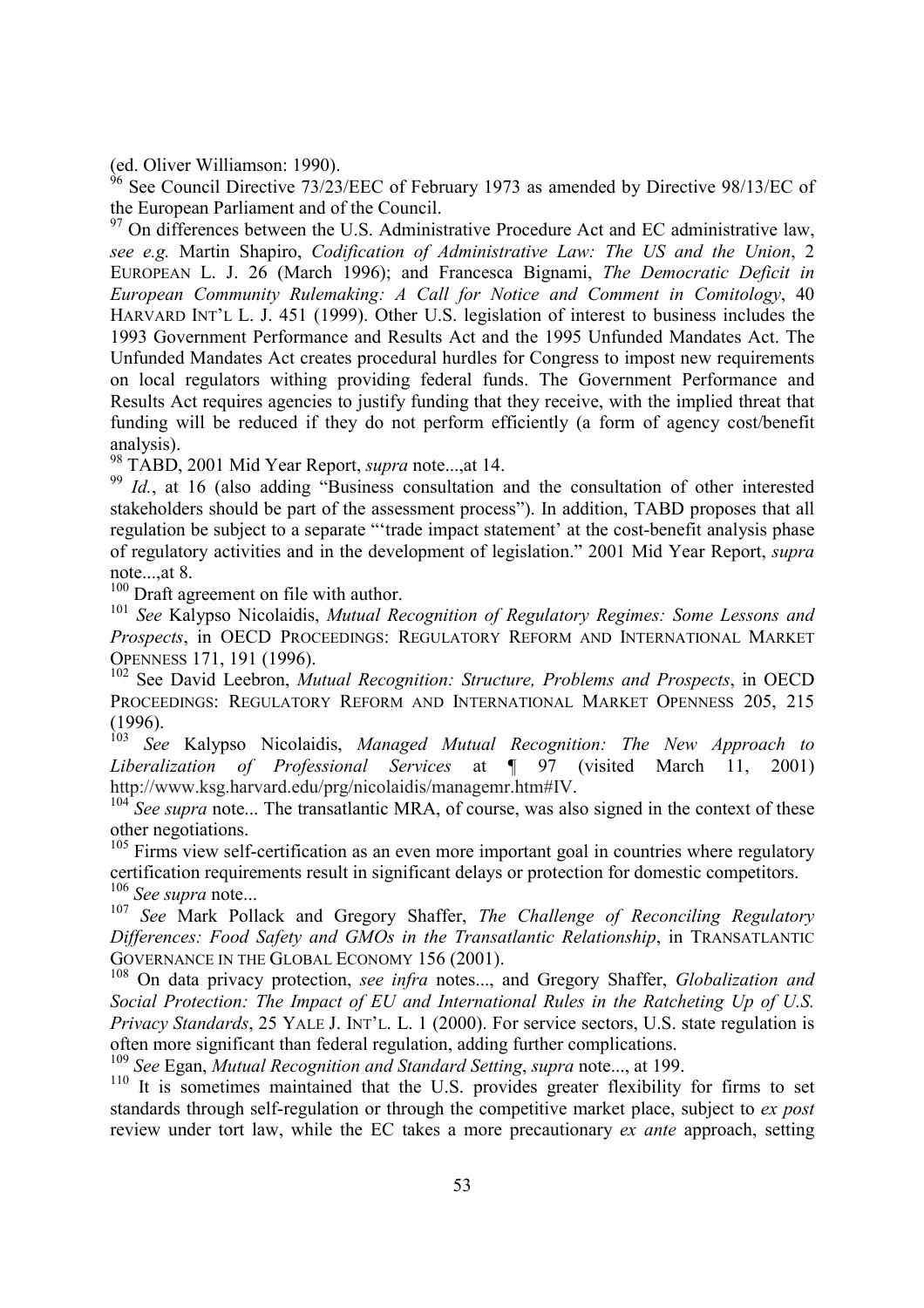more stringent standards overseen by regulatory bodies. *See e.g.* Michelle Egan, Constructing a European Market: Standards, Regulation and Governance 131 (2001) (calling the EC system more "state-directed" and the U.S. system more "market-oriented"). The divergent approaches of the United States and EC to data privacy protection, genetically modified foods and hormone-injected beef also reflect this perception. *See* Shaffer, *Ratcheting Up U.S. Privacy Standards*, *supra* note; Mark Pollack and Gregory Shaffer, *Food Safety and GMOs in the Transatlantic Relationship*, *supra* note...

<sup>111</sup> See discussion of new FDA pilot program in *supra* note...

<sup>112</sup> *See* Linda Horton, *Mutual Recognition Agreements and Harmonization*, 29 SETON HALL L. REV. 692, 708 (1998) (noting the 1998 FDA Modernization Act, calling on FDA to "participate... with representatives of other countries to reduce the burden of regulation, harmonize regulatory requirements, and achieve appropriate reciprocal arrangements").

<sup>113</sup> Richard Merrill, The Importance and Challenges of "Mutual Recognition," 29 SETON HALL L. REV. 736, 743 (1998). Similarly, Linda Horton of the FDA writes, "it is the opinion of the author that no other country has a drug or medical device approval system as rigorous as that of FDA." Linda Horton, *Mutual Recognition Agreements and Harmonization*, 29 SETON HALL L. REV. 692, 706 (1998).

<sup>114</sup> In contrast, even if European regulatory bodies submit documents to U.S. regulatory authorities in English, the texts can be far from fluent.

<sup>115</sup> In fact, only one U.S. laboratory, Underwriters Laboratory, has applied to be a U.S. Conformity Assessment Body under this annex, primarily because there is, in fact, little market demand for new notified bodies in this sector. Telephone interview with Joe Dhillon, *supra* note..., June 7, 2001. U.S.-based firms have long used U.S.-based laboratories operating under sub-contracting arrangements with EC notified bodies, which the EC permits. Firms prefer to enter into long-term relationships with a laboratory that understands their products and thus are not interested in changing current arrangements if they function effectively. In addition, in some cases, the commercial mark of the EC notified body may remain important for marketing purposes.

<sup>116</sup> OSHA simply has not wished to be forced to accept, without significant review, applications forwarded to it by fifteen different member state authorities, all or part of which may be in any one of the EC's eleven official languages. Telephone interview with OSHA official, June 7, 2001.

<sup>117</sup> Of the initial proposals only three remain, one each submitted by Germany, France and the UK.

<sup>118</sup> The Electrical Safety annex reads that European member state authorities (defined as "EC Designating Authorities," of which there is one for each state) "shall designate conformity assessment bodies located in the EC" and that "OSHA shall rely on (these EC designating authorities) for conducting on-site reviews at the respective Member States' conformity assessment bodies." The same article provides, however, that OSHA shall "give notice of its consent or objection to a proposed conformity assessment body... within 120 business days," implying that OSHA has the final say over these bodies' designation. Section VI of the Annex further provides that OSHA shall determine "whether the proposal is complete... and give notice of its consent or objection." OSHA returned all three applications on the grounds that they were insufficient, either because they needed to be translated, or because more information was required. Once OSHA accepts an EC-designated conformity assessment body, that body "shall have NRTL status in the US" for U.S. regulatory purposes. Similarly, a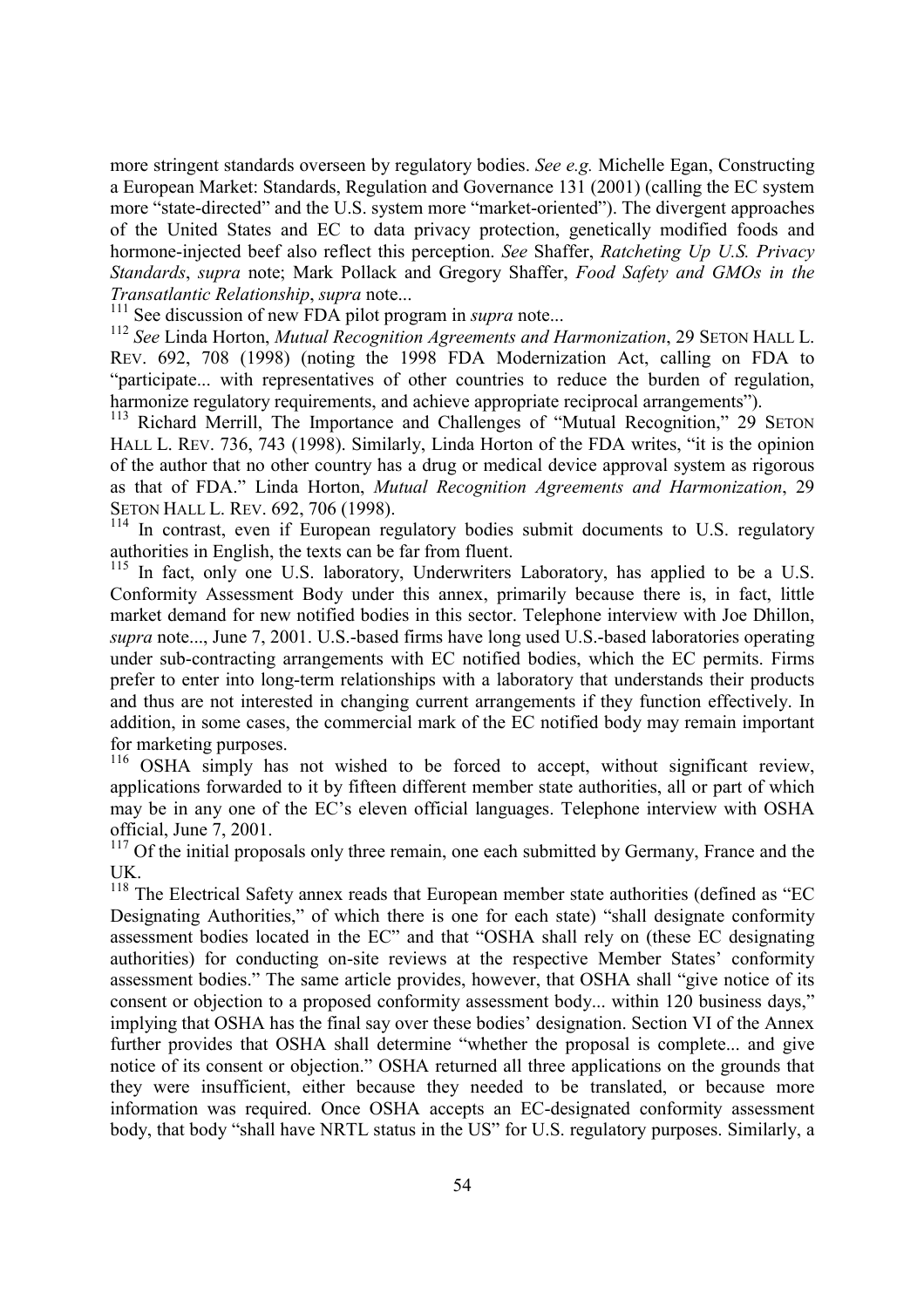U.S.-designated conformity assessment body "shall have Notified Body status within the EC." <sup>119</sup> EC member state regulatory authorities coordinate a system of post-market surveillance in which they interact via periodic meetings and regular e-mail and telephone interaction. For example, they exchange information to implement sales bans of at least three hundred electrical safety products per year. EC authorities believe that member state regulators interact at least as much as local OSHA representatives in the U.S. context. Interview with representative of DG Enterprise, June 13, 2001.

Approximately 90% of these standards are set by the International Electrotechnical Commission (IEC). Interview with Commission representative in DG Trade, June 13, 2001.

 $121$  This laboratory is called a Nationally Recognized Testing Laboratory (or NRTL), meaning that it has been recognized by OSHA. Under the MRA, EC Conformity Assessment Bodies are to recognized as NRTLs.

<sup>122</sup> Interview with official in DG Enterprise, June15, 2001 in Brussels.

<sup>123</sup> *Id.*

<sup>124</sup> *Id.*

<sup>125</sup> The directive covering most medical devices is Council Directive 93/42 EEC of 14 June 1993 concerning medical devices. In addition, the EC has adopted two specific directives, Council Directive 90/385/EEC of 20 June 1990 relating to active implantable medical devices, and Council Directive 98/79/EC on In Vitro Diagnostic medical devices. *See* John Chai, *Regulation of Medical Devices in the European Union*, 21 J. LEGAL MED. 537 (Dec.  $^{2000}_{126}$ .

Increasingly, EC firms appear to choose quality systems evaluations pursuant to which notified bodies evaluate the overall manufacturing process, and not specific products. Interview with Commission official from DG Enterprise, June 16, 2001 (pointing out that enterprises producing a range of products tend to prefer a quality system evaluation approach. Since quality system evaluations are also based on international ISO 9000 standards, firms selling in foreign markets may also benefit from them. Those manufacturers that produce only a single product line predominantly for the EC market may continue to prefer what the EC refers to as "type examination and verification reports."). Chai notes that "Mandatory individual device review under the EU system is necessary only for the devices with the highest risk potential." Chai, *Medical Device Regulation*, *supra* note.. , at 68.

 $127$  As Chai notes, "Most Class II devices are subject to the 510(k) premarket notification– the process to verify the substantial equivalence of a product to a predicate device in terms of its safety and effectiveness." John Chai, *Medical Device Regulation in the United States and the European Union: A Comparative Study*, 55 FOOD & DRUG L.J. 57, 58 (2000). Similarly, as Linda Horton writes, "the review of the  $510(k)$  looks principally at whether the device is substantially equivalent to one marketed already." Linda Horton, *Mutual Recognition Agreements and Harmonization*, 29 SETON HALL L. REV. 692, 707 (1998). The agreement also covers a third set of reports called "post-market vigilance reports" (article 3). See description in Horton, at 732.

 $128$  Telephone interview with FDA official, June 7, 2001.

<sup>129</sup> See e.g., U.S.-EU Mutual Recognition Agreement (MRA)- Congressional Hearing (visited March 11, 2002) http://www.citizen.org/trade/harmonization/MRA/articles.cfm?ID=6156.

<sup>130</sup> Telephone interviews with officials from FDA, OSHA and NIST on June 7. Interviews with Commission officials in Brussels from DG Enterprise, June 15, 2001.

<sup>131</sup> Firms and laboratories have adapted over time to differing U.S. and EC regulatory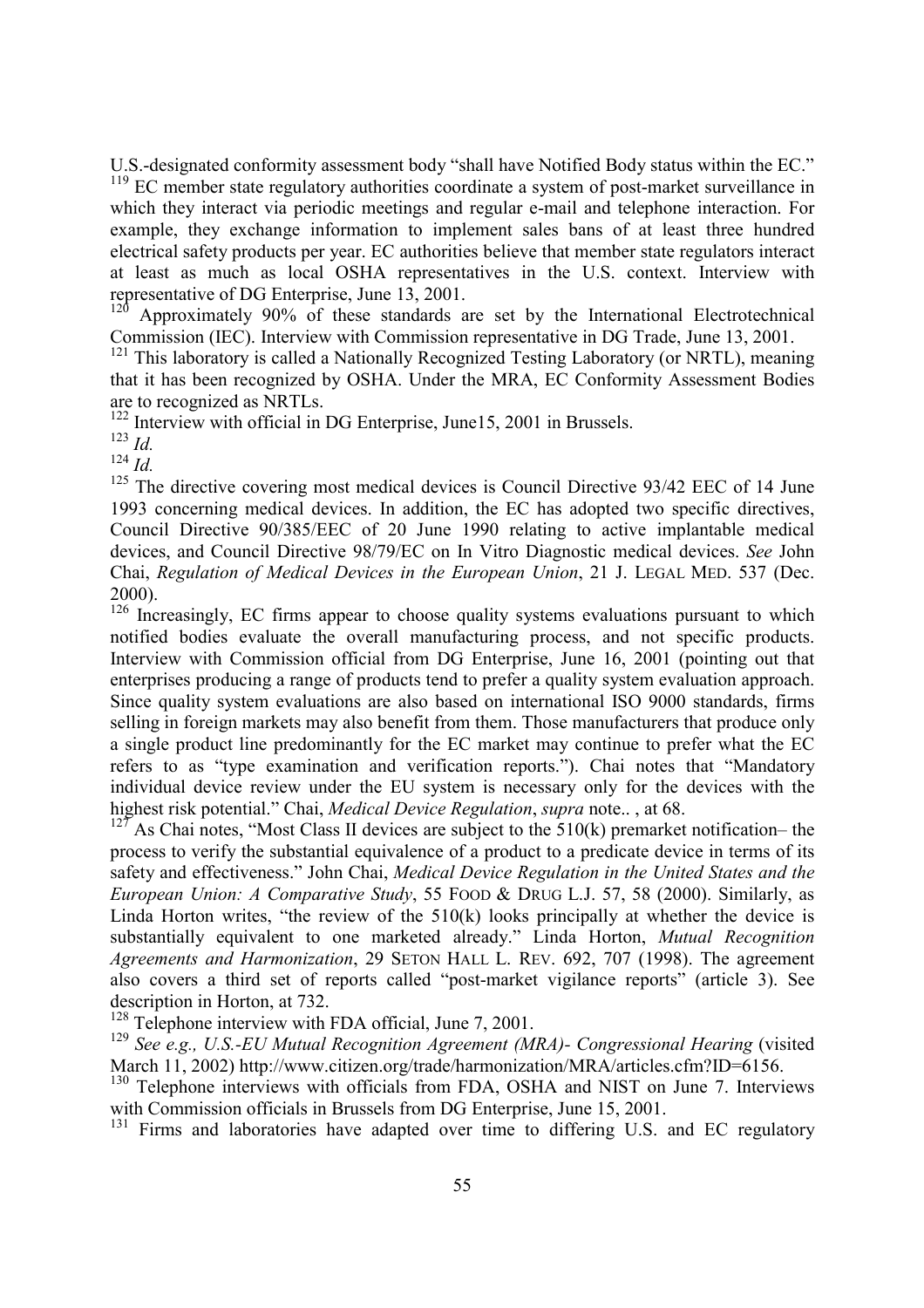requirements through entering into sub-contracting arrangements. Some U.S. manufacturers state that it is cheaper for them to use a notified body, with testing conducted through a subcontracting arrangement, than to use a Conformity Assessment Body. Moreover, firms continue to predominantly use free FDA inspections in the United States, even though they now are authorized to use private testing bodies. Interview with FDA official, June 8 2001.

<sup>132</sup> Interview with Commission official from DG Enterprise, June 15, 2001 in Brussels (concerning medical devices).

Interview with official from DG Enterprise, June 15, 2001, in Brussels.

<sup>134</sup> Minutes from the Thirteenth US/EU MRA Medical Device Annex Stakeholders Teleconference (Nov. 7, 2001) (on file with author). The need for promotional efforts also confirmed in interviews with Commission officials in DG Enterprise, June 2001.Commission officials also confirm that they will likely subsidize some efforts to promote some of the MRA annexes, in particular those in which they feel U.S. regulators are cooperating.

<sup>135</sup> See e.g. TABD Mid Year Report, at 43.

<sup>136</sup> The agreement was formalized through an exchange of letters between Robert LaRussa, the Acting Secretary of the Department of Commerce and John Mogg, the Director of DG Internal Market (formerly DG XV) in the European Commission. *See* Joel R Reidenberg, *E-Commerce and Trans-Atlantic Privacy*, 38 HOUSTON L. REV. 717, 739 (2001).

<sup>137</sup> *See e.g.* Aaron Lukas, *Safe Harbor or Stormy Waters? Living with the EU Data Protection Directive* 16 Trade Briefing Papers (CATO Institute Center for Trade Policy Studies), Oct. 30, 2001; and Mark Cutler, *Information Technology: Lawyers Say U.S., EU on Collision Course over E-commerce as Competitiveness Issues*, 18 INTL'L TRADE REP (BNA) 1868 (Nov. 22, 2002) (arguing that EU laws "inhibit the ability of U.S. companies to compete within the EU"). *See generally* Greg Shaffer, *Globalization and Social Protection: The Impact of EU and International Rules in the Ratcheting Up of U.S. Privacy Standards*, 25 YALE J. INT'L. L. 1, 70-78 (2000) (citing U.S. business reactions to the Directive).

<sup>138</sup> *See e.g.,* Joel R Reidenberg, *E-Commerce and Trans-Atlantic Privacy*, 38 HOUSTON L. REV. 717, 743-746 (2001).

<sup>139</sup> Some commentators have distinguished an EC state-based approach to a U.S. marketbased approach. *See e.g.* Egan, Constructing a European Market, supra note..., at 131. Yet, this is an overstatement, for as shown above, the EC itself has adopted novel institutional means to reconcile free movement of goods and social protection through the EC's new and global approaches to harmonization, which include self-certification and oversight by selfregulatory organizations.

 $140$  The Directive was negotiated within the context of the threat of data transfer bans from certain member states with protective data privacy laws (such as France and Germany) to other member states with less stringent laws (such as Italy). By requiring similar data privacy protection throughout the European Union, the Directive concurrently removed the threat to unhindered data flows between member states. To ensure the economic benefits of trade liberalization through the creation of a single market, EC member states collectively agreed to guarantee more stringent protections of data privacy. *See* Greg Shaffer, *Globalization and Social Protection: The Impact of EU and International Rules in the Ratcheting Up of U.S. Privacy Standards*, 25 YALE J. INT'L. L. 1 (2000).

<sup>141</sup> The above figures are from the prepared testimony of Assistant Secretary of Commerce Franklin Vargo before the House Committee on International Relations. *See* 'Issues in U.S.- European Union Trade: European Privacy Legislation and Biotechnology/Food Safety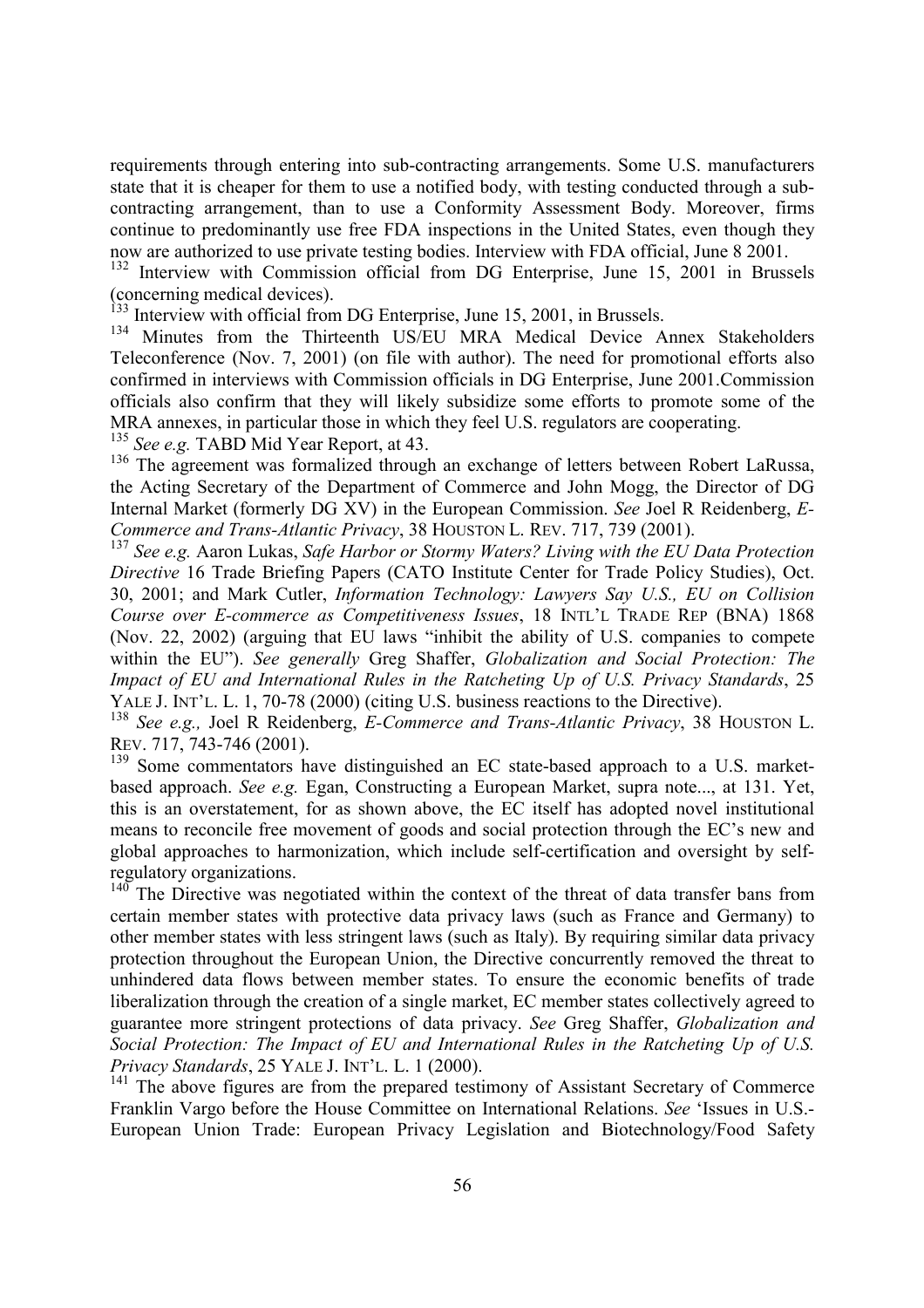Policy,' *Federal News Service* (May 7, 1998).

<sup>142</sup> The United States increasingly negotiates with the EC as an independent political institution apart from its fifteen member states. As Assistant Secretary of Commerce Franklin Vargo states, the New Transatlantic Agenda signed between the U.S. and EC in December 1995 "marks the first time that we are dealing with the EC as a political institution on a large scale." *Id.*

<sup>143</sup> As Joel Trachtman states, "(s)overeignty, viewed as an allocation of power and responsibility, is never lost, but only reallocated." A "loss" of sovereignty "may be viewed as a question of what is received, and by whom, in exchange for a reduction in the state's sovereignty, rather than simply a question of whether sovereignty is reduced." Joel Trachtman, '*Reflections on the Nature of the State: Sovereignty, Power and Responsibility,*' 20 CAN.-U.S. L. J. 399 (1994).

See Directive 95/46/EC of the European Parliament and of the Council of 24 October 1995 on the Protection of Individuals with Regard to the Processing of Personal Data and on the Free Movement of Such Data, 1995 O.J. (L 281) 1 (hereinafter Directive).

 $145$  In many cases. Congress has simply reacted to public scandals. In passing the Fair Credit Reporting Act, it responded "to consumer horror stories of dealings with credit reporting agencies." It enacted The Video Privacy Protection Act after the video rental records of Judge Robert Bork were published by a news reporter in the course of a campaign against his Supreme Court nomination.

 $146<sup>146</sup>$  The fragmented, decentralized nature of the U.S. regulatory process is described in STEVEN VOGEL, FREER MARKETS, MORE RULES: REGULATORY REFORM IN ADVANCED INDUSTRIALIZED COUNTRIES, 217 (1996).

<sup>147</sup> *See* Robert Kagan, *How Much Do National Styles of Law Matter*, in REGULATORY ENCOUNTERS: MULTINATIONAL CORPORATIONS AND AMERICAN ADVERSARIAL LEGALISM,( Robert Kagan & Lee Axelrod eds.2000), at 11.

<sup>148</sup> The Privacy Act of 1974 is the only federal omnibus act that protects informational privacy. Yet despite the legislation's broad title, the Privacy Act only applies to data processing conducted by the federal government, not by state governments or private entities. The vast majority of states lack omnibus privacy acts, and rather offer scattered statutes applying to specific sectors or concerns.

In July 1998, the Working Party incorporated earlier papers in a Working Document entitled *Transfers of personal data to third countries: Applying Articles 25 and 26 of the EU data protection directive.*<br><sup>150</sup> Privacy International, a London-based privacy organization, has threatened to file claims

against American Express and EDS for failing to provide adequate data privacy protection. *See* 'Will Amex and EDS Face Privacy Lawsuits in Europe?,' *Computergram Int'l*, July 2, 1998.

<sup>151</sup> *See* Fred Cate, *The EU Data Protection Directive, Information Privacy, and the Public Interest*, 80 IOWA L. REV. 431, 438 (1995) (citing prohibitions on data transfers to the U.S. from Britain (involving sales to a direct mail organization) and France (involving patient records)); David E. Kalish, 'U.S. Firms Fear Impact of EU Privacy Law,' *The Record* (Bergen County, NJ) Oct. 29, 1998 (concerning American Airlines appeal of a Swedish court ruling that bars it from transferring data from Sweden to its U.S. electronic reservation system without first obtaining customer consent); Christopher Kuner, *Beyond Safe Harbor: European Data Protection Law and Electronic Commerce*, 35 INT'L LAWYER 79,84 (2001) (concerning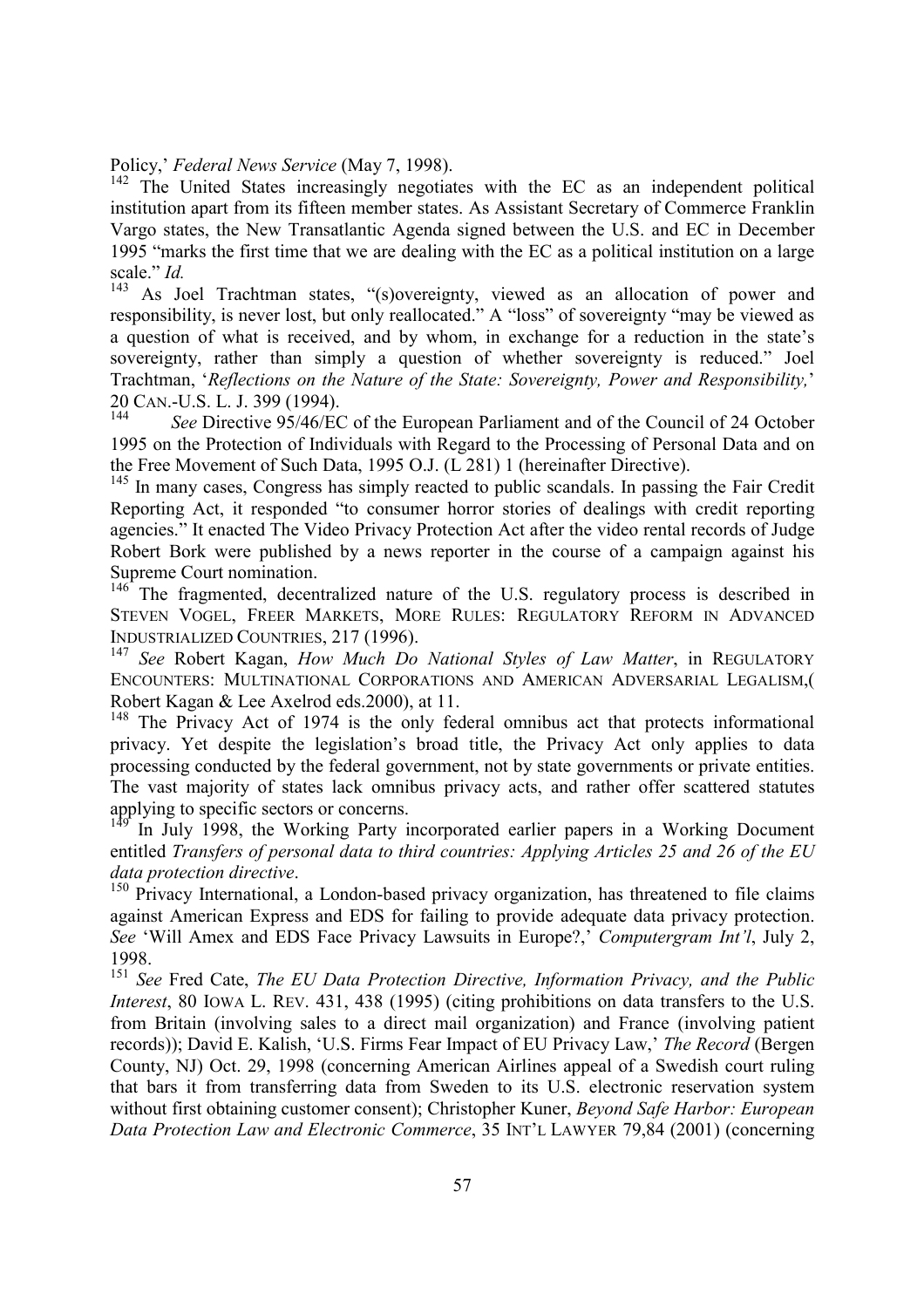Spain's fine levied on Microsoft Iberica SRL).<br><sup>152</sup> The Safe Harbor Principles was assumed.

The Safe Harbor Principles were approved by the Council of Ministers, but rejected by the European Parliament. However, under applicable EC law, Parliament's rejection did not affect the EC's acceptance of the Principles through the Commission's final decision.

<sup>153</sup> Telephone interviews with Barbara Wellbery of the law firm Morrison  $\&$  Forester (previously with the Department of Commerce) and Robert Gellman (independent privacy consultant), June 5, 2001.

<sup>154</sup> *See US Department of Commerce: Safe Harbor* (visited April 2, 2002) http://www.ita.doc.gov/ecom.

 $155$  To the extent U.S.-based firms gather information on-line from web sites in Europe, they may be subject to enforcement in Europe under the Directive despite their signing onto the Safe Harbor Principles, an issue about which U.S. and EC authorities have argued, but which remains unresolved. *See* Joel R Reidenberg, *E-Commerce and Trans-Atlantic Privacy*, 38 HOUSTON L. REV. 717, 743 (2001) (citing inter alia EC Article 29 working group report maintaining that EC authorities have jurisdiction over such activities)..

<sup>156</sup> *See* Section 5 of the Federal Trade Commission Act, 15 U.S.C. § 45(a)(6). The Safe Harbor Principles provide that where "an organization relies in whole or in part on selfregulation, its failure to comply with such self-regulation must also be actionable under Section 5 of the Federal Trade Commission Act." *Cf* Joel R Reidenberg, *E-Commerce and Trans-Atlantic Privacy*, 38 HOUSTON L. REV. 717, 740-741 (2001) (questioning whether FTC has jurisdiction to protect foreign consumers).

 $157$  In the fall of 1998, the FTC brought an enforcement action against Geocities, which has "one of the most popular sites on the Web," for having suggested that GeoCities was collecting personal information, when the personal information was rather going directly to third parties. In 1999, the FTC announced a second enforcement action against Liberty Financial Companies, Inc., operator of the Young Investor Web site, for falsely representing that information collected would be maintained anonymously. Another complaint was brought by the FTC against the online auction site ReverseAuction.com, which resulted in a consent agreement in January 2000. A description of these cases is set forth in Letter from the FTC to John Mogg, Director of DG Internal Market (formerly DG XV) of the European Commission, dated July 14, 2000.

<sup>158</sup> The drafting, reception of public comments, and revisions of the Safe Harbor Principles are analogous to negotiated rule making in U.S. administrative law. Yet here, the negotiated rule making was of a peculiar variety. The Safe Harbor Principles are not intended, on their face, to affect U.S. law, but rather to provide a "safe harbor" to companies in respect of a foreign law, the EC Directive. Domestic parties, however, are aware of the spill-over effects these principles will have on data privacy policy and practice in the United States. While U.S. companies are not– technically– forced to adopt them, most large businesses take them into account even if they do not formally certify that they are adopting them, in order to avoid EC restrictions on data transfers. Moreover, large businesses generally do not wish to be found in violation of law, since they are concerned about reputational effects in the product and capital markets.

<sup>159</sup> *See* Anandashankar Mazumdar, *European Commission Gives Final Approval to Model Clauses to Protect Personal Data*, 19 INT'L TRADE REP (BNA) 187 (Jan. 31, 2002). The Commission will likely supplement this universal model contract with other models tailored for transfers of specific types of information. Interview with Fabrizia Benini, DG Internal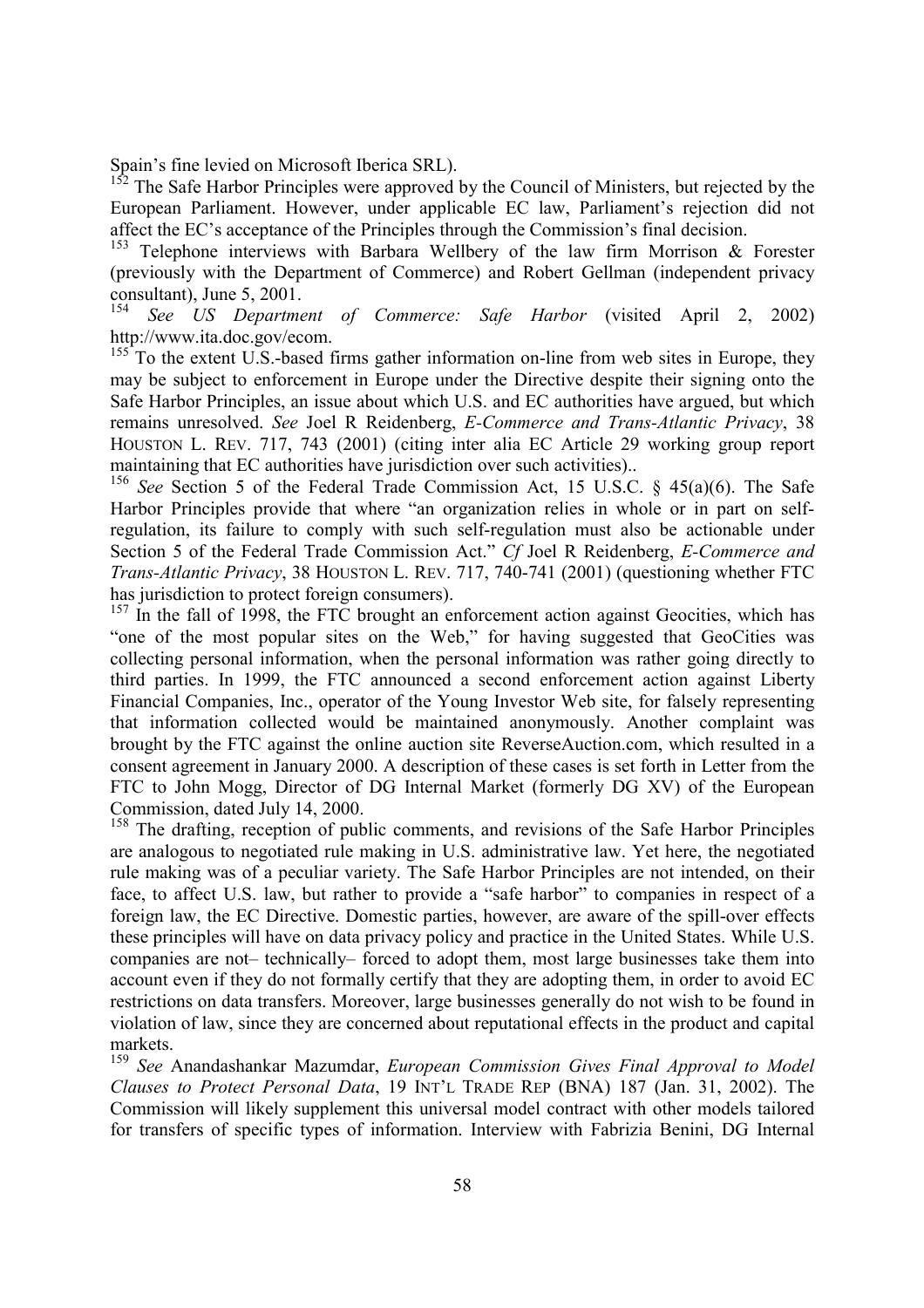Market, June 13, 2001, in Brussels.

<sup>160</sup> FTC jurisdiction does not cover the financial sector, so that other U.S. federal agency, such as the Office of the Comptroller of the Currency, would have to have the authority to make a similar commitment to the Commission to give priority attention to referrals. *See e.g.* Joel R Reidenberg, *E-Commerce and Trans-Atlantic Privacy*, 38 HOUSTON L. REV. 717, 743 (2001) (concerning FTC's limited competence).

<sup>161</sup> The content of the model contract ended up going far beyond both the relevant U.S. legislation (under the Gramm-Leach-Bliley Act) and the Safe Harbor Principles. *See* Joe Kirwin, *EC Dismisses U.S. Worry that 'Model Contract' Will Hurt Safe Harbor Talks*, 18 INTL. TRADE REP (BNA) 537 (April 5, 2001).

<sup>162</sup> These contracts also place ongoing pressure on U.S. firms because it means that, in order to comply with the model contract, either they will treat EC citizens more favorably than U.S. residents (subjecting themselves to political criticism) or they will have to harmonize upwards their privacy policies within the United States.

<sup>163</sup> *See* Letter from Robert LaRussa of the U.S. Department of Commerce to John Mogg, Director of DG Internal Market (formerly DG XV) of the European Commission, dated July 17, 2000 at *US Department of Commerce Safe Harbor* (visited April 2, 2002)

http://www.export.gov/safeharbor.<br><sup>164</sup> See e.g. announcement of Microsoft... As of June 13, 2001, fifty two companies had certified. As of February 23, 2002, the number of certifications had expanded to one hundred fifty six. *See US Department of Commerce: Safe Harbor* (visited February 23, 2002)

http://www.export.gov/safeharbor. <sup>165</sup> *See* PETER SWIRE & ROBERT LITAN, NONE OF YOUR BUSINESS, WORLD DATA FLOWS, ELECTRONIC COMMERCE, AND THE EUROPEAN PRIVACY DIRECTIVE 170 (1998).

<sup>166</sup> Telephone interview with Gary Laden, Director BBB OnLine Privacy Program, April 21, 1999.

<sup>167</sup> The Electronic Frontier Foundation's web site is located at http://www/eff.org. The TRUSTe web site is at http://www.truste.org. <sup>168</sup> *See Web Trust: Online Businesses* (visited April 2, 2002)

http://www.cpawebtrust.org/online.htm.

<sup>169</sup> Telephone interview with Charles Prescott, Direct Marketing Association, June 6, 2001 (noting that their survey showed that about half of their catalogue companies (representing 500 companies) worked with overseas orders, meaning that they would need to take account of the Directive and Safe Harbor Principles). *See also* Commission Staff Working Paper, *The application of Commission Decision 520/2000/EC of 26 July 2000 pursuant to Directive 95/46 of the European Parliament and of the Council on the adequate protection of personal daata provided by the Safe Harbour Privacy Principles and related Frequently Asked Questions issued by the US Department of Commerce*, SEC(2002) 196 (Feb. 13, 2002) (referring to the Direct Marketing Safe Harbour Program).

<sup>170</sup> To give just one example, at a symposia on data privacy organized by Westin's group, the Center for Social and Legal Research, in the fall of 1998, over 170 people, primarily from corporate human resource departments, attended. Interview with Peter Swire in Washington D.C., March 26, 1999.

<sup>171</sup> For example, Ira Magaziner, formerly responsible for U.S. discussions on electronic commerce issues, including privacy protection, stated that, "In general, we in the U.S. don't recognize an extra-territorial attempt to shut down the electronic flow of data between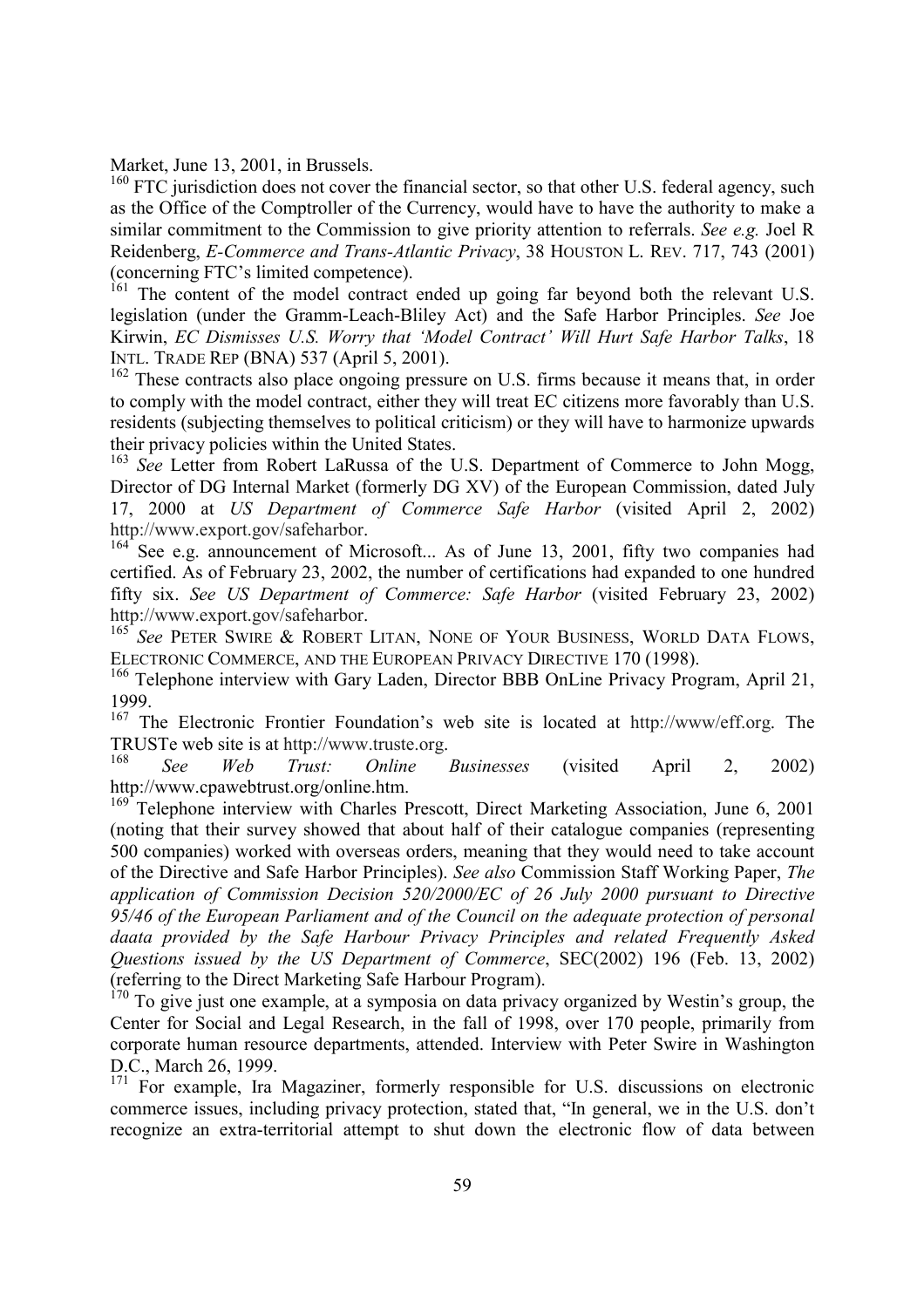countries. According to principles of international trade, I think that's a violation of WTO rules." Kenneth Cukier, 'U.S. Under Fire over 'Aggressive' Net Tax Stance,' *Comm. Wk. Int'l*, March 2, 1998.

172 For a fuller analysis, *see* Shaffer, Globalization and Social Protection, *supra* note.., at 46- 55.

173 For a brief assessment of whether the GATS or GATT would apply to this issue, *see* Shaffer, Globalization and Social Protection, *supra* note...

<sup>174</sup> *See e.g., Communication from The Appellate Body: United States – Import Prohibition of Certain Shrimp and Shrimp Products available in* Westlaw, 1998 WL 716669 (W.T.O).. Another relevant factor is that, under the Directive, individual companies meeting EC requirements may still transfer data to the United States despite the imposition of a general ban. For an overview and analysis of the Appellate Body shrimp-turtle decision, see Gregory Shaffer, *United States-- Import Prohibition of Certain Shrimp and Shrimp Products*, 93 AM. J. INT'L L. 507 (April 1999).

<sup>175</sup> As Kagan notes in his summary of case studies involving multiple industries, there is "evidence for a dynamic toward trans-national 'corporation-level' harmonization of regulatory compliance routines in multinational companies, keyed to compliance with the most stringent national standards (sometimes with a margin of error)." *See* Robert Kagan, *Consequences of Adversarial Legalism,* in REGULATORY ENCOUNTERS: MULTINATIONAL CORPORATIONS AND AMERICAN ADVERSARIAL LEGALISM, 374 (Robert Kagan & Lee Axelrod eds)..

<sup>176</sup> See Comments of Mark Silbergeld on the Department of Commerce, Draft Safe Harbor Principles on behalf of a number of privacy advocate organizations, at http://www.ita.doc.gov/ecom/com1abc.html#silbergeld..

<sup>177</sup> The Japanese counterpart is named JIPDEC, a public-private body working with the Japanese Ministry of Trade and Industry. Telephone interview with Gary Laden, Director BBB OnLine Privacy Program, June 6, 2001. The fifteen members of the Article 29 working group (of national data privacy authorities) came and met with BBB OnLine to see how selfregulation works within the U.S. setting. This, combined with the FTC's commitment to expeditiously pursue complaints referred to it by European authorities, helped seal the Safe Harbor deal.

<sup>178</sup> Such abstract undertakings are reflected in the NTA, the TEP and their action plans, as well as the draft U.S.-EU Guidelines/Principles on Cooperation and Transparency in Establishing Technical Resources which has been negotiated for years.

<sup>179</sup> Interview with official in DG Enterprise, June 15, 2001, Brussels.

<sup>180</sup> The Global Harmonization Task Force has created four study groups that respectively cover regulatory systems, postmarket vigilance, quality systems and auditing. To give one example the Global Harmonization Task Force has adopted an "Essential Principles of Safety and Performance of Medical Devices on a Global Basis" See Chai, Medical Device Regulation, supra note.., at 78. A Commission official confirms that this document is based on EC "essential requirements" set forth in the 1993 EC medical devices directive. Interview with Commission official in DG Enterprise, June 16, 2001.

 $181$  This goal is specifically envisioned by the annex, which confirms the parties' intention to continue to participate in the Global Harmonization Task Force and to review whether the Task Force's work is "applicable to the (MRA's) implementation" (article 18).

<sup>182</sup> *See e.g.* David Leebron, *Lying Down with Procrustes: An Analysis of Harmonization*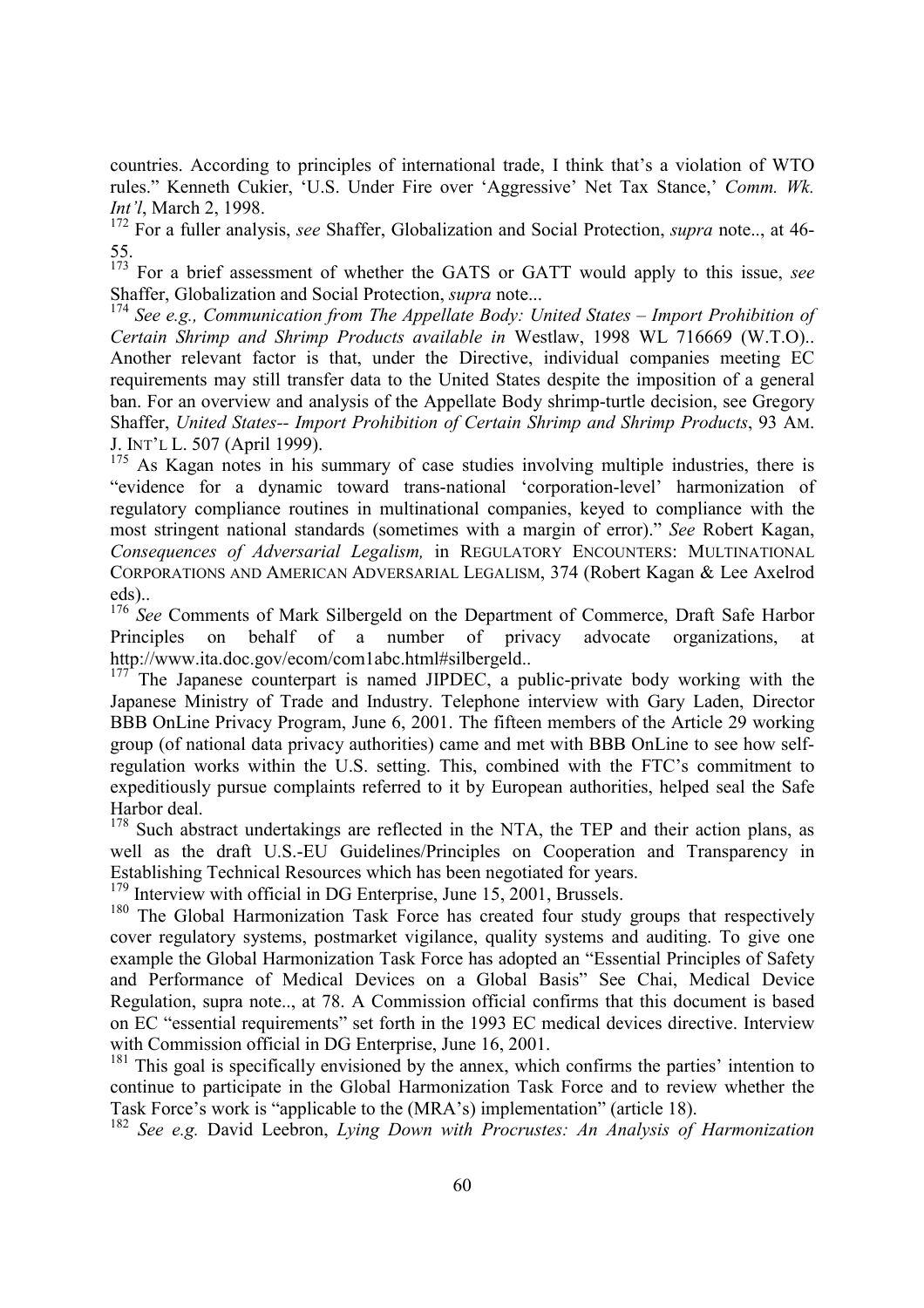*Claims*, *in* 1 FAIR TRADE AND HARMONIZATION: ECONOMIC ANALYSIS 41 (Jagdish Bhagwati & Robert Hudec eds., 1996); and Daniel Esty in REGULATORY COMPETITION AND ECONOMIC INTEGRATION (Daniel C. Esty & Damien Geradin eds., 2000); and Daniel Esty, *Revitalizing Environmental Federalism,* 95 MICH. L. REV. 595 (1996).

<sup>183</sup> Some member state authorities perform on-site GMP inspections on behalf of all EC member states, in which case they are reimbursed by the EC. Their inspections are usually limited to new products that raise more concern, such as some biologicals. Interview with Commission official from DG Enterprise, June 18, 2001, Brussels.

<sup>184</sup> The key issue, of course, will be whether such products, on balance, pose more of a risk to consumers because of reduced regulatory oversight or offer greater health benefits on account of their more rapid availability.

<sup>185</sup> FDA officials also note that by freeing the FDA from having to conduct tests in Europe, FDA can allocate more resources to products produced elsewhere, such as "surgical gloves produced in Malaysia." Telephone interview with FDA official, June 8, 2001.

<sup>186</sup> Merrill, Challenges of Mutual Recognition, supra note, at 744 (further noting "that resources have not kept pace with workload"). For example, the value of EC pharmaceuticals and medical devices imported into the United States nearly doubled in just three years between 1994 and 1997, resulting in only one FDA inspection for every \$60 million of imports. Sharon Smith Holston, *An Overview of International Cooperation*, 52 FOOD &DRUG L.J. 197, 198 (1997). Ms. Holston was FDA Deputy Commissioner for External **Affairs** 

<sup>187</sup> Comment of Ambassador David Aaron, formerly head of the international trade division of the U.S. Department of Commerce, Fiesole, Italy, July 6, 2001.

<sup>188</sup> Some regulators believe that these transition costs will be more than recouped, although others remain skeptical. In addition, the MRA's impact on public safety remains an open question, as its implementation remains at an early stage. However, there has been no evidence of a threat to public health on account of the EC's single market program, which arguably should also be the case with the transatlantic MRA. Nonetheless, considerable resources have been expended to implement the EC single market program, and the United States is so far unwilling to dedicate such resources to the MRA.

<sup>189</sup> Negotiation of both the 2000 Safe Harbor Principles and 1997 Mutual Recognition Agreement required considerable personnel time and government expense. The 1997 MRA magnifies these costs, since both parties retain separate standards and procedures and thus must train each other's regulators and testing bodies in these standards and procedures. In the case of member state authorities and certification bodies from non-English speaking countries, especially from southern Europe, language issues create additional obstacles.

 $190$  Telephone interview with FDA official, June 7, 2002.

<sup>191</sup> *See* Steffenson, *The EU-US Mutual Recognition Agreements*, *supra* note.., at 22; *See e.g.* TACD Bruce Farquhar and Alex Donahue, Briefing Paper on Mutual Recognition Agreements 20 (September 2000) (on file with author) (citing U.S. General Accounting Office reports.

 $192$  The EC training and approval process will involve a working group of (four) member state regulatory officials and representatives of DG Enterprise. Interview with Commission official from DG Enterprise, June 15, 2001.

 $193$  However, EC officials are unclear if the FDA is "merely playing games" with its assertions about resource constraints. EC officials point out that the EC has also signed an MRA on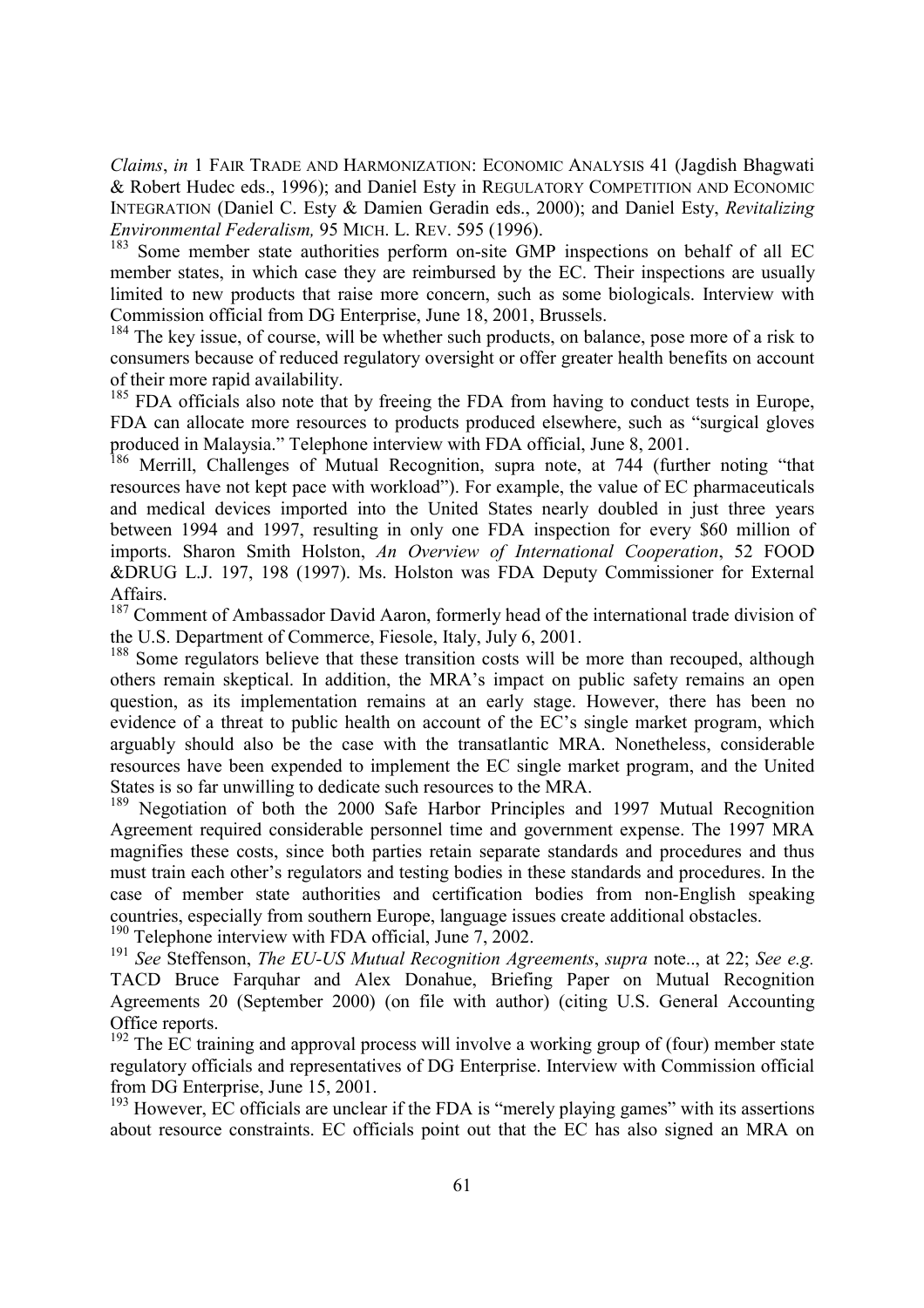pharmaceutical GMPs with Canada, and Canada has completed evaluation of all fifteen member state regulatory systems within a shorter transition period. The EC has signed MRAs concerning pharmaceutical GMPs with Australia, New Zealand, Canada, Switzerland and Japan. Unlike the MRA with the United States, under these MRAs the inspection reports are usually included by the manufacturer with its batch/lot certificate. Thus, the system will work in a more fluid manner, without direct exchanges of inspection reports between regulatory officials in most cases, although regulatory officials will retain the power to make such requests. Interview with Commission official, June 18, 2001, Brussels.

 $194$ <sup> $194$ </sup> There is, however, some move on the EC side to create independent regulatory authorities, such as the European Medical Evaluation Agency and a new European food authority, although these agencies will typically not have independent regulatory authority, at least to anywhere near the extent of their U.S. counterparts. However, EC political bodies have delegated much more limited powers to them. *See e.g.* Renaud Dehousse, *Regulation by networks in the European Community: the role of European agencies*, 4 J. OF EUROPEAN PUBLIC POLICY 246, 258 (1997) ("powers delegated to agencies are extremely limited"); Pollack and Shaffer, *Food Safety and GMOs in the Transatlantic Relationship*, *in* TRANSATLANTIC GOVERNANCE IN THE GLOBAL ECONOMY, *supra* note.., at 159-160 (concerning new European food authority).

See EGAN, CONSTRUCTING A EUROPEAN MARKET, *supra* note..., at 255. Similarly, the European Commission helped forge a "European Organization for Testing and Certification" (EOTC) in 1990 in order to "(1) coordinate testing and certification practices to prevent firms from having to undergo multiple market entry and approval requirements, and (2) develop a common European framework to encourage mutual confidence and trust in member countries regulatory and self-regulatory testing and certification practices." *See e.g.* EGAN, CONSTRUCTING A EUROPEAN MARKET, *supra* note..., at 152.

<sup>196</sup> Although the United States is a federalist system under which states may retain separate regulatory regimes unless preempted by federal legislation, the areas covered by the 1997 Mutual Recognition Agreement largely have been federalized, with federal regulatory agencies overseeing federal regulations, a much different approach than the multi-level coordinative ones used in the EC.

<sup>197</sup> The inadequacies of regulation at the purely domestic level have already been noted. *Supra* note... However, participation in democratic decision-making at the national level is of a much higher quality because of the closer relation between the citizen and the state, the consequent reduced costs of organization and participation, and the existence of a sense of a common identity and of communal cohesiveness– that is, of a *demos* (a people). This Article does not address the design of procedural mechanisms to insure adequate monitoring of and input into transatlantic regulatory networks. Nonetheless, the Article highlights the central questions of identifying the appropriate balance between domestic and international decisionmaking processes, and designing international decision-making processes to enhance and not undermine democratic participation, oversight and control.

<sup>198</sup> See e.g. U.S.-EU Mutual Recognition Agreement (MRA)- Congressional Hearing (visited March 10, 2002)

http:/www.publiccitizen.org/trade/harmonization/MRA/articles.cfm?ID=6156. Mary Bottari, Peter Lurie & Sidney M. Wolfe, *Public Citizen Comments on Pharmaceutical Annex to U.S.- EU Mutual Recognition Agreement* (visited March 10, 2002) http://www.publiccitizen.org/trade/harmonization/MRA/articles.cfm?ID=4302.